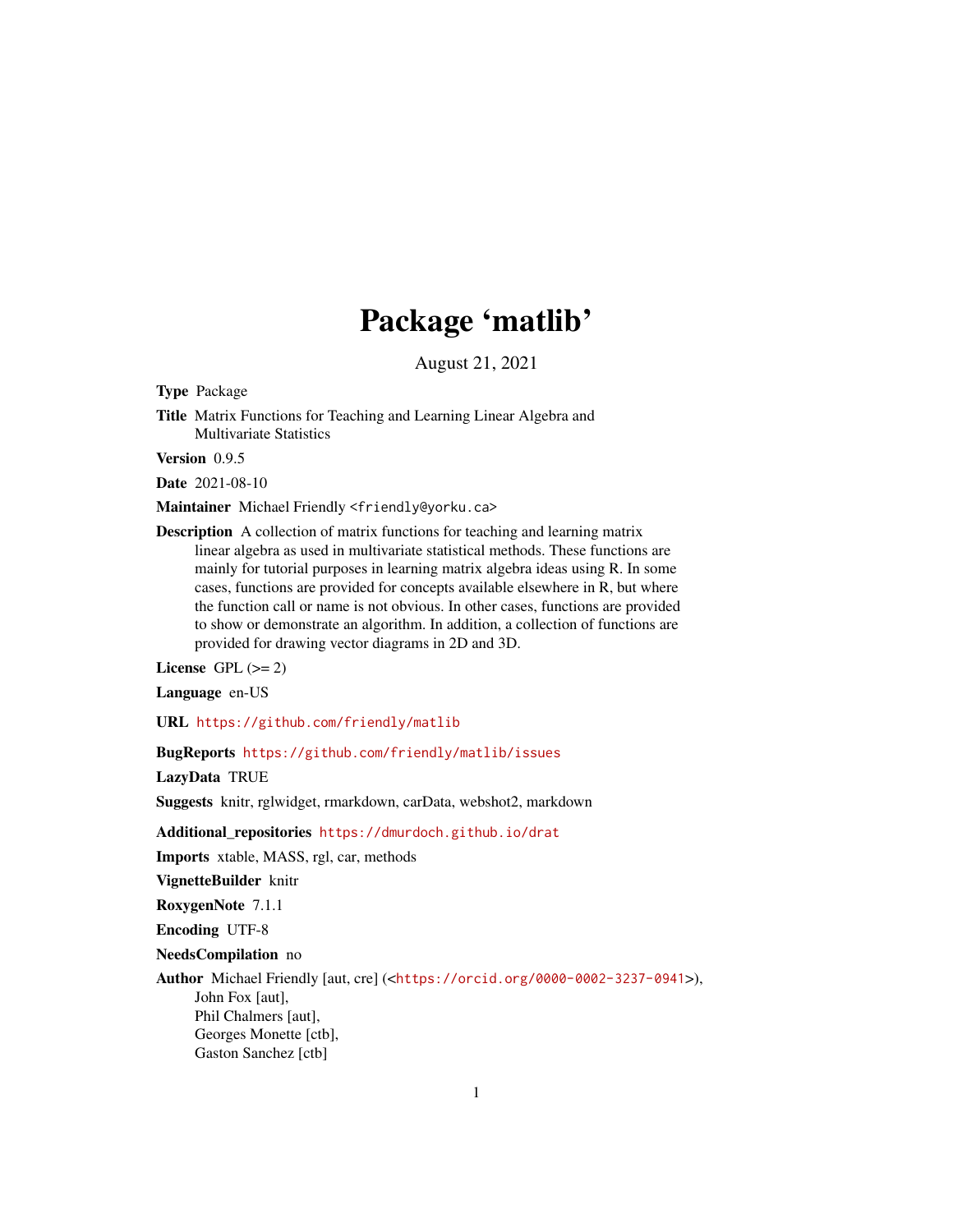Repository CRAN Date/Publication 2021-08-21 15:40:02 UTC

# R topics documented:

|              | 3              |
|--------------|----------------|
|              | $\overline{4}$ |
|              | $\overline{5}$ |
|              | 6              |
|              | 8              |
|              | 9              |
|              | 10             |
|              | 11             |
|              | 11             |
|              | 12             |
|              | 13             |
|              | 14             |
|              | 15             |
|              | 16             |
|              | 17             |
|              | 18             |
|              | 20             |
|              | 21             |
|              | 22             |
|              | 23             |
|              | 23             |
|              | 24             |
|              | 25             |
|              | 27             |
| minor        | 27             |
|              | 28             |
|              | 29             |
|              | 30             |
| plotEqn      | 32             |
|              | 34             |
|              | 35             |
|              | 36             |
|              | 38             |
|              | 39             |
|              | 40             |
|              | 41             |
|              | 43             |
|              | 44             |
| rowadd       | 47             |
| rowCofactors | 48             |
|              | 49             |
| rowmult      | 50             |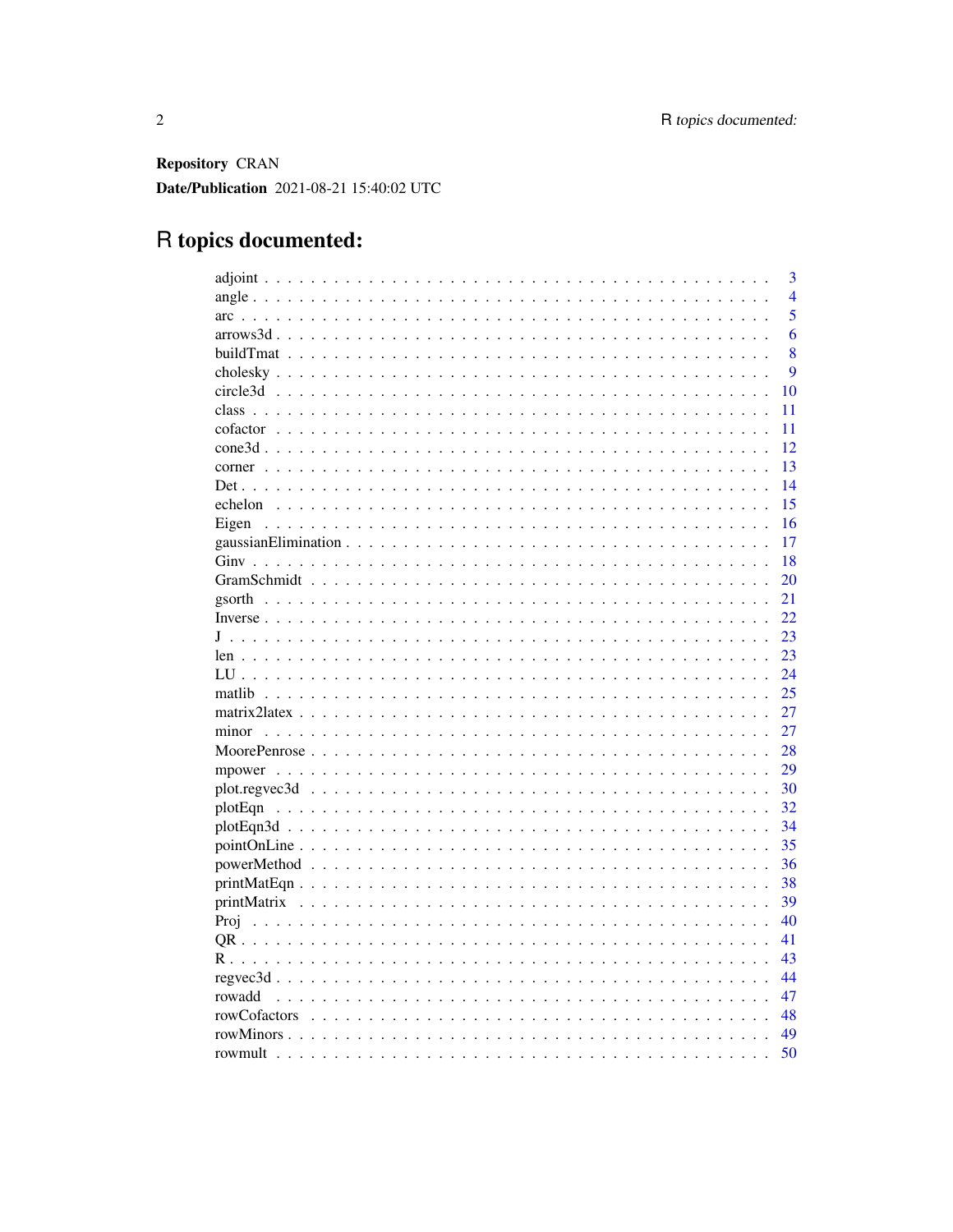#### <span id="page-2-0"></span>adjoint 3

| Index | 69 |
|-------|----|

<span id="page-2-1"></span>adjoint *Calculate the Adjoint of a matrix*

# Description

This function calculates the adjoint of a square matrix, defined as the transposed matrix of cofactors of all elements.

# Usage

adjoint(A)

# Arguments

A a square matrix

# Value

a matrix of the same size as A

# Author(s)

Michael Friendly

# See Also

Other determinants: [Det\(](#page-13-1)), [cofactor\(](#page-10-1)), [minor\(](#page-26-1)), [rowCofactors\(](#page-47-1)), [rowMinors\(](#page-48-1))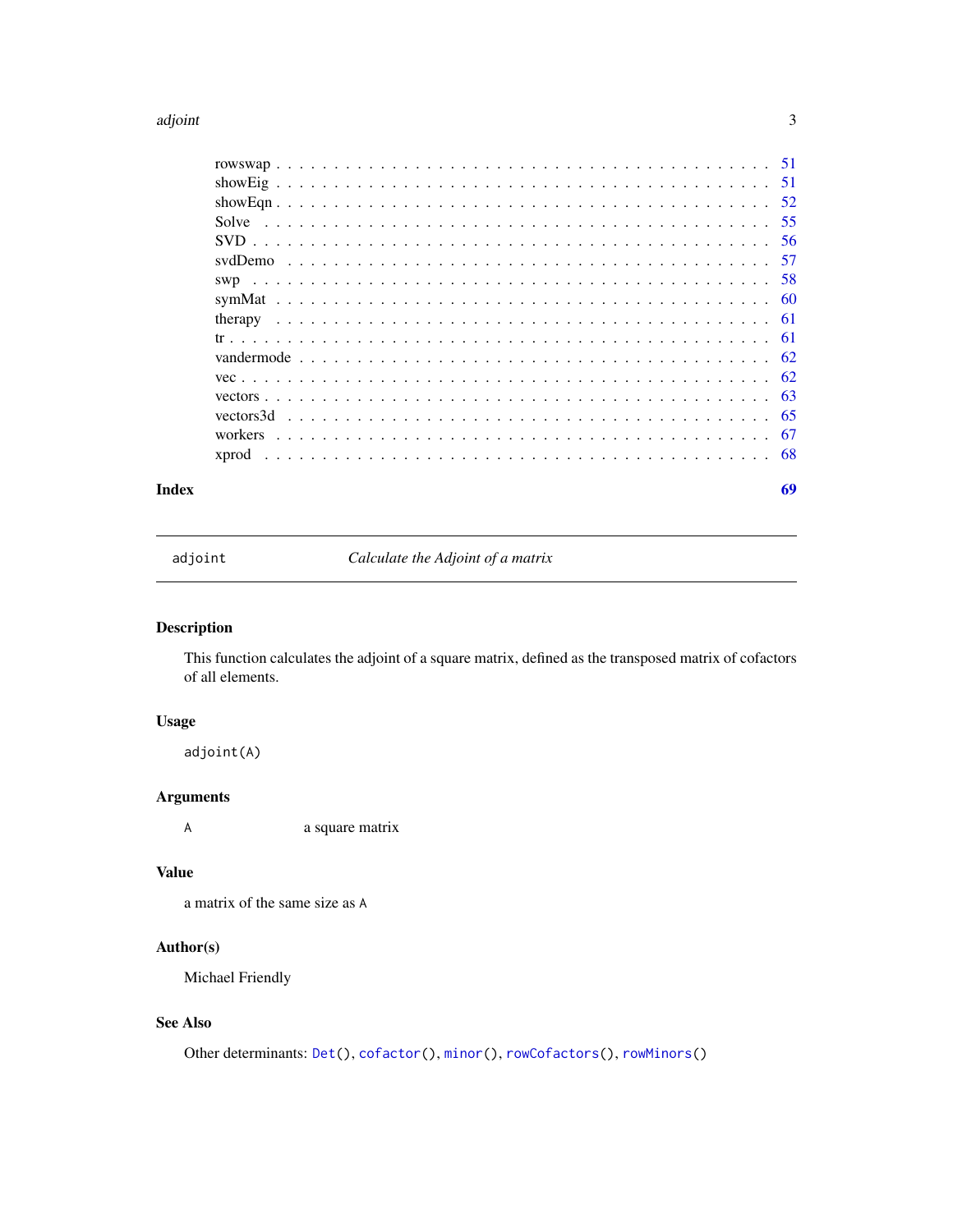#### Examples

 $A \leftarrow J(3, 3) + 2 \star diag(3)$ adjoint(A)

#### angle *Angle between two vectors*

# Description

angle calculates the angle between two vectors.

# Usage

angle(x, y, degree = TRUE)

#### Arguments

|        | a numeric vector                                                                                |
|--------|-------------------------------------------------------------------------------------------------|
|        | a numeric vector                                                                                |
| degree | logical; should the angle be computed in degrees? If FALSE the result is returned<br>in radians |

#### Value

a scalar containing the angle between the vectors

#### See Also

[len](#page-22-1)

```
x \leftarrow c(2,1)y \leq c(1,1)angle(x, y) # degrees
angle(x, y, degree = FALSE) # radians
# visually
xlim < -c(0, 2.5)ylim \leftarrow c(\emptyset,2)# proper geometry requires asp=1
plot( xlim, ylim, type="n", xlab="X", ylab="Y", asp=1,
  main = expression(theta == 18.4)abline(v=0, h=0, col="gray")
vectors(rbind(x,y), col=c("red", "blue"), cex.lab=c(2, 2))text(.5, .37, expression(theta))
```
<span id="page-3-0"></span>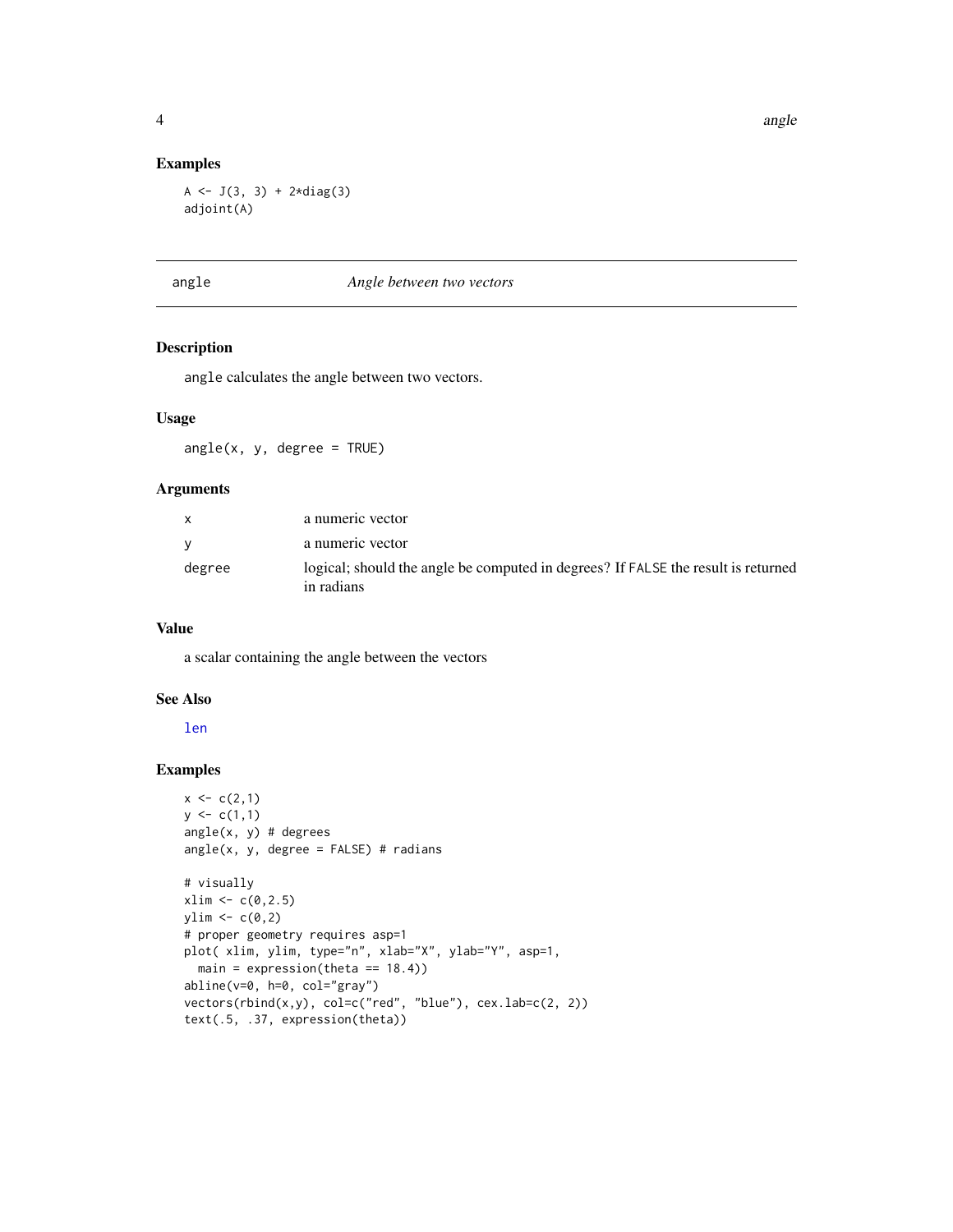<span id="page-4-0"></span> $\frac{1}{5}$  5

```
####
x \leftarrow c(-2,1)y \leftarrow c(1,1)angle(x, y) # degrees
angle(x, y, degree = FALSE) # radians
# visually
xlim < -c(-2,1.5)ylim \leftarrow c(0,2)# proper geometry requires asp=1
plot( xlim, ylim, type="n", xlab="X", ylab="Y", asp=1,
  main = expression(theta == 108.4)abline(v=0, h=0, col="gray")
vectors(rbind(x,y), col=c("red", "blue"), cex.lab=c(2, 2))
text(0, .4, expression(theta), cex=1.5)
```
<span id="page-4-1"></span>arc *Draw an arc showing the angle between vectors*

#### Description

A utility function for drawing vector diagrams. Draws a circular arc to show the angle between two vectors in 2D or 3D.

#### Usage

 $arc(p1, p2, p3, d = 0.1, absolute = TRUE, ...)$ 

#### Arguments

| p1       | Starting point of first vector                                                                                                                                               |
|----------|------------------------------------------------------------------------------------------------------------------------------------------------------------------------------|
| p2       | End point of first vector, and also start of second vector                                                                                                                   |
| p3       | End point of second vector                                                                                                                                                   |
| d        | The distance from p2 along each vector for drawing their corner                                                                                                              |
| absolute | logical; if TRUE, d is taken as an absolute distance along the vectors; otherwise<br>it is calculated as a relative distance, i.e., a fraction of the length of the vectors. |
| .        | Arguments passed to link[graphics]{lines} or to link[rgl]{lines3d}                                                                                                           |

# Details

In this implementation, the two vectors are specified by three points, p1, p2, p3, meaning a line from p1 to p2, and another line from p2 to p3.

#### Value

none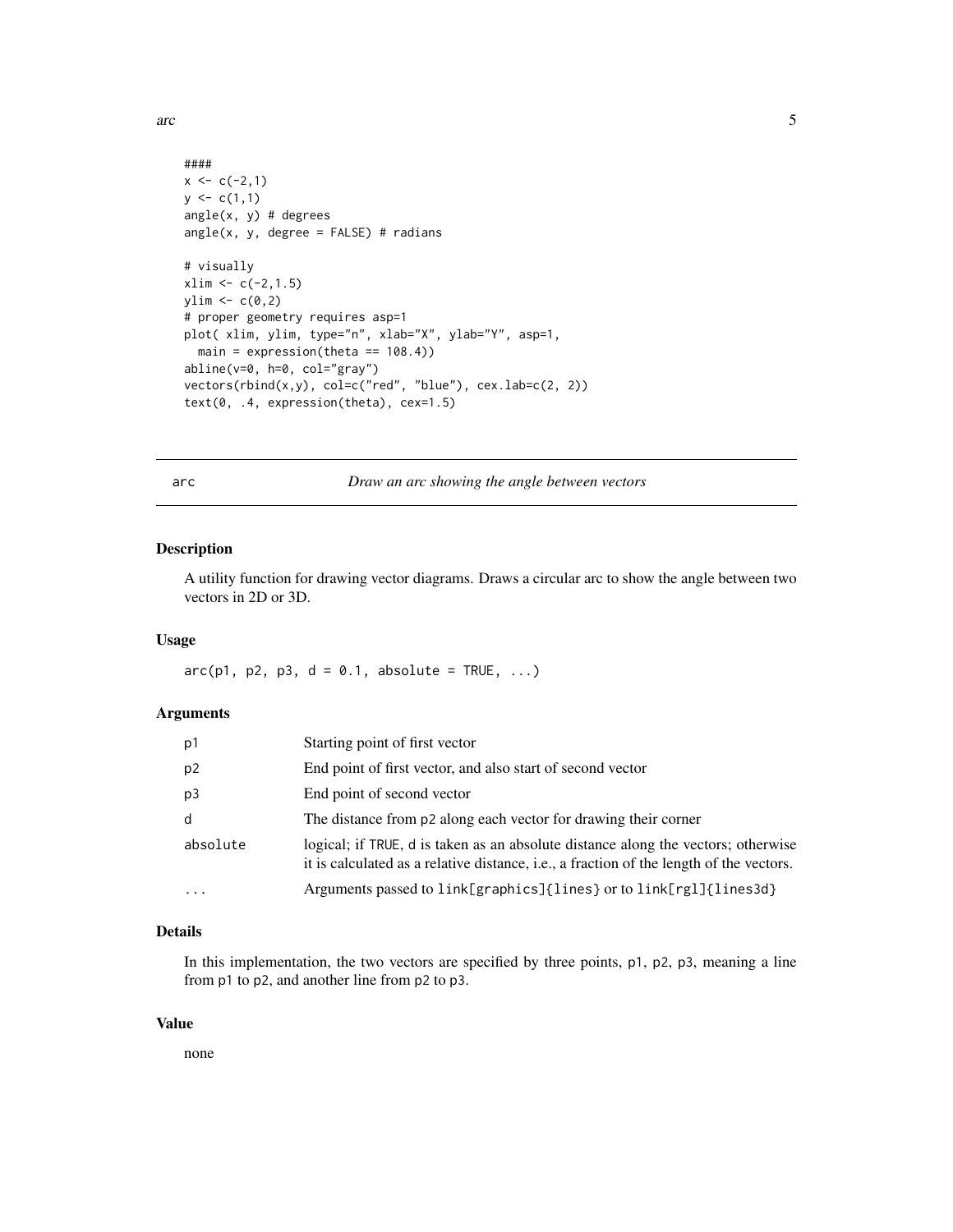#### <span id="page-5-0"></span>References

<https://math.stackexchange.com/questions/1507248/find-arc-between-two-tips-of-vectors-in-3d>

#### See Also

Other vector diagrams: [Proj\(](#page-39-1)), [arrows3d\(](#page-5-1)), [circle3d\(](#page-9-1)), [corner\(](#page-12-1)), [plot.regvec3d\(](#page-29-1)), [pointOnLine\(](#page-34-1)), [regvec3d\(](#page-43-1)), [vectors3d\(](#page-64-1)), [vectors\(](#page-62-1))

#### Examples

```
library(rgl)
vec \leftarrow rbind(diag(3), c(1,1,1))
rownames(vec) <- c("X", "Y", "Z", "J")
open3d()
aspect3d("iso")
vectors3d(vec, col=c(rep("black",3), "red"), lwd=2)
# draw the XZ plane, whose equation is Y=0
planes3d(0, 0, 1, 0, col="gray", alpha=0.2)
# show projections of the unit vector J
segments3d(rbind( c(1,1,1), c(1, 1, 0)))
segments3d(rbind( c(0,0,0), c(1, 1, 0)))
segments3d(rbind( c(1,0,0), c(1, 1, 0)))
segments3d(rbind( c(0,1,0), c(1, 1, 0)))
segments3d(rbind( c(1,1,1), c(1, 0, 0)))
# show some orthogonal vectors
p1 \leftarrow c(0, 0, 0)p2 \leq -c(1,1,0)p3 \leq c(1,1,1)p4 \leq c(1, 0, 0)# show some angles
arc(p1, p2, p3, d=.2)
arc(p4, p1, p2, d=.2)
arc(p3, p1, p2, d=.2)
```
<span id="page-5-1"></span>

arrows3d *Draw 3D arrows*

#### Description

Draws nice 3D arrows with cone3ds at their tips.

# Usage

```
arrows3d(
  coords,
  headlength = 0.035,
  head = "end",scale = NULL,
```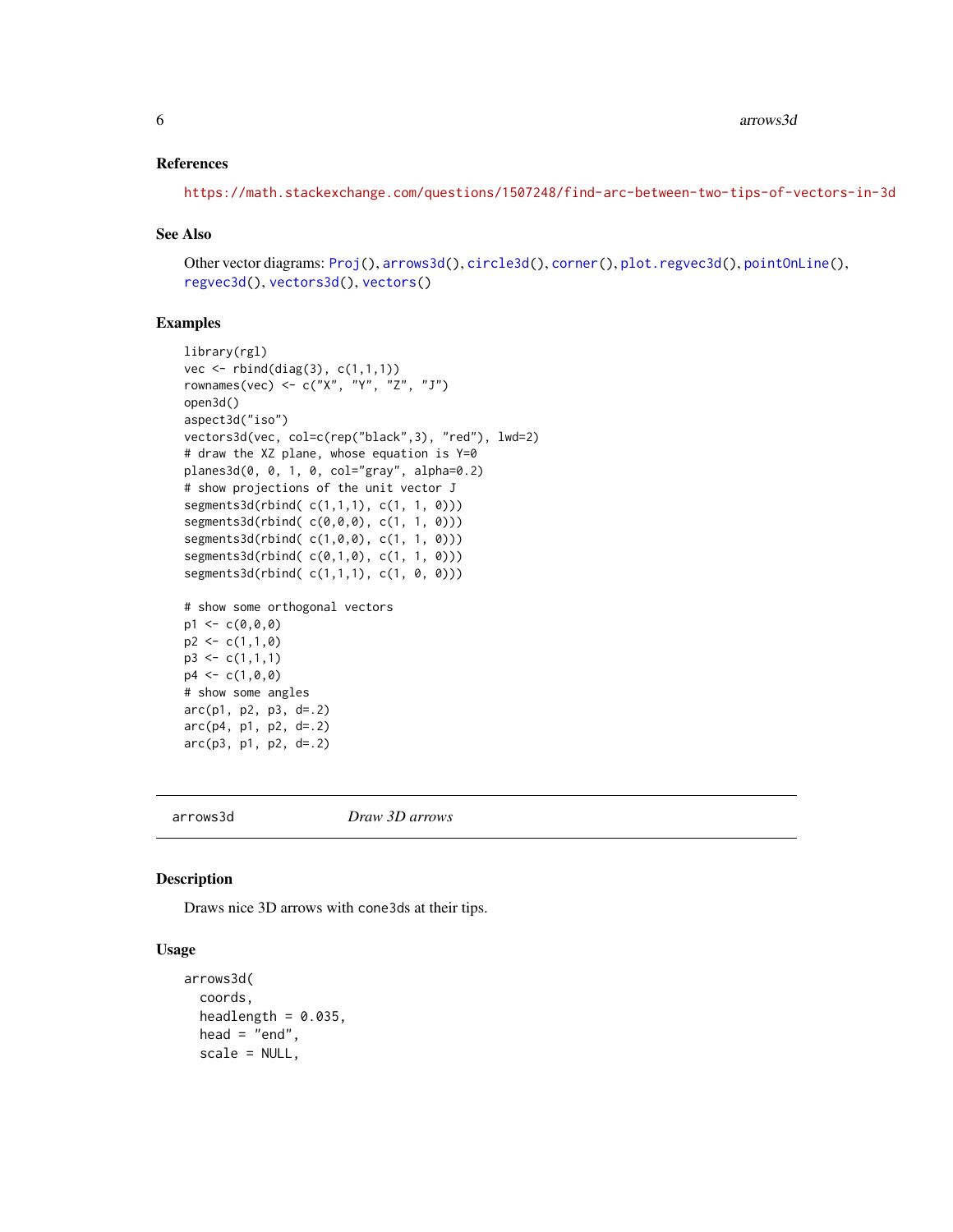#### <span id="page-6-0"></span>arrows3d 7

```
radius = NULL,
ref.length = NULL,
draw = TRUE,
...
```
# Arguments

)

| coords     | A $2n \times 3$ matrix giving the start and end $(x,y,z)$ coordinates of n arrows, in pairs.<br>The first vector in each pair is taken as the starting coordinates of the arrow, the<br>second as the end coordinates. |
|------------|------------------------------------------------------------------------------------------------------------------------------------------------------------------------------------------------------------------------|
| headlength | Length of the arrow heads, in device units                                                                                                                                                                             |
| head       | Position of the arrow head. Only head="end" is presently implemented.                                                                                                                                                  |
| scale      | Scale factor for base and tip of arrow head, a vector of length 3, giving relative<br>scale factors for X, Y, Z                                                                                                        |
| radius     | radius of the base of the arrow head                                                                                                                                                                                   |
| ref.length | length of vector to be used to scale all of the arrow heads (permits drawing arrow<br>heads of the same size as in a previous call); if NULL, arrows are scaled relative<br>to the longest vector                      |
| draw       | if TRUE (the default) draw the arrow(s)                                                                                                                                                                                |
| .          | rgl arguments passed down to segments3d and cone3d, for example, col and<br>lwd                                                                                                                                        |

# Details

This function is meant to be analogous to [arrows](#page-0-0), but for 3D plots using [rgl](#page-0-0). headlength, scale and radius set the length, scale factor and base radius of the arrow head, a 3D cone. The units of these are all in terms of the ranges of the current rgl 3D scene.

# Value

invisibly returns the length of the vector used to scale the arrow heads

#### Author(s)

January Weiner, borrowed from the pca3d package, slightly modified by John Fox

#### See Also

#### [vectors3d](#page-64-1)

```
Other vector diagrams: Proj(), arc(), circle3d(), corner(), plot.regvec3d(), pointOnLine(),
regvec3d(), vectors3d(), vectors()
```
# Examples

#none yet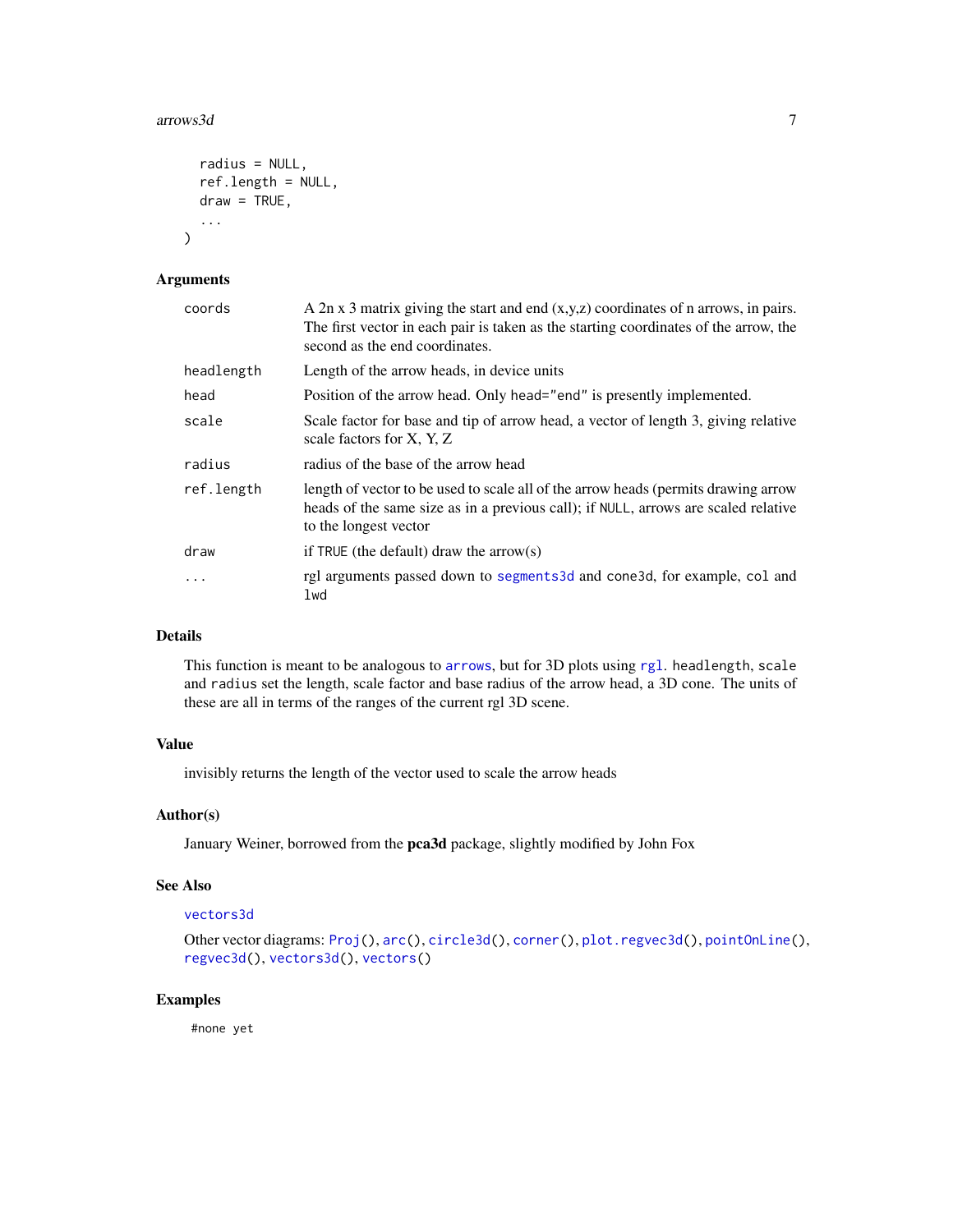<span id="page-7-0"></span>

Recover the history of the row operations that have been performed. This function combines the transformation matrices into a single transformation matrix representing all row operations or may optionally print all the individual operations which have been performed.

#### Usage

```
buildTmat(x, all = FALSE)## S3 method for class 'trace'
as.matrix(x, ...)## S3 method for class 'trace'
print(x, \ldots)
```
#### Arguments

|                      | a matrix A, joined with a vector of constants, b, that has been passed to gaussian Elimination |
|----------------------|------------------------------------------------------------------------------------------------|
|                      | or the row operator matrix functions                                                           |
| all                  | logical; print individual transformation ies?                                                  |
| $\ddot{\phantom{0}}$ | additional arguments                                                                           |

#### Value

the transformation matrix or a list of individual transformation matrices

# Author(s)

Phil Chalmers

# See Also

[echelon](#page-14-1), [gaussianElimination](#page-16-1)

```
A \leq - matrix(c(2, 1, -1,
             -3, -1, 2,-2, 1, 2), 3, 3, byrow=TRUE)
b \leq c(8, -11, -3)# using row operations to reduce below diagonal to 0
Abt \leq Ab \leq cbind(A, b)
Abt <- rowadd(Abt, 1, 2, 3/2)
```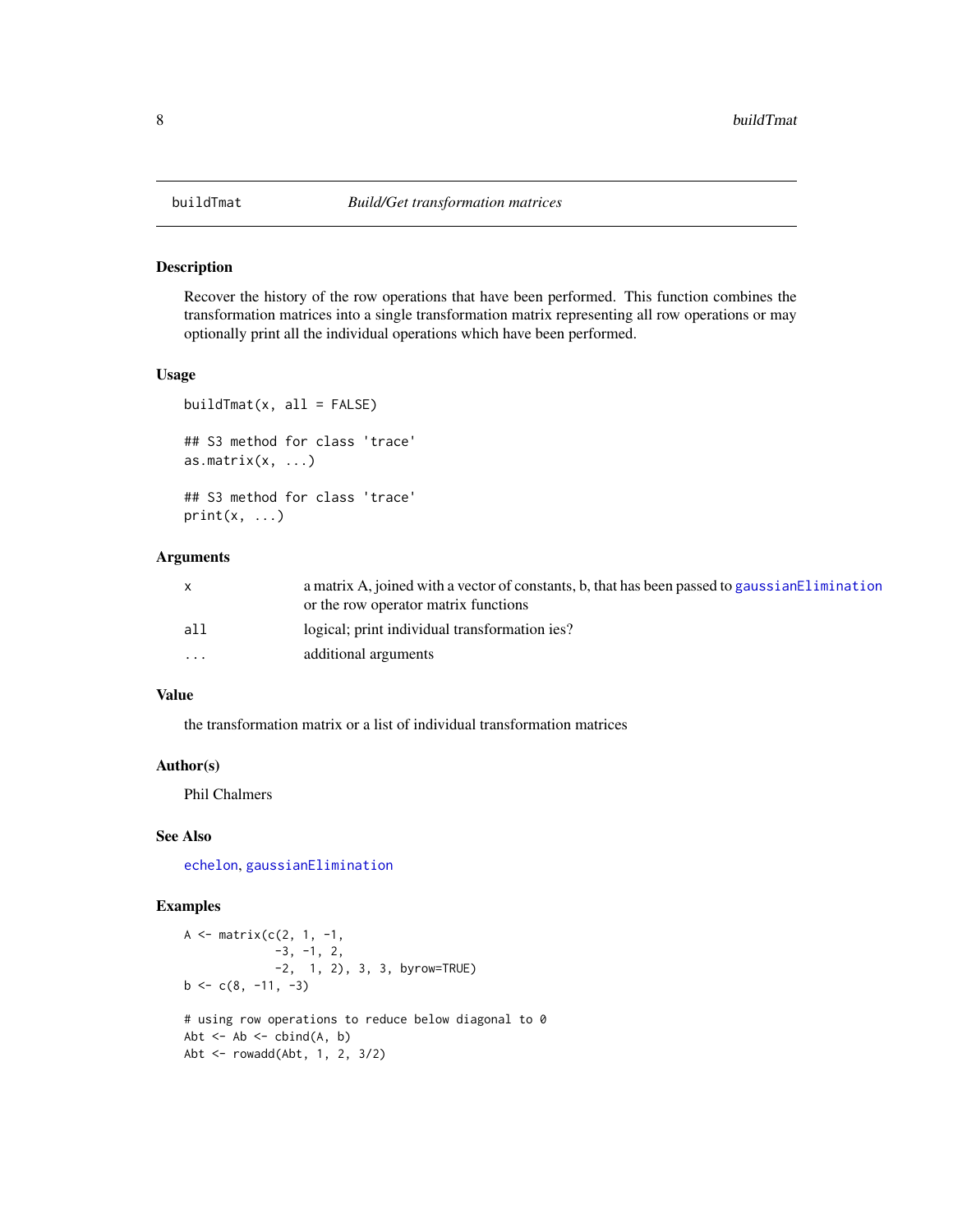#### <span id="page-8-0"></span>cholesky 90 and 200 and 200 and 200 and 200 and 200 and 200 and 200 and 200 and 200 and 200 and 200 and 200 and 200 and 200 and 200 and 200 and 200 and 200 and 200 and 200 and 200 and 200 and 200 and 200 and 200 and 200 an

```
Abt \leq rowadd(Abt, 1, 3, 1)
Abt <- rowadd(Abt, 2, 3, -4)
Abt
# build T matrix and multiply by original form
(T <- buildTmat(Abt))
T %*% Ab # same as Abt
# print all transformation matrices
buildTmat(Abt, TRUE)
# invert transformation matrix to reverse operations
inv(T) %*% Abt
# gaussian elimination
(soln <- gaussianElimination(A, b))
T <- buildTmat(soln)
inv(T) %*% soln
```
<span id="page-8-1"></span>cholesky *Cholesky Square Root of a Matrix*

#### Description

Returns the Cholesky square root of the non-singular, symmetric matrix X. The purpose is mainly to demonstrate the algorithm used by Kennedy & Gentle (1980).

#### Usage

cholesky(X, tol = sqrt(.Machine\$double.eps))

#### Arguments

|     | a square symmetric matrix          |
|-----|------------------------------------|
| tol | tolerance for checking for 0 pivot |

#### Value

the Cholesky square root of X

# Author(s)

John Fox

# References

Kennedy W.J. Jr, Gentle J.E. (1980). *Statistical Computing*. Marcel Dekker.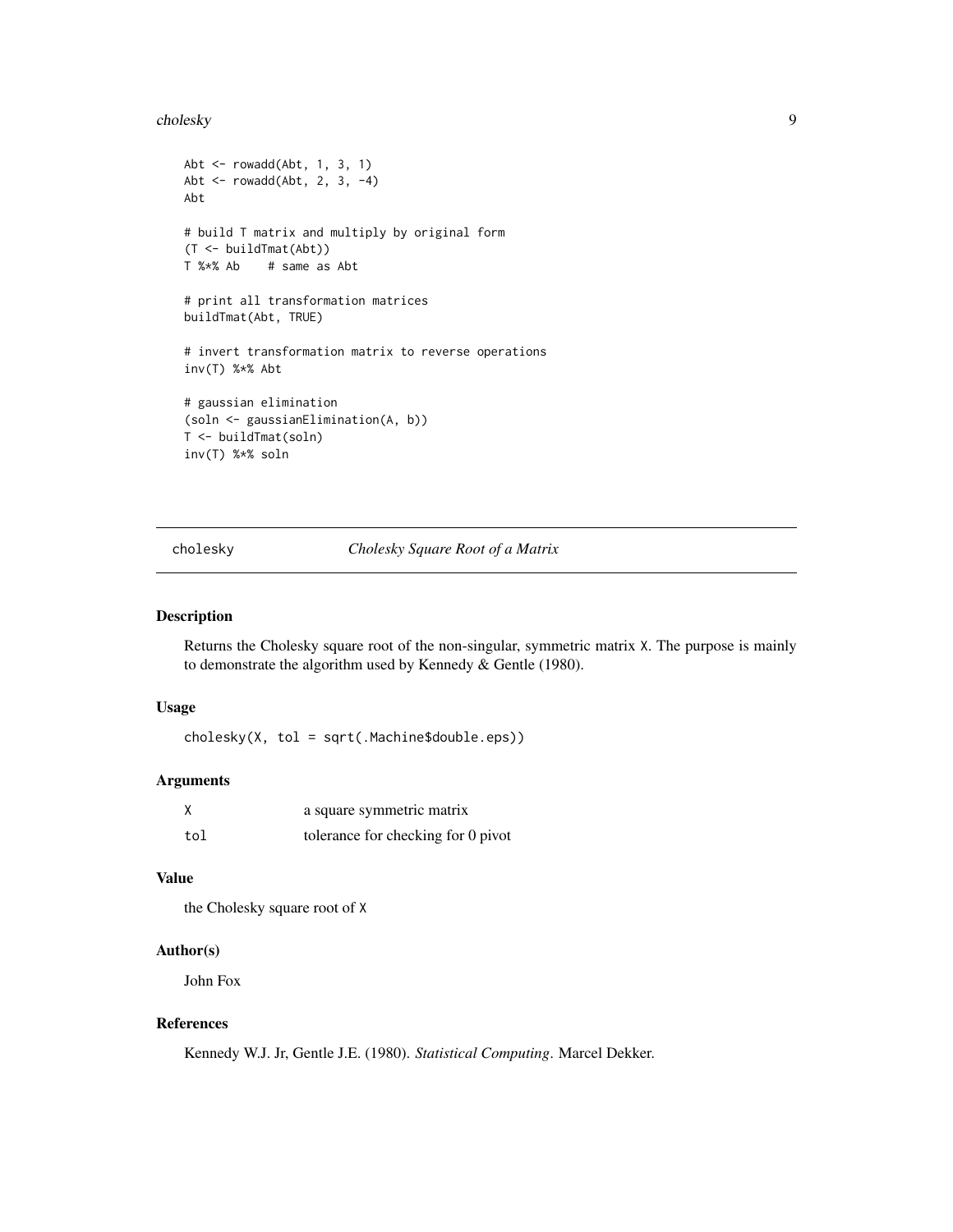# See Also

[chol](#page-0-0) for the base R function

[gsorth](#page-20-1) for Gram-Schmidt orthogonalization of a data matrix

#### Examples

```
C \leq - matrix(c(1,2,3,2,5,6,3,6,10), 3, 3) # nonsingular, symmetric
\mathsf Ccholesky(C)
cholesky(C) %*% t(cholesky(C)) # check
```
<span id="page-9-1"></span>circle3d *Draw a horizontal circle*

# Description

A utility function for drawing a horizontal circle in the (x,y) plane in a 3D graph

#### Usage

```
circle3d(center, radius, segments = 100, fill = FALSE, ...)
```
#### Arguments

| center    | A vector of length 3.                                                                          |
|-----------|------------------------------------------------------------------------------------------------|
| radius    | A positive number.                                                                             |
| segments  | An integer specifying the number of line segments to use to draw the circle<br>(default, 100). |
| fill      | logical; if TRUE, the circle is filled (the default is FALSE).                                 |
| $\ddotsc$ | <b>rgl</b> material properties for the circle.                                                 |

# See Also

Other vector diagrams: [Proj\(](#page-39-1)), [arc\(](#page-4-1)), [arrows3d\(](#page-5-1)), [corner\(](#page-12-1)), [plot.regvec3d\(](#page-29-1)), [pointOnLine\(](#page-34-1)), [regvec3d\(](#page-43-1)), [vectors3d\(](#page-64-1)), [vectors\(](#page-62-1))

```
ctr=c(0,0,0)
circle3d(ctr, 3, fill = TRUE)
circled(ctr - c(-1, -1, 0), 3, col="blue")circled(ctr + c(1,1,0), 3, col="red")
```
<span id="page-9-0"></span>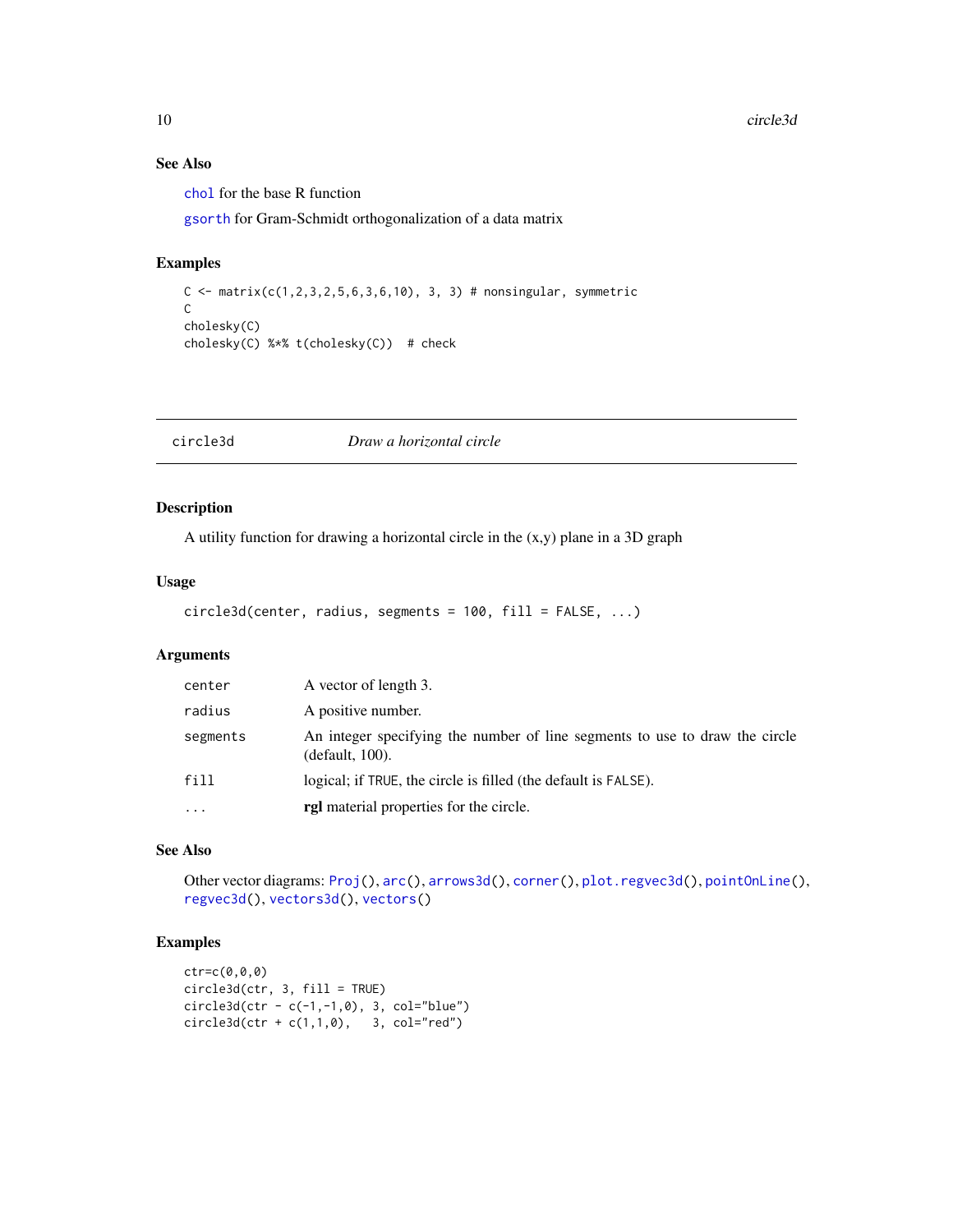<span id="page-10-0"></span>

A small artificial data set used to illustrate statistical concepts.

#### Usage

```
data("class")
```
# Format

A data frame with 15 observations on the following 4 variables.

sex a factor with levels F M age a numeric vector height a numeric vector weight a numeric vector

# Examples

data(class) plot(class)

<span id="page-10-1"></span>cofactor *Cofactor of A[i,j]*

# Description

Returns the cofactor of element (i,j) of the square matrix A, i.e., the signed minor of the sub-matrix that results when row i and column j are deleted.

# Usage

cofactor(A, i, j)

# Arguments

| А | a square matrix |
|---|-----------------|
|   | row index       |
|   | column index    |

# Value

the cofactor of A[i,j]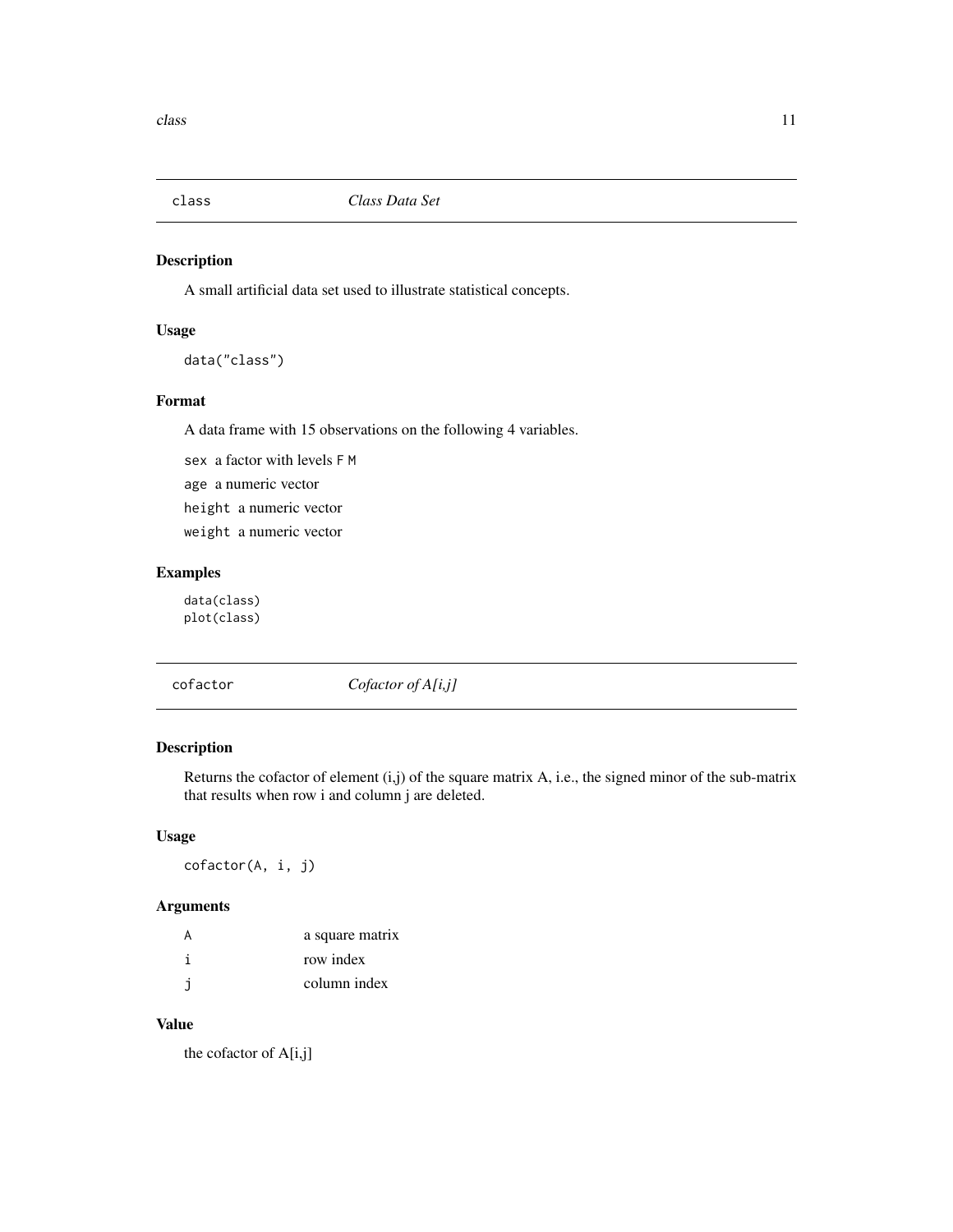<span id="page-11-0"></span>12 cone3d

#### Author(s)

Michael Friendly

#### See Also

[rowCofactors](#page-47-1) for all cofactors of a given row

Other determinants: [Det\(](#page-13-1)), [adjoint\(](#page-2-1)), [minor\(](#page-26-1)), [rowCofactors\(](#page-47-1)), [rowMinors\(](#page-48-1))

#### Examples

```
M <- matrix(c(4, -12, -4,
              2, 1, 3,
             -1, -3, 2), 3, 3, byrow=TRUE)
cofactor(M, 1, 1)
cofactor(M, 1, 2)
cofactor(M, 1, 3)
```
cone3d *Draw a 3D cone*

#### Description

Draws a cone in 3D from a base point to a tip point, with a given radius at the base. This is used to draw nice arrow heads in [arrows3d](#page-5-1).

#### Usage

 $cone3d(base, tip, radius = 10, col = "grey", scale = NULL, ...)$ 

# Arguments

| base   | coordinates of base of the cone             |
|--------|---------------------------------------------|
| tip    | coordinates of tip of the cone              |
| radius | radius of the base                          |
| col    | color                                       |
| scale  | scale factor for base and tip               |
|        | rgl arguments passed down; see rgl.material |

#### Value

returns the integer object ID of the shape that was added to the scene

# Author(s)

January Weiner, borrowed from from the pca3d package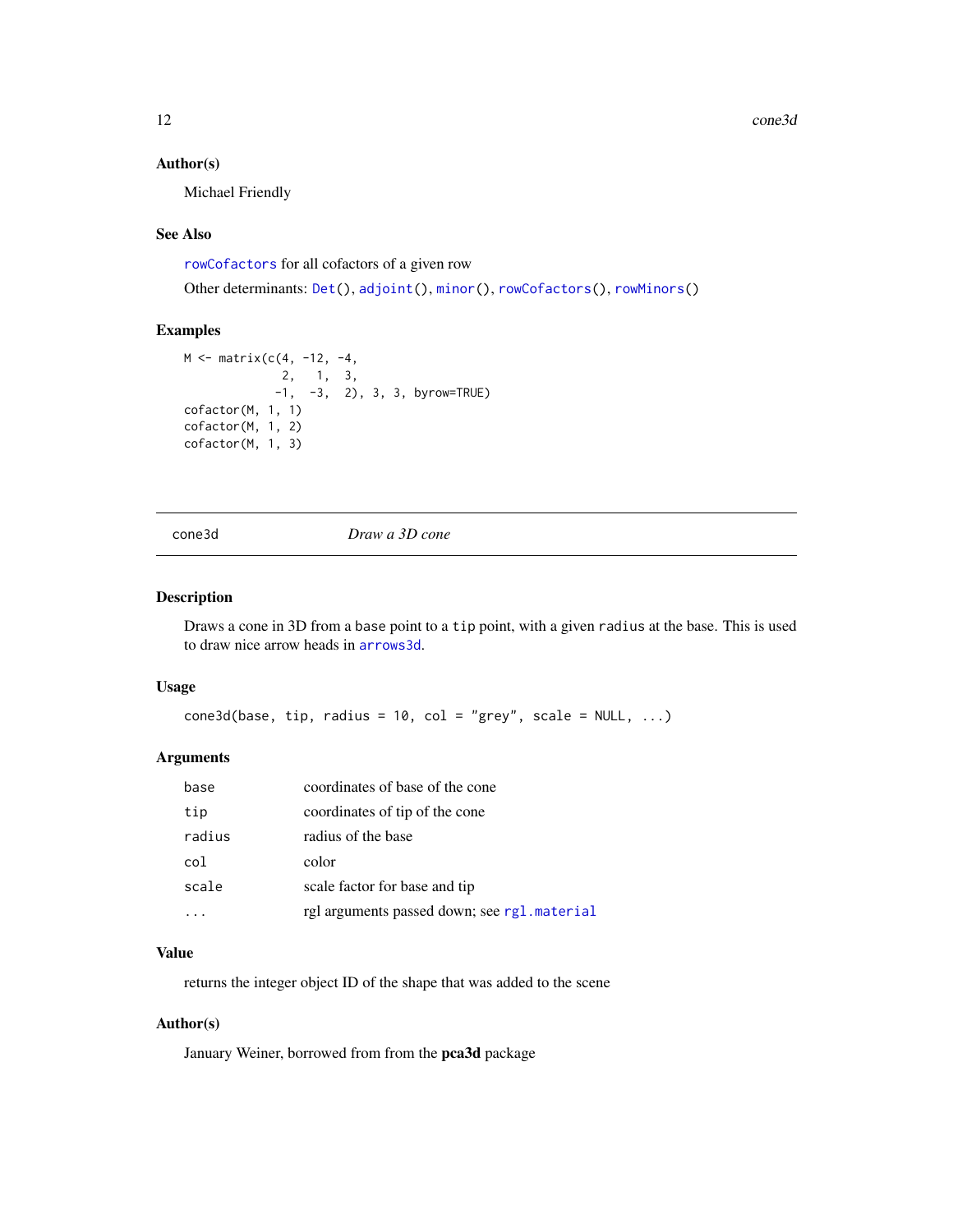#### <span id="page-12-0"></span>corner to the contract of the contract of the contract of the contract of the contract of the contract of the contract of the contract of the contract of the contract of the contract of the contract of the contract of the

# See Also

[arrows3d](#page-5-1)

#### Examples

# none yet

<span id="page-12-1"></span>corner *Draw a corner showing the angle between two vectors*

# Description

A utility function for drawing vector diagrams. Draws two line segments to indicate the angle between two vectors, typically used for indicating orthogonal vectors are at right angles in 2D and 3D diagrams.

# Usage

 $corner(p1, p2, p3, d = 0.1, absolute = TRUE, ...)$ 

# Arguments

| p1       | Starting point of first vector                                                                                                                                                                                              |
|----------|-----------------------------------------------------------------------------------------------------------------------------------------------------------------------------------------------------------------------------|
| p2       | End point of first vector, and also start of second vector                                                                                                                                                                  |
| p3       | End point of second vector                                                                                                                                                                                                  |
| d        | The distance from p2 along each vector for drawing their corner                                                                                                                                                             |
| absolute | logical; if TRUE, d is taken as an absolute distance along the vectors; otherwise<br>it is calculated as a relative distance, i.e., a fraction of the length of the vectors.<br>See point0nLine for the precise definition. |
| .        | Arguments passed to link[graphics]{lines} or to link[rgl]{lines3d}                                                                                                                                                          |

# Details

In this implementation, the two vectors are specified by three points, p1, p2, p3, meaning a line from p1 to p2, and another line from p2 to p3.

# Value

none

# See Also

```
Other vector diagrams: Proj(), arc(), arrows3d(), circle3d(), plot.regvec3d(), pointOnLine(),
regvec3d(), vectors3d(), vectors()
```
# Examples

# none yet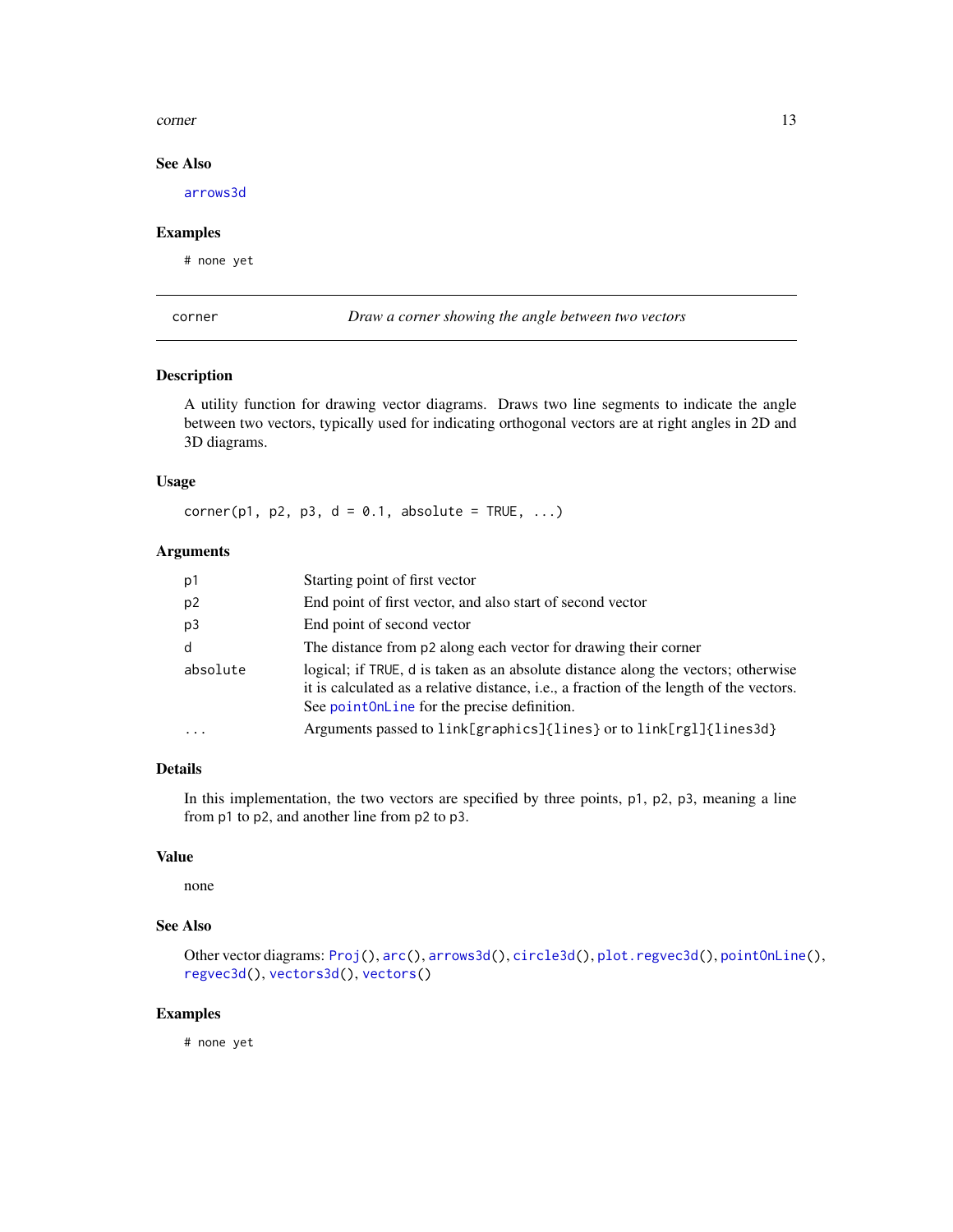<span id="page-13-1"></span><span id="page-13-0"></span>Returns the determinant of a square matrix X, computed either by Gaussian elimination, expansion by cofactors, or as the product of the eigenvalues of the matrix. If the latter, X must be symmetric.

#### Usage

```
Det(
  X,
  method = c("elimination", "eigenvalues", "cofactors"),
  verbose = FALSE,
  fractions = FALSE,
  ...
\mathcal{L}
```
# Arguments

| X         | a square matrix                                                                                                  |
|-----------|------------------------------------------------------------------------------------------------------------------|
| method    | one of "elimination" (the default), "eigenvalues", or "cofactors" (for com-<br>putation by minors and cofactors) |
| verbose   | logical; if TRUE, print intermediate steps                                                                       |
| fractions | logical; if TRUE, try to express non-integers as rational numbers                                                |
| .         | arguments passed to gaussian Elimination or Eigen                                                                |

# Value

the determinant of X

# Author(s)

John Fox

# See Also

[det](#page-0-0) for the base R function

[gaussianElimination](#page-16-1), [Eigen](#page-15-1)

Other determinants: [adjoint\(](#page-2-1)), [cofactor\(](#page-10-1)), [minor\(](#page-26-1)), [rowCofactors\(](#page-47-1)), [rowMinors\(](#page-48-1))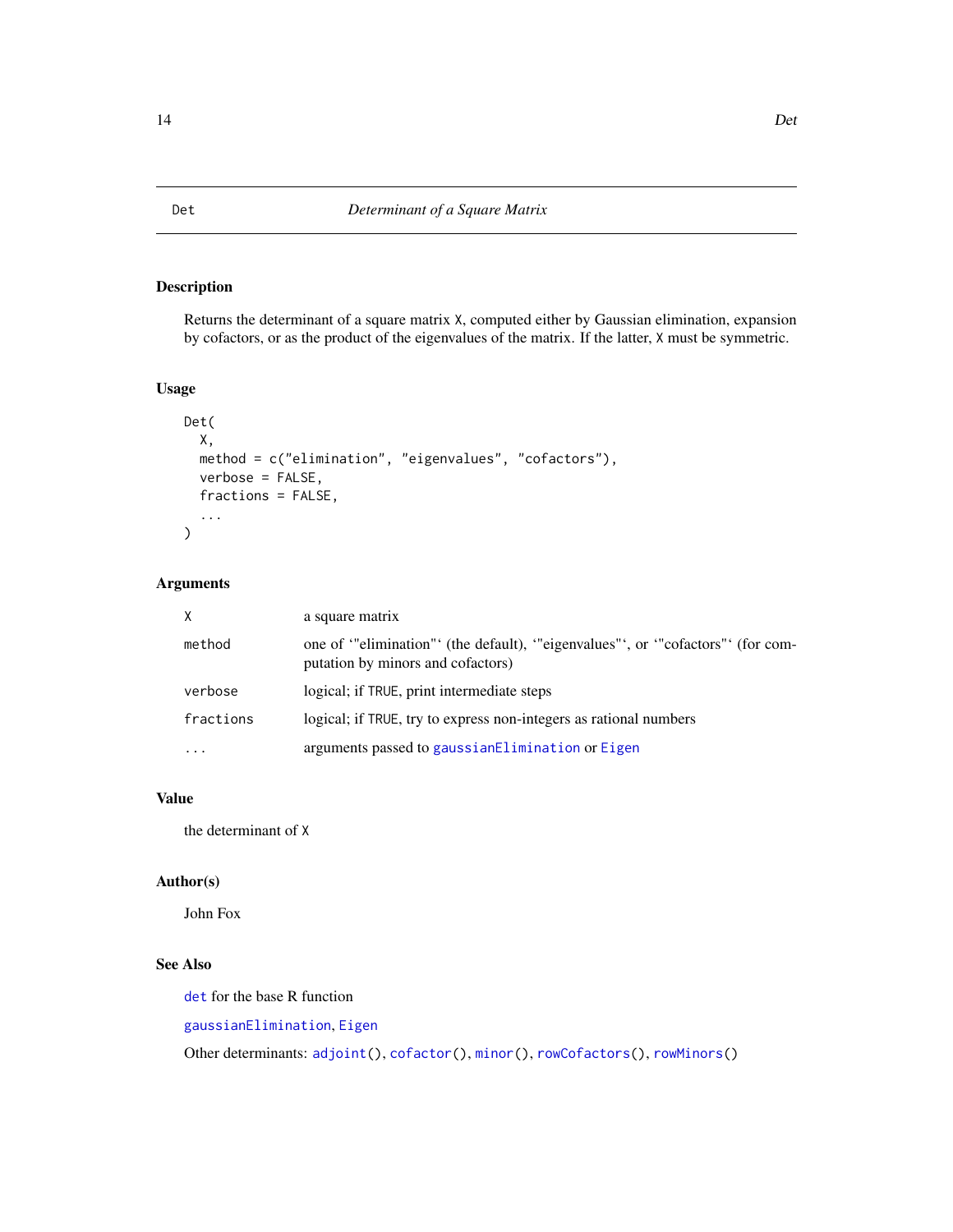#### <span id="page-14-0"></span>echelon and the contract of the contract of the contract of the contract of the contract of the contract of the contract of the contract of the contract of the contract of the contract of the contract of the contract of th

#### Examples

```
A <- matrix(c(1,2,3,2,5,6,3,6,10), 3, 3) # nonsingular, symmetric
A
Det(A)
Det(A, verbose=TRUE, fractions=TRUE)
B \le - matrix(1:9, 3, 3) # a singular matrix
B
Det(B)
C \leq - matrix(c(1, .5, .5, 1), 2, 2) # square, symmetric, nonsingular
Det(C)
Det(C, method="eigenvalues")
Det(C, method="cofactors")
```
<span id="page-14-1"></span>

echelon *Echelon Form of a Matrix*

#### Description

Returns the (reduced) row-echelon form of the matrix A, using [gaussianElimination](#page-16-1).

#### Usage

 $echelon(A, B, reduced = TRUE, ...)$ 

# Arguments

| $\mathsf{A}$ | coefficient matrix                                                                                                                                                |
|--------------|-------------------------------------------------------------------------------------------------------------------------------------------------------------------|
| B            | right-hand side vector or matrix. If B is a matrix, the result gives solutions for<br>each column as the right-hand side of the equations with coefficients in A. |
| reduced      | logical; should reduced row echelon form be returned? If FALSE a non-reduced<br>row echelon form will be returned                                                 |
|              | other arguments passed to gaussian Elimination                                                                                                                    |

# Details

When the matrix A is square and non-singular, the reduced row-echelon result will be the identity matrix, while the row-echelon from will be an upper triangle matrix. Otherwise, the result will have some all-zero rows, and the rank of the matrix is the number of not all-zero rows.

# Value

the reduced echelon form of X.

# Author(s)

John Fox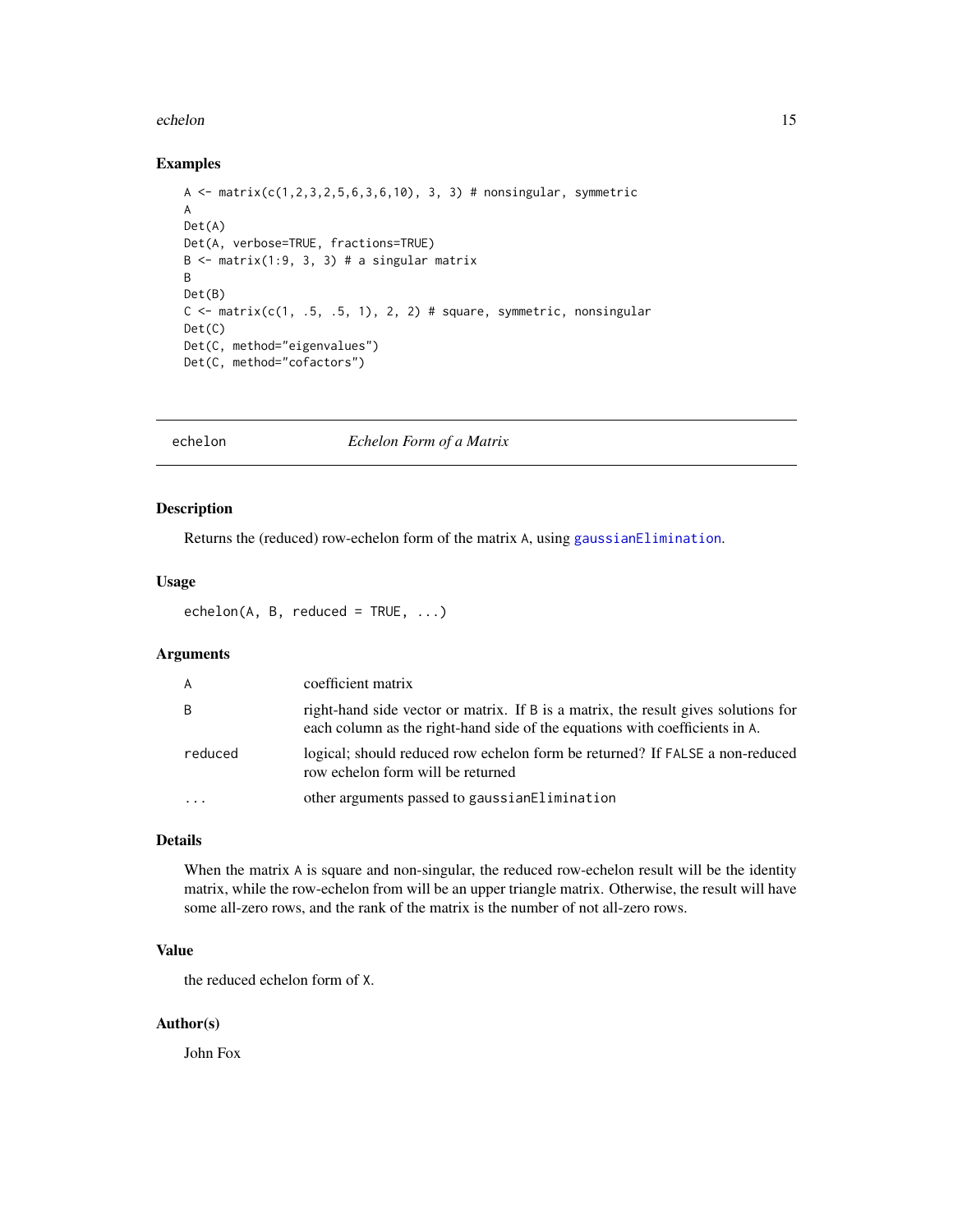#### Examples

```
A \leq matrix(c(2, 1, -1,
             -3, -1, 2,-2, 1, 2), 3, 3, byrow=TRUE)
b \leq -c(8, -11, -3)echelon(A, b, verbose=TRUE, fractions=TRUE) # reduced row-echelon form
echelon(A, b, reduced=FALSE, verbose=TRUE, fractions=TRUE) # row-echelon form
A <- matrix(c(1,2,3,4,5,6,7,8,10), 3, 3) # a nonsingular matrix
A
echelon(A, reduced=FALSE) # the row-echelon form of A
echelon(A) # the reduced row-echelon form of A
b \le -1:3echelon(A, b) # solving the matrix equation Ax = bechelon(A, diag(3)) # inverting A
B \le - matrix(1:9, 3, 3) # a singular matrix
B
echelon(B)
echelon(B, reduced=FALSE)
echelon(B, b)
echelon(B, diag(3))
```
<span id="page-15-1"></span>

#### Eigen *Eigen Decomposition of a Square Symmetric Matrix*

#### Description

Eigen calculates the eigenvalues and eigenvectors of a square, symmetric matrix using the iterated QR decomposition

#### Usage

```
Eigen(X, tol = sqrt(.Machine$double.eps), max.iter = 100, retain.zeroes = TRUE)
```
#### Arguments

| X             | a square symmetric matrix       |
|---------------|---------------------------------|
| tol           | tolerance passed to OR          |
| max.iter      | maximum number of OR iterations |
| retain.zeroes | logical; retain 0 eigenvalues?  |

# Value

a list of two elements: values– eigenvalues, vectors– eigenvectors

<span id="page-15-0"></span>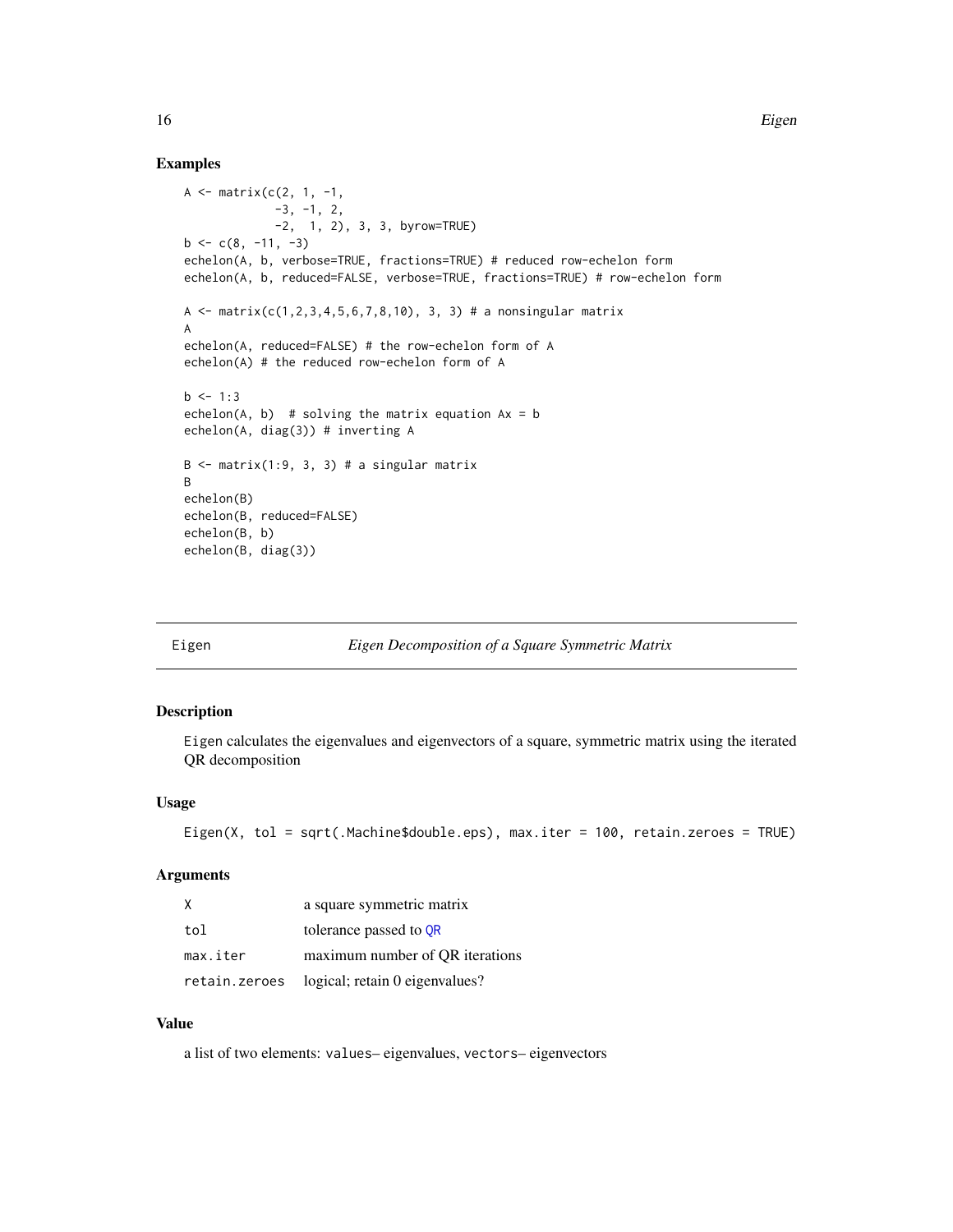<span id="page-16-0"></span>gaussianElimination 17

#### Author(s)

John Fox and Georges Monette

#### See Also

[eigen](#page-0-0) [SVD](#page-55-1)

# Examples

```
C \leq matrix(c(1,2,3,2,5,6,3,6,10), 3, 3) # nonsingular, symmetric
C
EC <- Eigen(C) # eigenanalysis of C
EC$vectors %*% diag(EC$values) %*% t(EC$vectors) # check
```
<span id="page-16-1"></span>gaussianElimination *Gaussian Elimination*

#### Description

gaussianElimination demonstrates the algorithm of row reduction used for solving systems of linear equations of the form  $Ax = B$ . Optional arguments verbose and fractions may be used to see how the algorithm works.

# Usage

```
gaussianElimination(
 A,
 B,
  tol = sqrt(.Machine$double.eps),
  verbose = FALSE,
 latex = FALSE,
  fractions = FALSE
\mathcal{L}## S3 method for class 'enhancedMatrix'
```

```
print(x, \ldots)
```
#### Arguments

| A       | coefficient matrix                                                                                                                                                |
|---------|-------------------------------------------------------------------------------------------------------------------------------------------------------------------|
| B       | right-hand side vector or matrix. If B is a matrix, the result gives solutions for<br>each column as the right-hand side of the equations with coefficients in A. |
| tol     | tolerance for checking for 0 pivot                                                                                                                                |
| verbose | logical; if TRUE, print intermediate steps                                                                                                                        |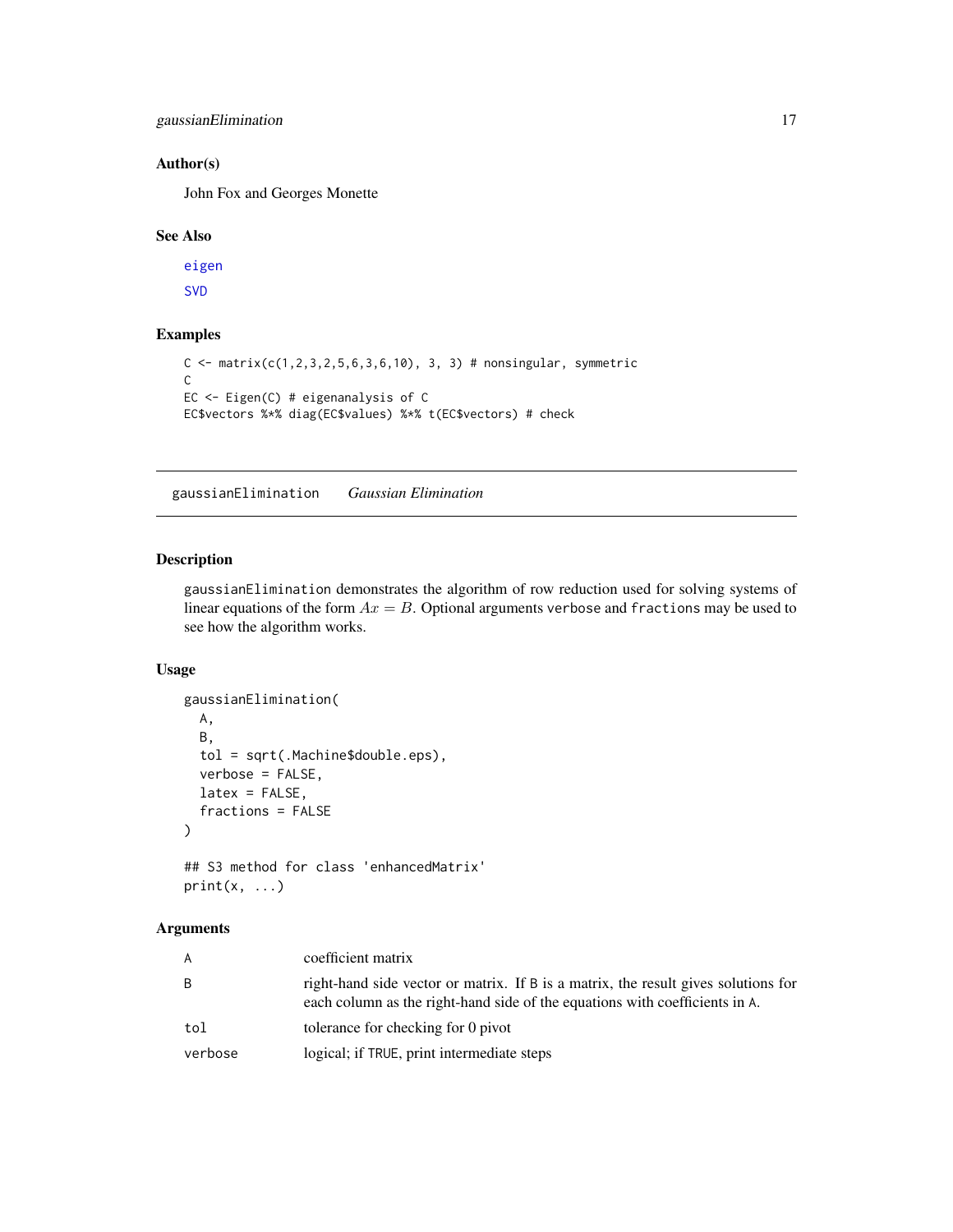<span id="page-17-0"></span>

| latex     | logical; if TRUE, and verbose is TRUE, print intermediate steps using LaTeX equa-<br>tion outputs rather than R output |
|-----------|------------------------------------------------------------------------------------------------------------------------|
| fractions | logical; if TRUE, try to express non-integers as rational numbers                                                      |
| X         | matrix to print                                                                                                        |
| .         | arguments to pass down                                                                                                 |

#### Value

If B is absent, returns the reduced row-echelon form of A. If B is present, returns the reduced rowechelon form of A, with the same operations applied to B.

#### Author(s)

John Fox

# Examples

```
A <- matrix(c(2, 1, -1,-3, -1, 2,-2, 1, 2), 3, 3, byrow=TRUE)
b \leq -c(8, -11, -3)gaussianElimination(A, b)
gaussianElimination(A, b, verbose=TRUE, fractions=TRUE)
gaussianElimination(A, b, verbose=TRUE, fractions=TRUE, latex=TRUE)
# determine whether matrix is solvable
gaussianElimination(A, numeric(3))
# find inverse matrix by elimination: A = I \rightarrow A^{\wedge}-1 A = A^{\wedge}-1 I \rightarrow I = A^{\wedge}-1gaussianElimination(A, diag(3))
inv(A)
# works for 1-row systems (issue # 30)
A2 \leq matrix(c(1, 1), nrow=1)
b2 = 2gaussianElimination(A2, b2)
showEqn(A2, b2)
# plotEqn works for this case
plotEqn(A2, b2)
```
<span id="page-17-1"></span>Ginv *Generalized Inverse of a Matrix*

#### Description

Ginv returns an arbitrary generalized inverse of the matrix A, using gaussianElimination.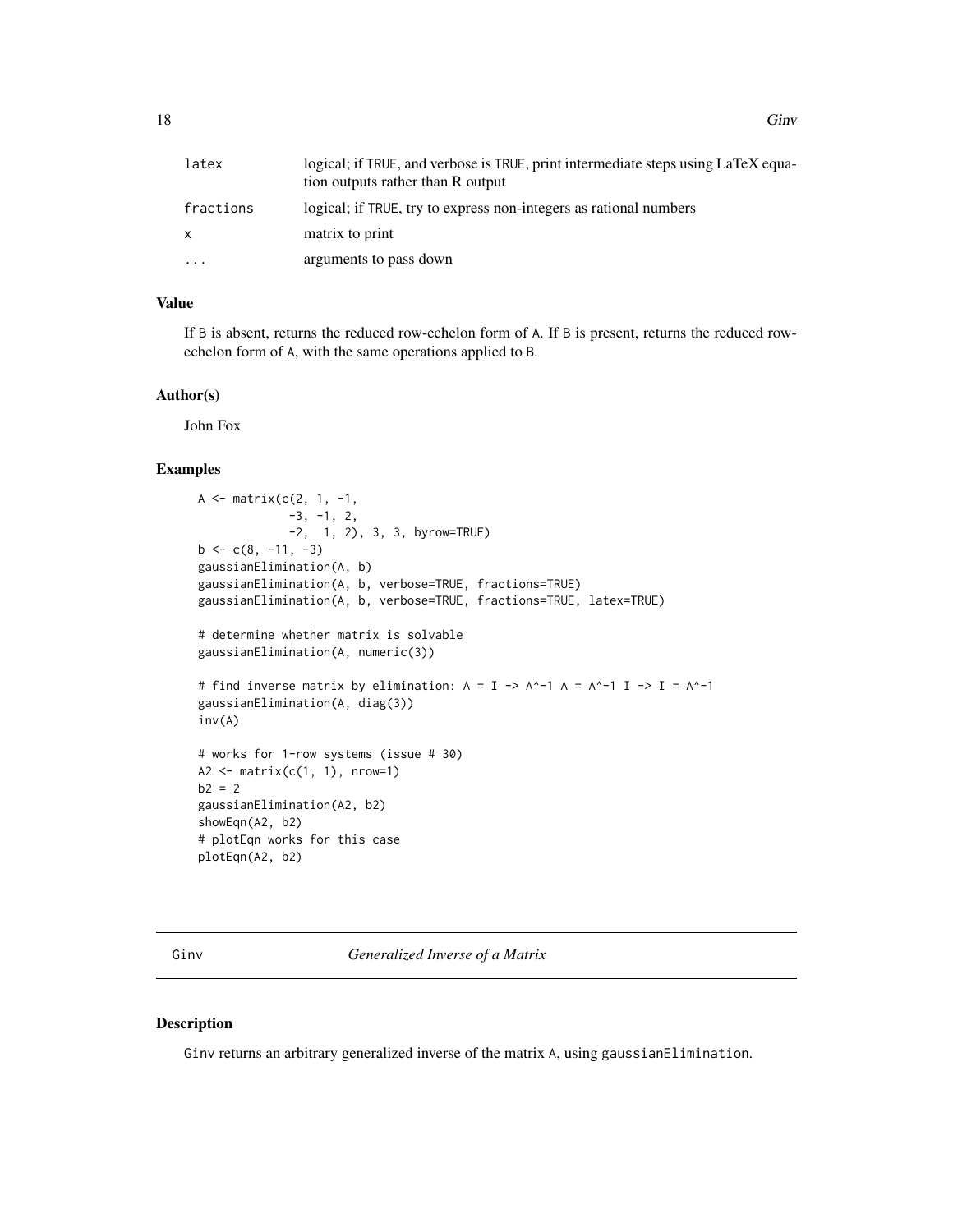#### <span id="page-18-0"></span>Ginv 19

# Usage

Ginv(A, tol = sqrt(.Machine\$double.eps), verbose = FALSE, fractions = FALSE)

# Arguments

| A         | numerical matrix                                                  |
|-----------|-------------------------------------------------------------------|
| tol       | tolerance for checking for 0 pivot                                |
| verbose   | logical; if TRUE, print intermediate steps                        |
| fractions | logical; if TRUE, try to express non-integers as rational numbers |

# Details

A generalized inverse is a matrix  $A^-$  satisfying  $AA^-A = A$ .

The purpose of this function is mainly to show how the generalized inverse can be computed using Gaussian elimination.

# Value

the generalized inverse of A, expressed as fractions if fractions=TRUE, or rounded

#### Author(s)

John Fox

# See Also

[ginv](#page-0-0) for a more generally usable function

```
A \le matrix(c(1,2,3,4,5,6,7,8,10), 3, 3) # a nonsingular matrix
A
Ginv(A, fractions=TRUE) # a generalized inverse of A = inverse of A
round(Ginv(A) %*% A, 6) # check
B \le - matrix(1:9, 3, 3) # a singular matrix
B
Ginv(B, fractions=TRUE) # a generalized inverse of B
B %*% Ginv(B) %*% B # check
```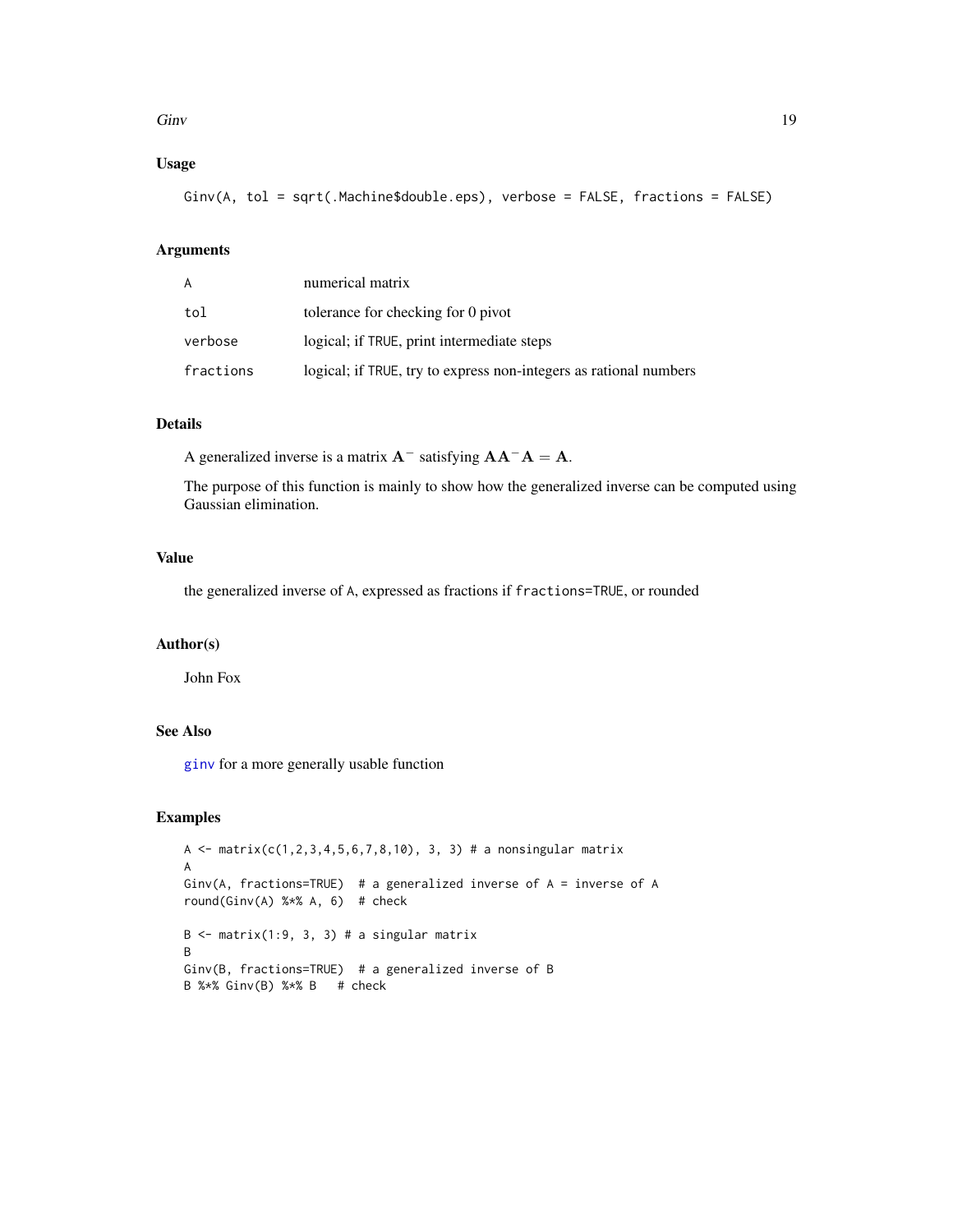<span id="page-19-1"></span><span id="page-19-0"></span>

Carries out simple Gram-Schmidt orthogonalization of a matrix. Treating the columns of the matrix X in the given order, each successive column after the first is made orthogonal to all previous columns by subtracting their projections on the current column.

#### Usage

```
GramSchmidt(
 X,
 normalize = TRUE,
 verbose = FALSE,
  tol = sqrt(.Machine$double.eps)
)
```
#### Arguments

| X         | a matrix                                                                                                    |
|-----------|-------------------------------------------------------------------------------------------------------------|
| normalize | logical; should the resulting columns be normalized to unit length?                                         |
| verbose   | logical; if TRUE, print intermediate steps                                                                  |
| tol       | the tolerance for detecting linear dependencies in the columns of a. The default<br>is .Machine\$double.eps |

#### Value

A matrix of the same size as X, with orthogonal columns

# Author(s)

Phil Chalmers, John Fox

# Examples

```
(xx \leq matrix(c( 1:3, 3:1, 1, 0, -2), 3, 3))crossprod(xx)
(zz <- GramSchmidt(xx, normalize=FALSE))
zapsmall(crossprod(zz))
# normalized
(zz <- GramSchmidt(xx))
zapsmall(crossprod(zz))
```
# print steps GramSchmidt(xx, verbose=TRUE)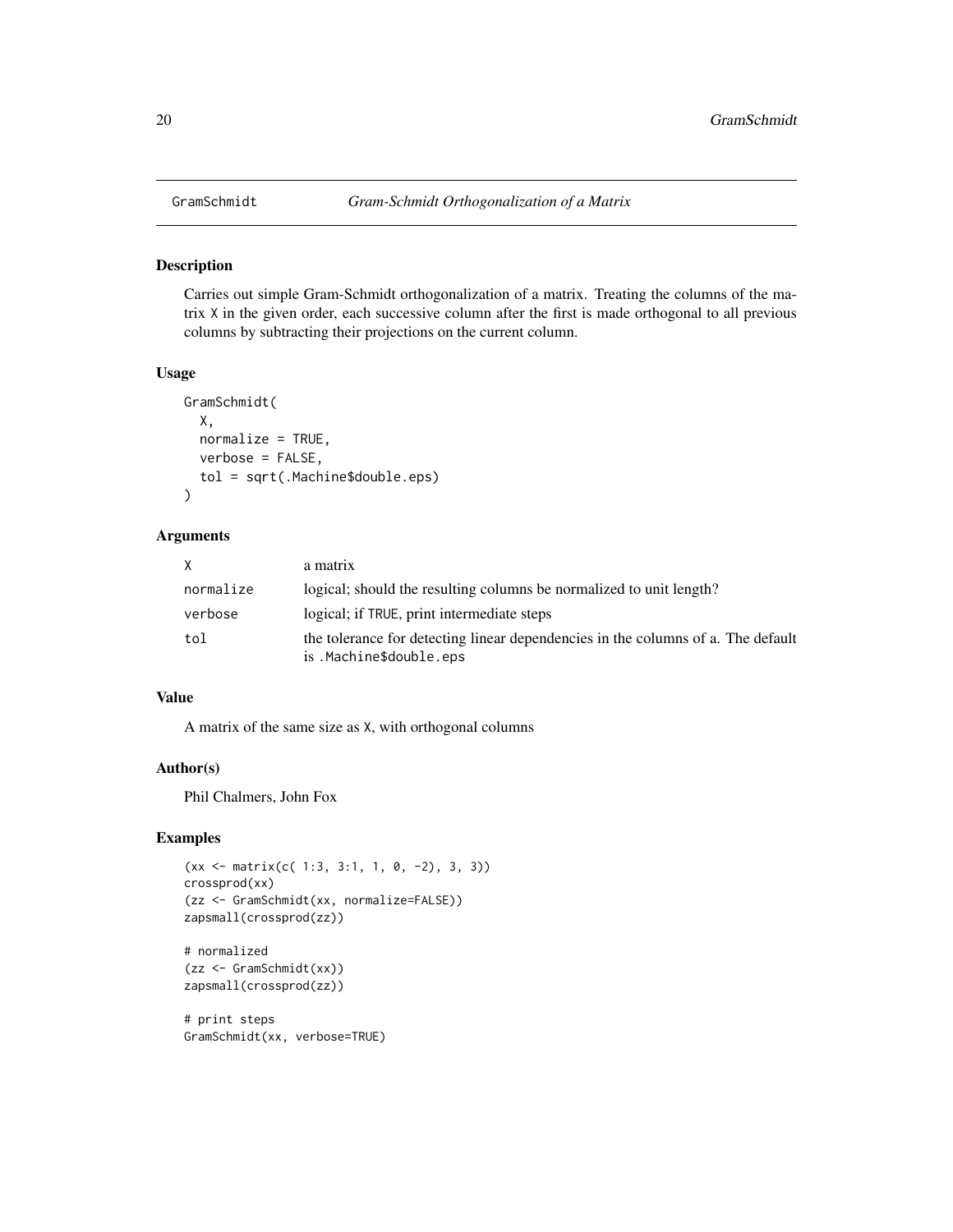#### <span id="page-20-0"></span>gsorth 21

```
# A non-invertible matrix; hence, it is of deficient rank
(xx \leq matrix(c( 1:3, 3:1, 1, 0, -1), 3, 3))R(xx)
crossprod(xx)
# GramSchmidt finds an orthonormal basis
(zz <- GramSchmidt(xx))
zapsmall(crossprod(zz))
```
<span id="page-20-1"></span>gsorth *Gram-Schmidt Orthogonalization of a Matrix*

# Description

Calculates a matrix with uncorrelated columns using the Gram-Schmidt process

#### Usage

 $gsorth(y, order, recenter = TRUE, rescale = TRUE, adinames = TRUE)$ 

# Arguments

| V        | a numeric matrix or data frame                                                                         |
|----------|--------------------------------------------------------------------------------------------------------|
| order    | if specified, a permutation of the column indices of y                                                 |
| recenter | logical; if TRUE, the result has same means as the original y, else means $= 0$ for<br>$\cosh 2$ : $p$ |
| rescale  | logical; if TRUE, the result has same sd as original, else, $sd =$ residual sd                         |
| adjnames | logical; if TRUE, colnames are adjusted to Y1, Y2.1, Y3.12,                                            |

# Details

This function, originally from the heplots package has now been deprecated in matlib. Use [GramSchmidt](#page-19-1) instead.

# Value

a matrix/data frame with uncorrelated columns

```
## Not run:
set.seed(1234)
A <- matrix(c(1:60 + rnorm(60)), 20, 3)cor(A)
G <- gsorth(A)
zapsmall(cor(G))
## End(Not run)
```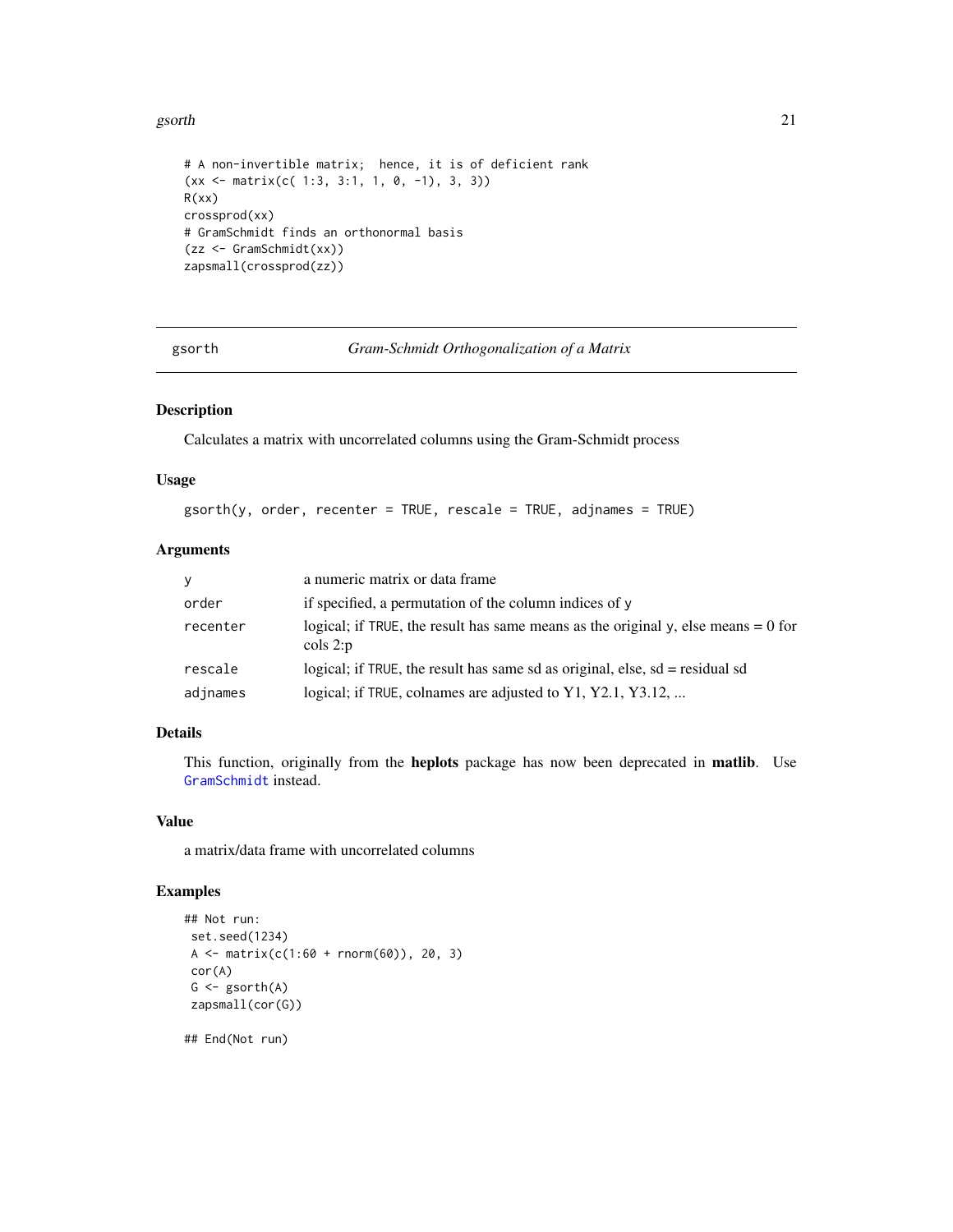<span id="page-21-2"></span><span id="page-21-1"></span><span id="page-21-0"></span>

Uses [gaussianElimination](#page-16-1) to find the inverse of a square, non-singular matrix,  $X$ .

#### Usage

Inverse(X, tol = sqrt(.Machine\$double.eps), ...)

# Arguments

| X   | a square numeric matrix            |
|-----|------------------------------------|
| tol | tolerance for checking for 0 pivot |
|     | other arguments passed on          |

# Details

The method is purely didactic: The identity matrix,  $I$ , is appended to  $X$ , giving  $X|I$ . Applying Gaussian elimination gives  $I|X^{-1}$ , and the portion corresponding to  $X^{-1}$  is returned.

### Value

the inverse of X

# Author(s)

John Fox

```
A <- matrix(c(2, 1, -1,
            -3, -1, 2,
            -2, 1, 2), 3, 3, byrow=TRUE)
Inverse(A)
Inverse(A, verbose=TRUE, fractions=TRUE)
```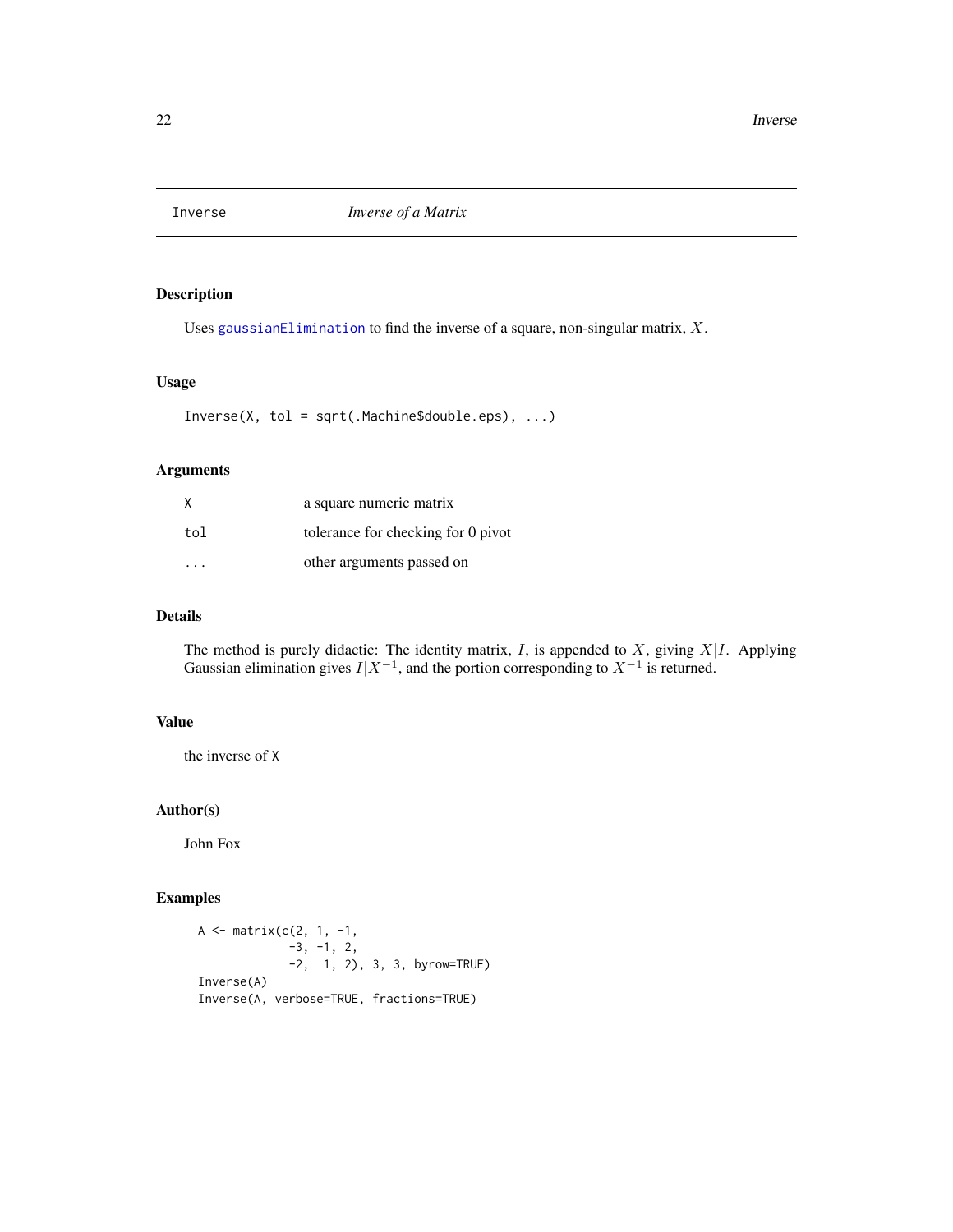<span id="page-22-2"></span><span id="page-22-0"></span>This function creates a vector, matrix or array of constants, typically used for the unit vector or unit matrix in matrix expressions.

# Usage

 $J(\ldots,$  constant = 1, dimnames = NULL)

# Arguments

| $\cdot$ $\cdot$ $\cdot$ | One or more arguments supplying the dimensions of the array, all non-negative<br>integers |
|-------------------------|-------------------------------------------------------------------------------------------|
| constant                | The value of the constant used in the array                                               |
| dimnames                | Either NULL or the names for the dimensions.                                              |

#### Details

The "dimnames" attribute is optional: if present it is a list with one component for each dimension, either NULL or a character vector of the length given by the element of the "dim" attribute for that dimension. The list can be named, and the list names will be used as names for the dimensions.

# Examples

```
J(3)
J(2,3)
J(2,3,2)
J(2,3, constant=2, dimnames=list(letters[1:2], LETTERS[1:3]))
X \leftarrow \text{matrix}(1:6, \text{nrow=2}, \text{ncol=3})dimnames(X) <- list(sex=c("M", "F"), day=c("Mon", "Wed", "Fri"))
J(2) %*% X # column sums
X %*% J(3) # row sums
```
<span id="page-22-1"></span>len *Length of a Vector or Column Lengths of a Matrix*

#### Description

len calculates the Euclidean length (also called Euclidean norm) of a vector or the length of each column of a numeric matrix.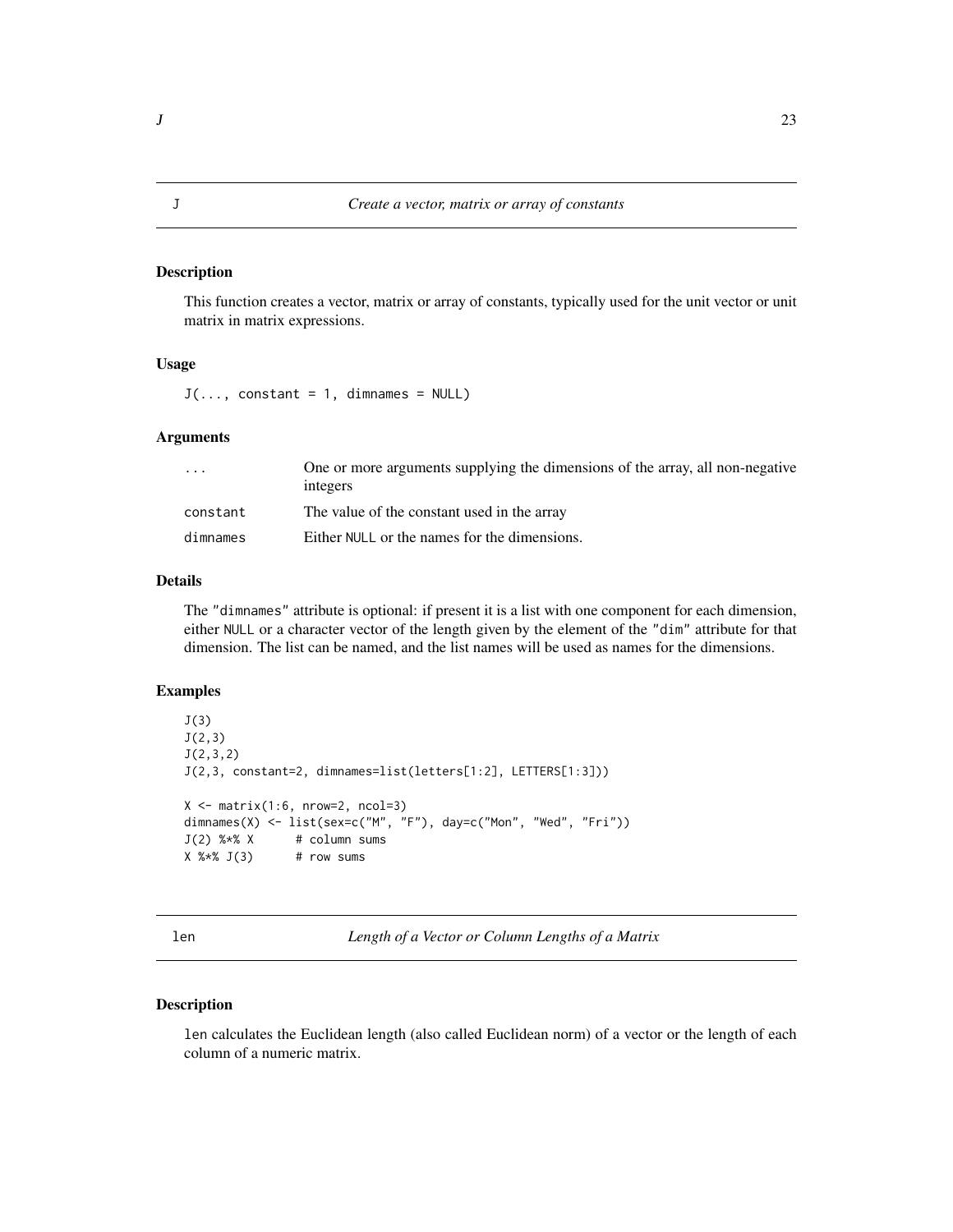# <span id="page-23-0"></span>Usage

len(X)

# Arguments

X a numeric vector or matrix

# Value

a scalar or vector containing the length(s)

# See Also

[norm](#page-0-0) for more general matrix norms

# Examples

len(1:3) len(matrix(1:9, 3, 3))

# distance between two vectors  $len(1:3 - c(1,1,1))$ 

<span id="page-23-1"></span>LU *LU Decomposition*

# Description

LU computes the LU decomposition of a matrix, A, such that  $PA = LU$ , where L is a lower triangle matrix,  $U$  is an upper triangle, and  $P$  is a permutation matrix.

# Usage

```
LU(A, b, tol = sqrt(.Machine$double.eps), verbose = FALSE, ...)
```
# Arguments

| A         | coefficient matrix                                                                                         |
|-----------|------------------------------------------------------------------------------------------------------------|
| b         | right-hand side vector. When supplied the returned object will also contain the<br>solved d and x elements |
| tol       | tolerance for checking for 0 pivot                                                                         |
| verbose   | logical; if TRUE, print intermediate steps                                                                 |
| $\ddotsc$ | additional arguments passed to showEqn                                                                     |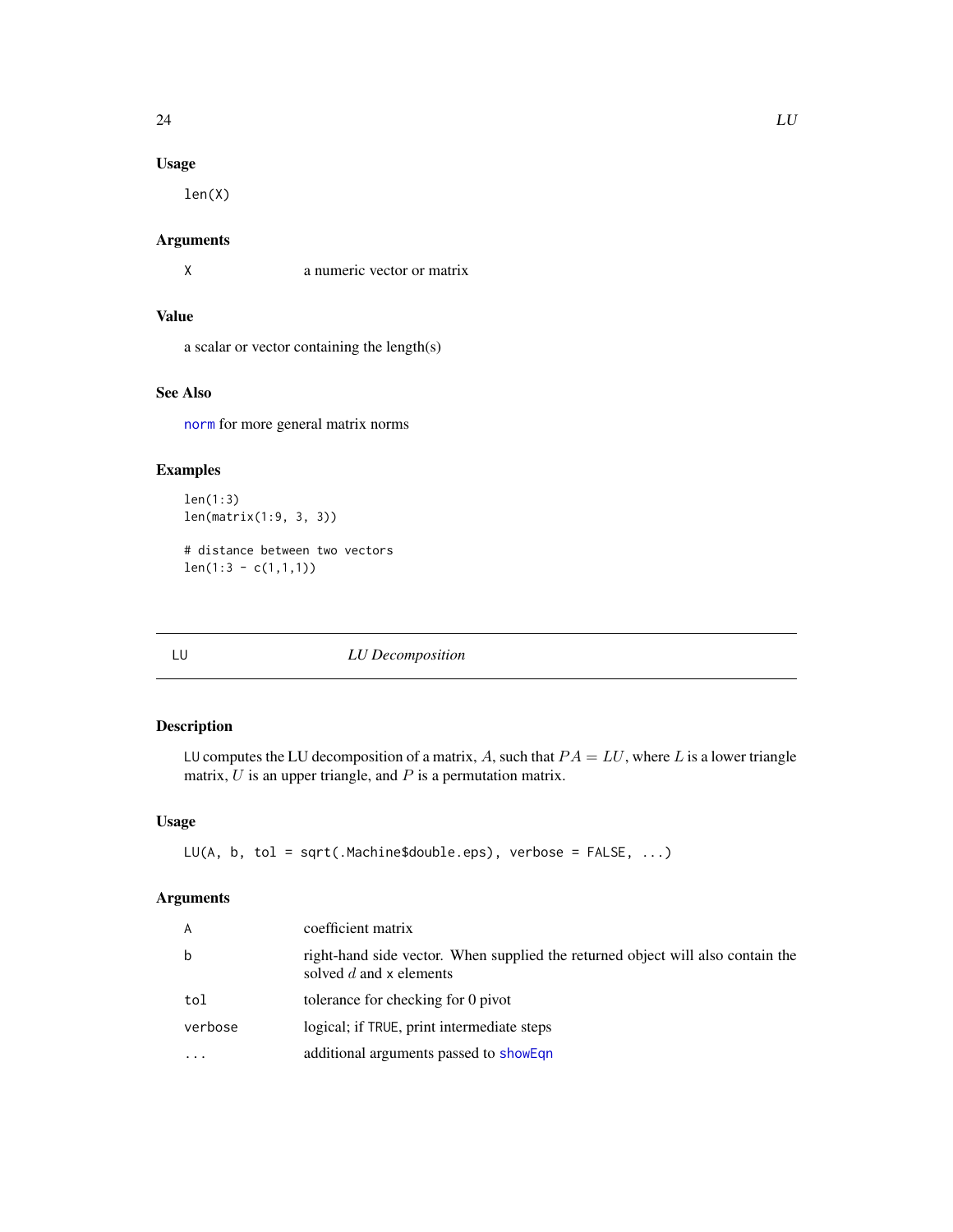#### <span id="page-24-0"></span> $m$ atlib  $25$

# Details

The LU decomposition is used to solve the equation  $Ax = b$  by calculating  $L(Ux - d) = 0$ , where  $L_d = b$ . If row exchanges are necessary for A then the permutation matrix P will be required to exchange the rows in  $A$ ; otherwise,  $P$  will be an identity matrix and the LU equation will be simplified to  $A = LU$ .

#### Value

A list of matrix components of the solution, P, L and U. If b is supplied, the vectors  $d$  and  $x$  are also returned.

#### Author(s)

Phil Chalmers

#### Examples

```
A \leftarrow matrix(c(2, 1, -1,
              -3, -1, 2,
              -2, 1, 2), 3, 3, byrow=TRUE)
b \leq c(8, -11, -3)(ret \leq LU(A)) # P is an identity; no row swapping
with(ret, L %*% U) # check that A = L * ULU(A, b)
LU(A, b, verbose=TRUE)
LU(A, b, verbose=TRUE, fractions=TRUE)
# permutations required in this example
A <- matrix(c(1, 1, -1,2, 2, 4,
              1, -1, 1), 3, 3, byrow=TRUE)
b \leftarrow c(1, 2, 9)(ret <- LU(A, b))
with(ret, P %*% A)
with(ret, L %*% U)
```
matlib *matlib: Matrix Functions for Teaching and Learning Linear Algebra and Multivariate Statistics.*

#### Description

These functions are designed mainly for tutorial purposes in teaching  $\&$  learning matrix algebra ideas and applications to statistical methods using R.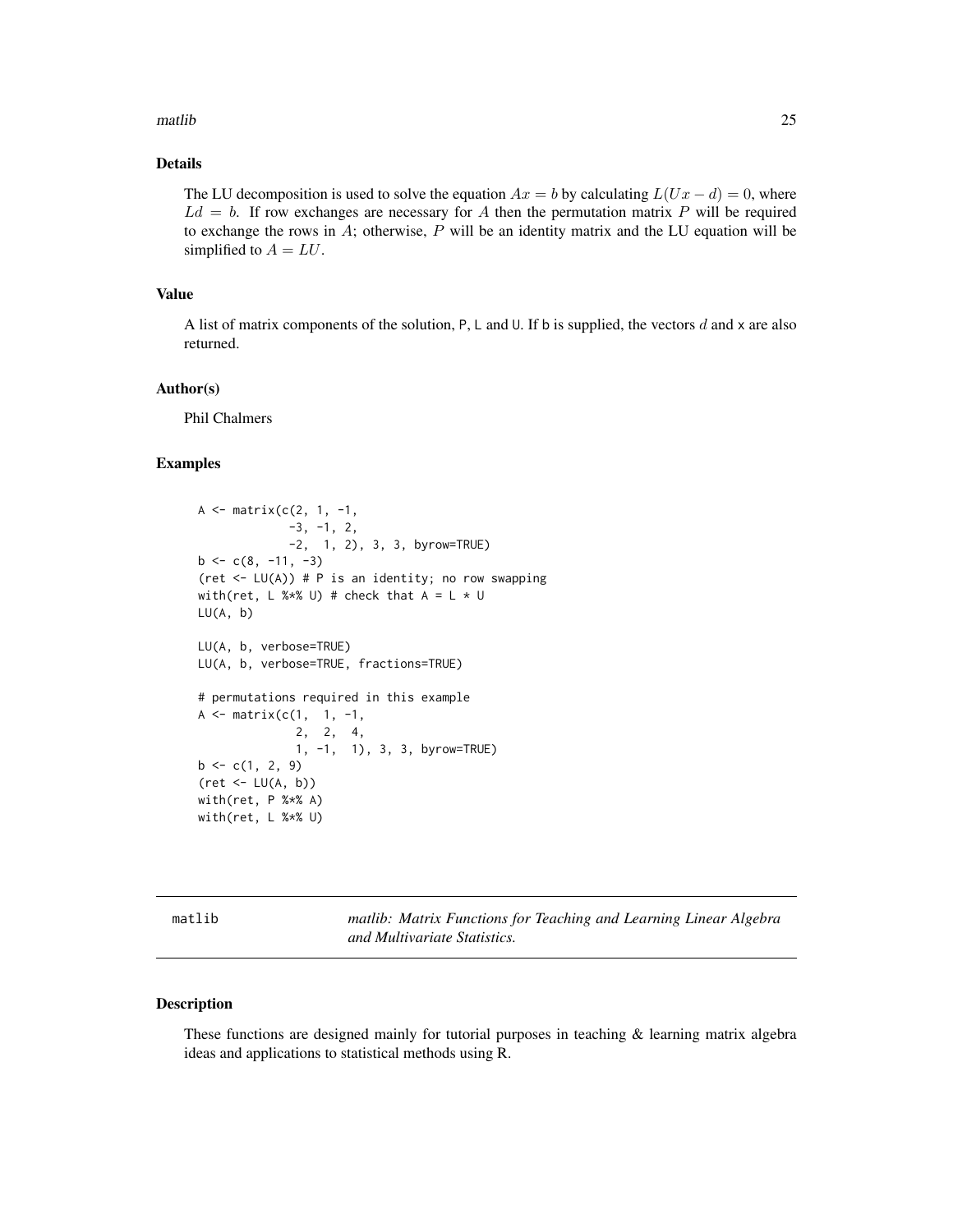# <span id="page-25-0"></span>Details

In some cases, functions are provided for concepts available elsewhere in R, but where the function call or name is not obvious. In other cases, functions are provided to show or demonstrate an algorithm, sometimes providing a verbose argument to print the details of computations.

In addition, a collection of functions are provided for drawing vector diagrams in 2D and 3D.

These are not meant for production uses. Other methods are more efficient for larger problems.

#### Topics

The functions in this package are grouped under the following topics

- Convenience functions: [tr](#page-60-1), [R](#page-42-1), [J](#page-22-2), [len](#page-22-1), [vec](#page-61-1), [Proj](#page-39-1), [mpower](#page-28-1), [vandermode](#page-61-2)
- Determinants: functions for calculating determinants by cofactor expansion [minor](#page-26-1), [cofactor](#page-10-1), [rowMinors](#page-48-1), [rowCofactors](#page-47-1)
- Elementary row operations: functions for solving linear equations "manually" by the steps used in row echelon form and Gaussian elimination [rowadd](#page-46-1), [rowmult](#page-49-1), [rowswap](#page-50-1)
- Linear equations: functions to illustrate linear equations of the form  $A x = b$ [showEqn](#page-51-1), [plotEqn](#page-31-1)
- Gaussian elimination: functions for illustrating Gaussian elimination for solving systems of linear equations of the form  $A x = b$ . [gaussianElimination](#page-16-1), [Inverse](#page-21-1), [inv](#page-21-2), [echelon](#page-14-1), [Ginv](#page-17-1), [LU](#page-23-1), [cholesky](#page-8-1), [swp](#page-57-1)
- Eigenvalues: functions to illustrate the algorithms for calculating eigenvalues and eigenvectors [eigen](#page-0-0), [SVD](#page-55-1), [powerMethod](#page-35-1), [showEig](#page-50-2)
- Vector diagrams: functions for drawing vector diagrams in 2D and 3D [arrows3d](#page-5-1), [corner](#page-12-1), [arc](#page-4-1), [pointOnLine](#page-34-1), [vectors](#page-62-1), [vectors3d](#page-64-1), [regvec3d](#page-43-1)

Most of these ideas and implementations arose in courses and books by the authors. [Psychology 6140](http://friendly.apps01.yorku.ca/psy6140/) was a starting point. Fox (1984) introduced illustrations of vector geometry.

#### References

Fox, J. Linear Statistical Models and Related Methods. John Wiley and Sons, 1984

Fox, J. and Friendly, M. (2016). "Visualizing Simultaneous Linear Equations, Geometric Vectors, and Least-Squares Regression with the matlib Package for R". *useR Conference*, Stanford, CA, June 27 - June 30, 2016.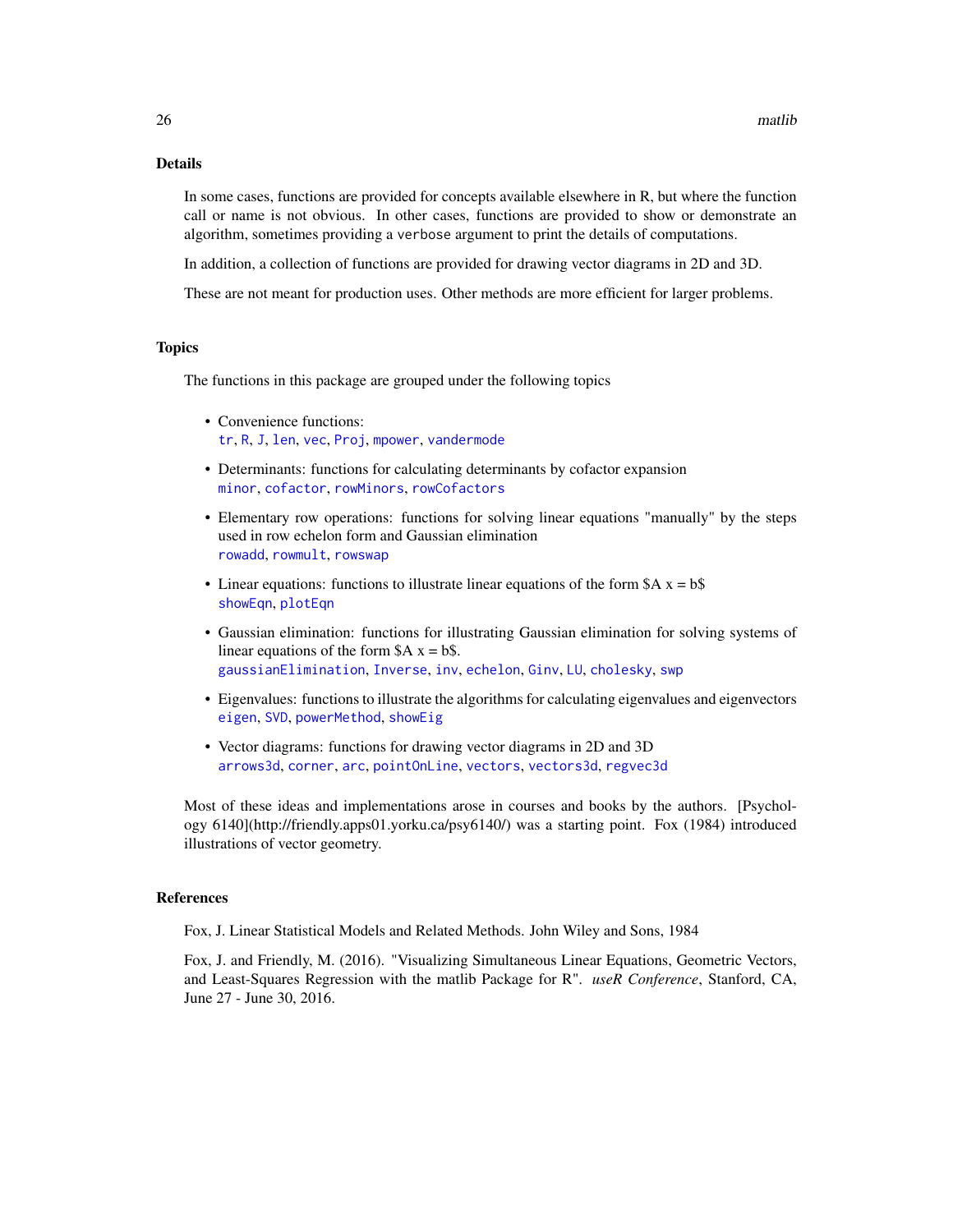<span id="page-26-0"></span>

This function provides a soft-wrapper to xtable: : xtableMatharray() with support for fractions output and square brackets.

#### Usage

matrix2latex(x, fractions = FALSE, brackets = TRUE, ...)

# Arguments

| X.        | a matrix                                                          |
|-----------|-------------------------------------------------------------------|
| fractions | logical; if TRUE, try to express non-integers as rational numbers |
| brackets  | logical; include square brackets around the matrices?             |
| .         | additional arguments passed to xtable::xtableMatharray()          |
|           |                                                                   |

# Author(s)

Phil Chalmers

# Examples

```
A <- matrix(c(2, 1, -1,-3, -1, 2,
             -2, 1, 2), 3, 3, byrow=TRUE)
b \leftarrow c(8, -11, -3)matrix2latex(cbind(A,b))
matrix2latex(cbind(A,b), digits = 0)
matrix2latex(cbind(A/2,b), fractions = TRUE)
```
<span id="page-26-1"></span>

```
minor Minor of A[i,j]
```
#### Description

Returns the minor of element (i,j) of the square matrix A, i.e., the determinant of the sub-matrix that results when row i and column j are deleted.

# Usage

minor(A, i, j)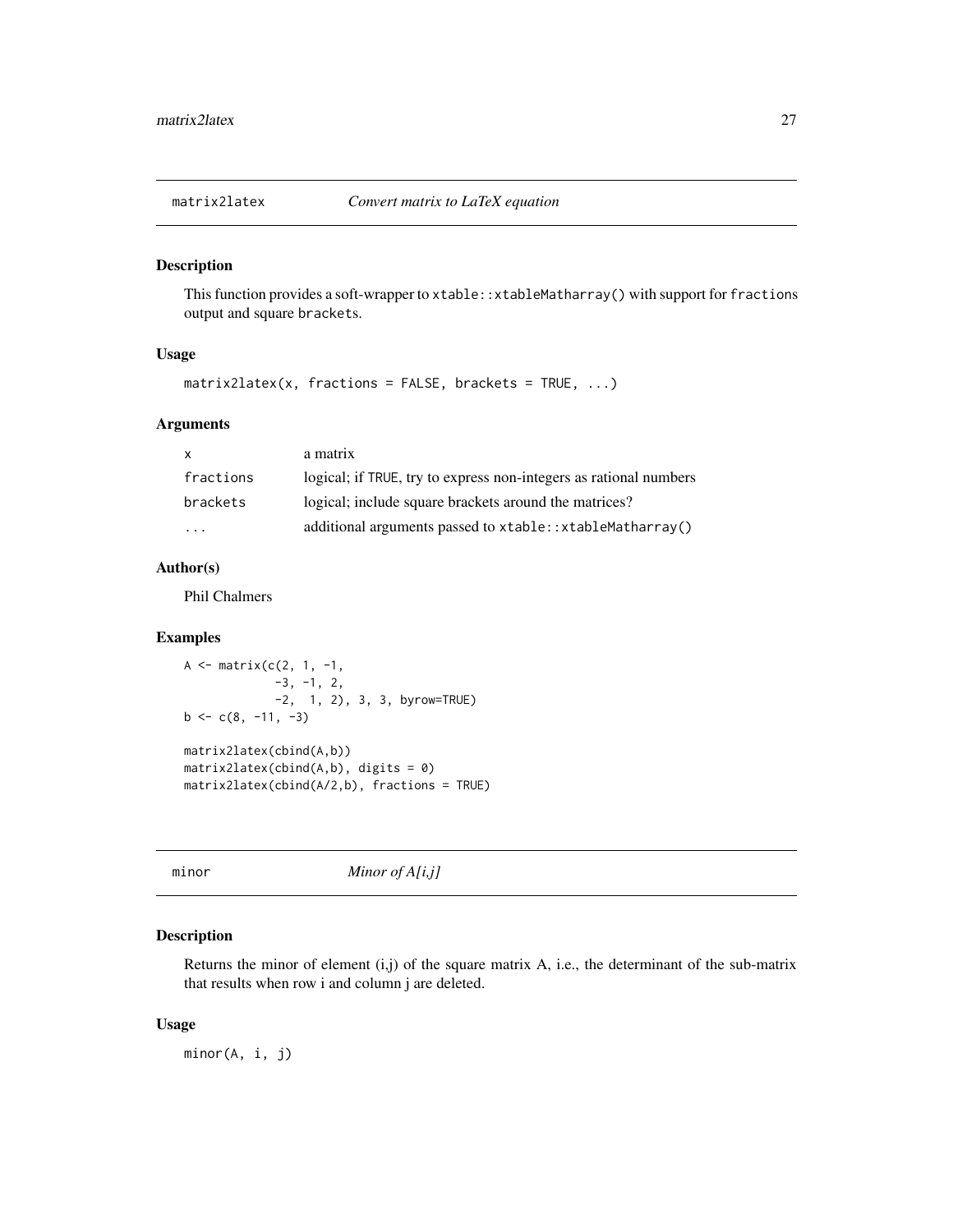#### Arguments

| a square matrix |
|-----------------|
| row index       |
| column index    |

# Value

the minor of A[i,j]

# Author(s)

Michael Friendly

# See Also

[rowMinors](#page-48-1) for all minors of a given row

Other determinants: [Det\(](#page-13-1)), [adjoint\(](#page-2-1)), [cofactor\(](#page-10-1)), [rowCofactors\(](#page-47-1)), [rowMinors\(](#page-48-1))

# Examples

```
M \leq - matrix(c(4, -12, -4,
              2, 1, 3,
             -1, -3, 2), 3, 3, byrow=TRUE)
minor(M, 1, 1)
minor(M, 1, 2)
minor(M, 1, 3)
```
MoorePenrose *Moore-Penrose inverse of a matrix*

# Description

The Moore-Penrose inverse is a generalization of the regular inverse of a square, non-singular, symmetric matrix to other cases (rectangular, singular), yet retain similar properties to a regular inverse.

#### Usage

MoorePenrose(X, tol = sqrt(.Machine\$double.eps))

# Arguments

|     | A numeric matrix                                 |
|-----|--------------------------------------------------|
| tol | Tolerance for a singular (rank-deficient) matrix |

# Value

The Moore-Penrose inverse of X

<span id="page-27-0"></span>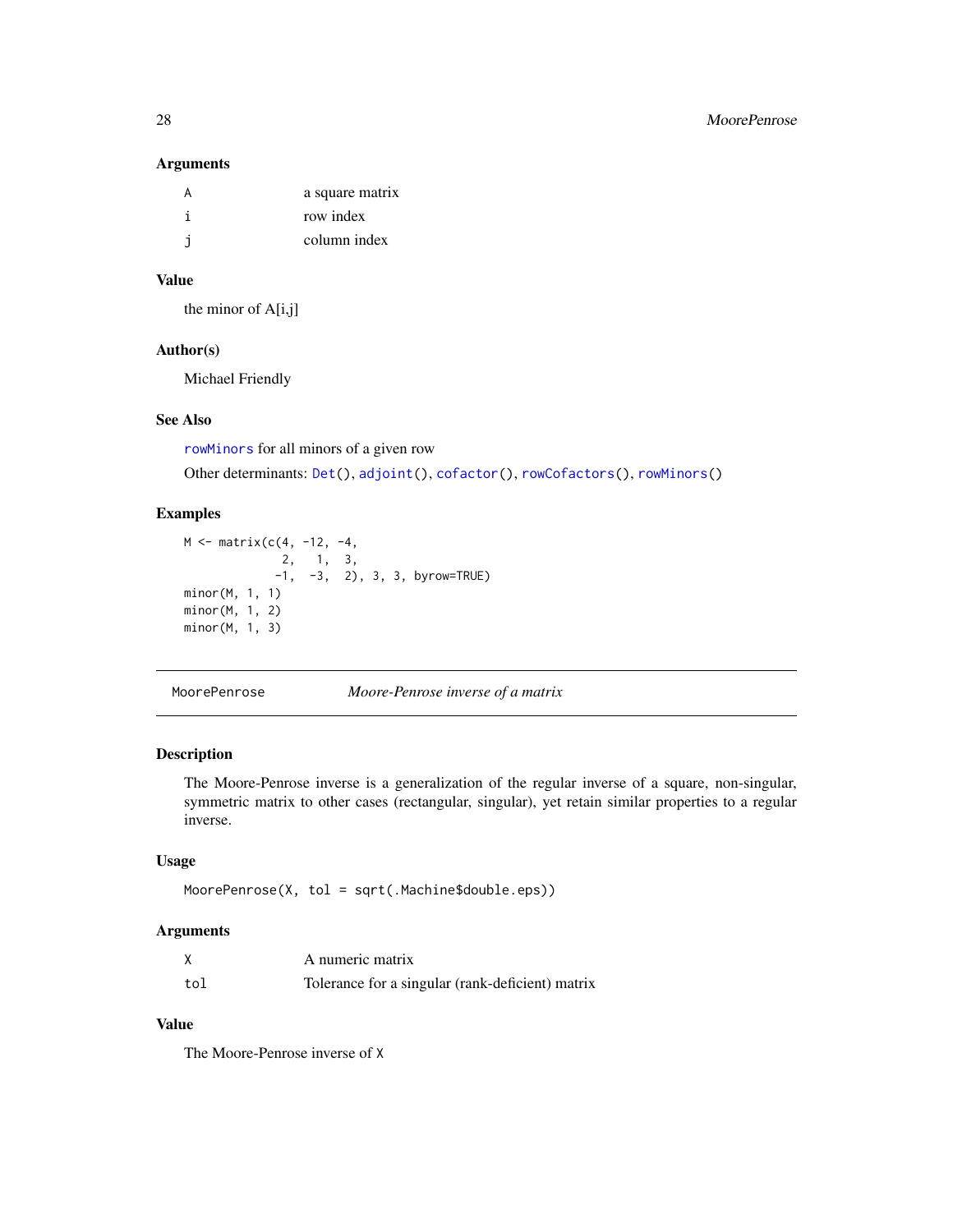#### <span id="page-28-0"></span>mpower 29

#### Examples

```
X <- matrix(rnorm(20), ncol=2)
# introduce a linear dependency in X[,3]
X \le - \text{cbind}(X, 1.5 \times X[, 1] - \text{pi} \times X[, 2])Y <- MoorePenrose(X)
# demonstrate some properties of the M-P inverse
# X Y X = X
round(X %x Y %x X - X, 8)
# Y X Y = Y
round(Y %*% X %*% Y - Y, 8)
# X Y = t(X Y)round(X %*% Y - t(X %*% Y), 8)
# Y X = t(Y X)
round(Y %*% X - t(Y %*% X), 8)
```
<span id="page-28-1"></span>

mpower *Matrix Power*

# Description

A simple function to demonstrate calculating the power of a square symmetric matrix in terms of its eigenvalues and eigenvectors.

# Usage

mpower(A, p, tol = sqrt(.Machine\$double.eps))

#### Arguments

| A   | a square symmetric matrix                            |
|-----|------------------------------------------------------|
| Ŋ   | matrix power, not necessarily a positive integer     |
| tol | tolerance for determining if the matrix is symmetric |

# Details

The matrix power p can be a fraction or other non-integer. For example, p=1/2 and p=1/3 give a square-root and cube-root of the matrix.

Negative powers are also allowed. For example, p=-1 gives the inverse and p=-1/2 gives the inverse square-root.

# Value

A raised to the power p: A^p

# See Also

The {%^%} operator in the **expm** package is far more efficient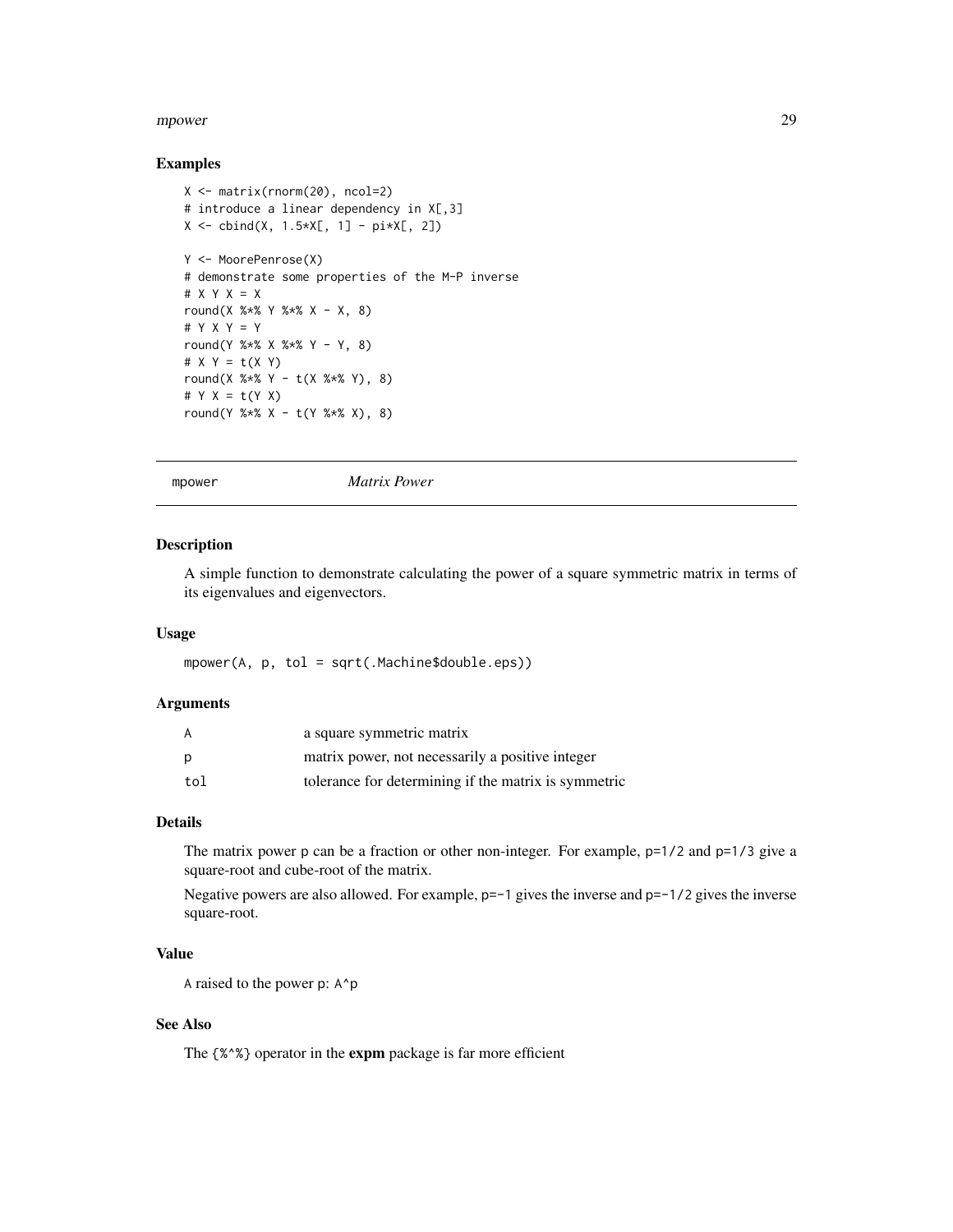#### Examples

```
C \leq - matrix(c(1, 2, 3, 2, 5, 6, 3, 6, 10), 3, 3) # nonsingular, symmetric
C
mpower(C, 2)
zapsmall(mpower(C, -1))
solve(C) # check
```
<span id="page-29-1"></span>plot.regvec3d *Plot method for regvec3d objects*

# **Description**

The plot method for regvec3d objects uses the low-level graphics tools in this package to draw 3D and 3D vector diagrams reflecting the partial and marginal relations of y to x1 and x2 in a bivariate multiple linear regression model,  $lm(y \sim x1 + x2)$ .

The summary method prints the vectors and their vector lengths, followed by the summary for the model.

#### Usage

```
## S3 method for class 'regvec3d'
plot(
  x,
  y,
  dimension = 3,
  col = c("black", "red", "blue", "brown", "lightgray"),
  col.plane = "gray",
  cex.lab = 1.2,
  show.base = 2,
  show.marginal = FALSE,
  show.hplane = TRUE,
  show.angles = TRUE,
  error.\,sphere = c("none", "e", "y.hat"),scale.error.sphere = x$scale,
  level_error.\,sphere = 0.95,grid = FALSE,add = FALSE,...
\lambda## S3 method for class 'regvec3d'
summary(object, ...)
## S3 method for class 'regvec3d'
print(x, \ldots)
```
<span id="page-29-0"></span>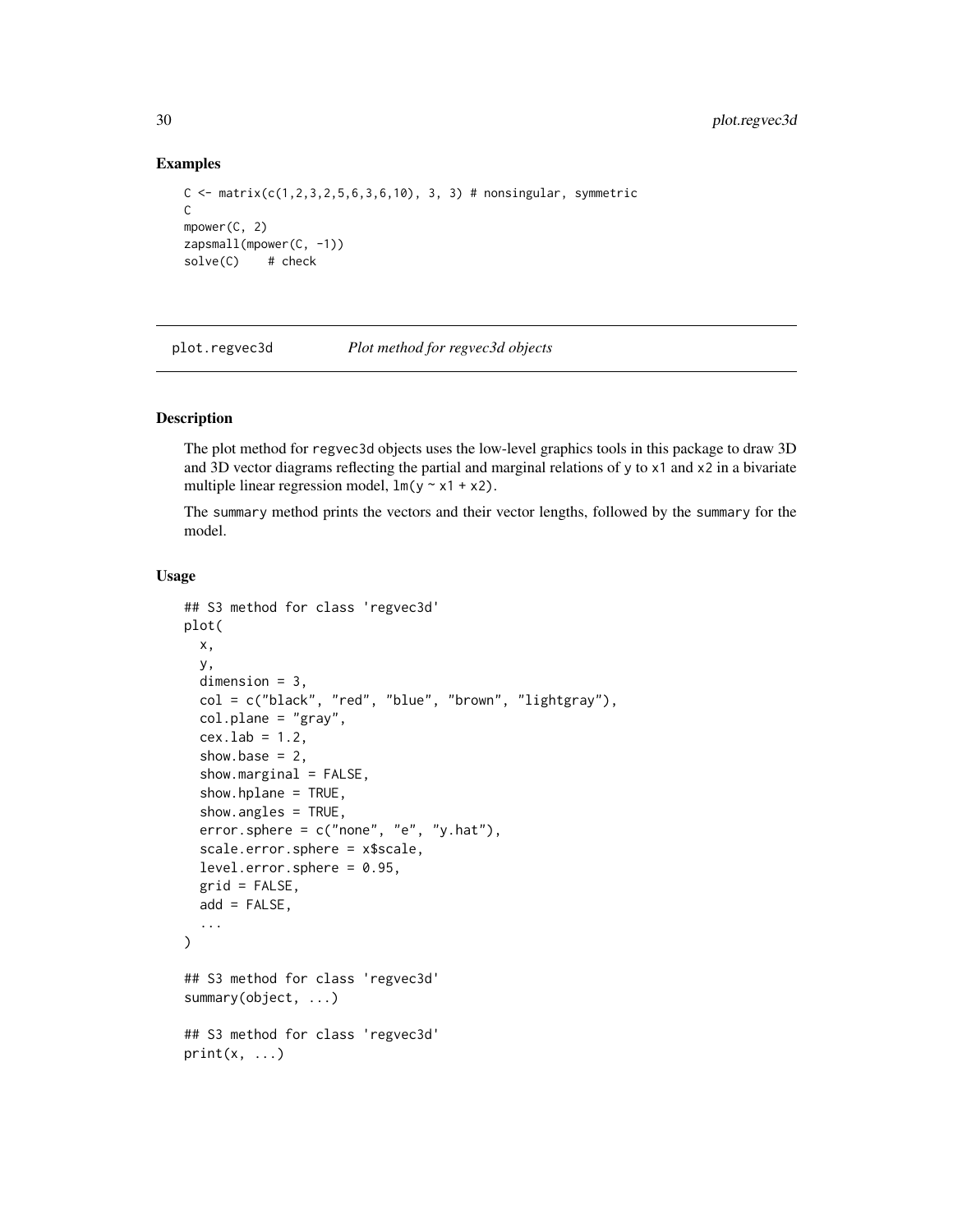# <span id="page-30-0"></span>plot.regvec3d 31

# Arguments

| х                  | A "regvec3d" object                                                                                                                                                                                                                                                                           |
|--------------------|-----------------------------------------------------------------------------------------------------------------------------------------------------------------------------------------------------------------------------------------------------------------------------------------------|
| y                  | Ignored; only included for compatibility with the S3 generic                                                                                                                                                                                                                                  |
| dimension          | Number of dimensions to plot: 3 (default) or 2                                                                                                                                                                                                                                                |
| col                | A vector of 5 colors. col[1] is used for the y and residual (e) vectors, and for<br>x1 and x2; col[2] is used for the vectors $y \rightarrow$ yhat and $y \rightarrow e$ ; col[3] is used<br>for the vectors yhat $\rightarrow$ b1 and yhat $\rightarrow$ b2;                                 |
| col.plane          | Color of the base plane in a 3D plot or axes in a 2D plot                                                                                                                                                                                                                                     |
| cex.lab            | character expansion applied to vector labels. May be a number or numeric vector<br>corresponding to the the rows of X, recycled as necessary.                                                                                                                                                 |
| show.base          | If show base $> 0$ , draws the base plane in a 3D plot; if show base $> 1$ , the plane<br>is drawn thicker                                                                                                                                                                                    |
| show.marginal      | If TRUE also draws lines showing the marginal relations of $y$ on $x1$ and on $x2$                                                                                                                                                                                                            |
| show.hplane        | If TRUE, draws the plane defined by y, yhat and the origin in the 3D                                                                                                                                                                                                                          |
| show.angles        | If TRUE, draw and label the angle between the x1 and x2 and between y and yhat,<br>corresponding respectively to the correlation between the xs and the multiple<br>correlation                                                                                                               |
| error.sphere       | Plot a sphere (or in 2D, a circle) of radius proportional to the length of the<br>residual vector, centered either at the origin ("e") or at the fitted-values vector<br>("y.hat"; the default is "none".)                                                                                    |
| scale.error.sphere |                                                                                                                                                                                                                                                                                               |
|                    | Whether to scale the error sphere if error.sphere="y.hat"; defaults to TRUE<br>if the vectors representing the variables are scaled, in which case the oblique<br>projections of the error spheres can represent confidence intervals for the coef-<br>ficients; otherwise defaults to FALSE. |
| level.error.sphere |                                                                                                                                                                                                                                                                                               |
|                    | The confidence level for the error sphere, applied if scale.error.sphere=TRUE.                                                                                                                                                                                                                |
| grid               | If TRUE, draws a light grid on the base plane                                                                                                                                                                                                                                                 |
| add                | If TRUE, add to the current plot; otherwise start a new rgl or plot window                                                                                                                                                                                                                    |
| .                  | Parameters passed down to functions [unused now]                                                                                                                                                                                                                                              |
| object             | A regvec3d object for the summary method                                                                                                                                                                                                                                                      |

#### Details

A 3D diagram shows the vector y and the plane formed by the predictors, x1 and x2, where all variables are represented in deviation form, so that the intercept need not be included.

A 2D diagram, using the first two columns of the result, can be used to show the projection of the space in the x1, x2 plane.

The drawing functions [vectors](#page-62-1) and link{vectors3d} used by the [plot.regvec3d](#page-29-1) method only work reasonably well if the variables are shown on commensurate scales, i.e., with either scale=TRUE or normalize=TRUE.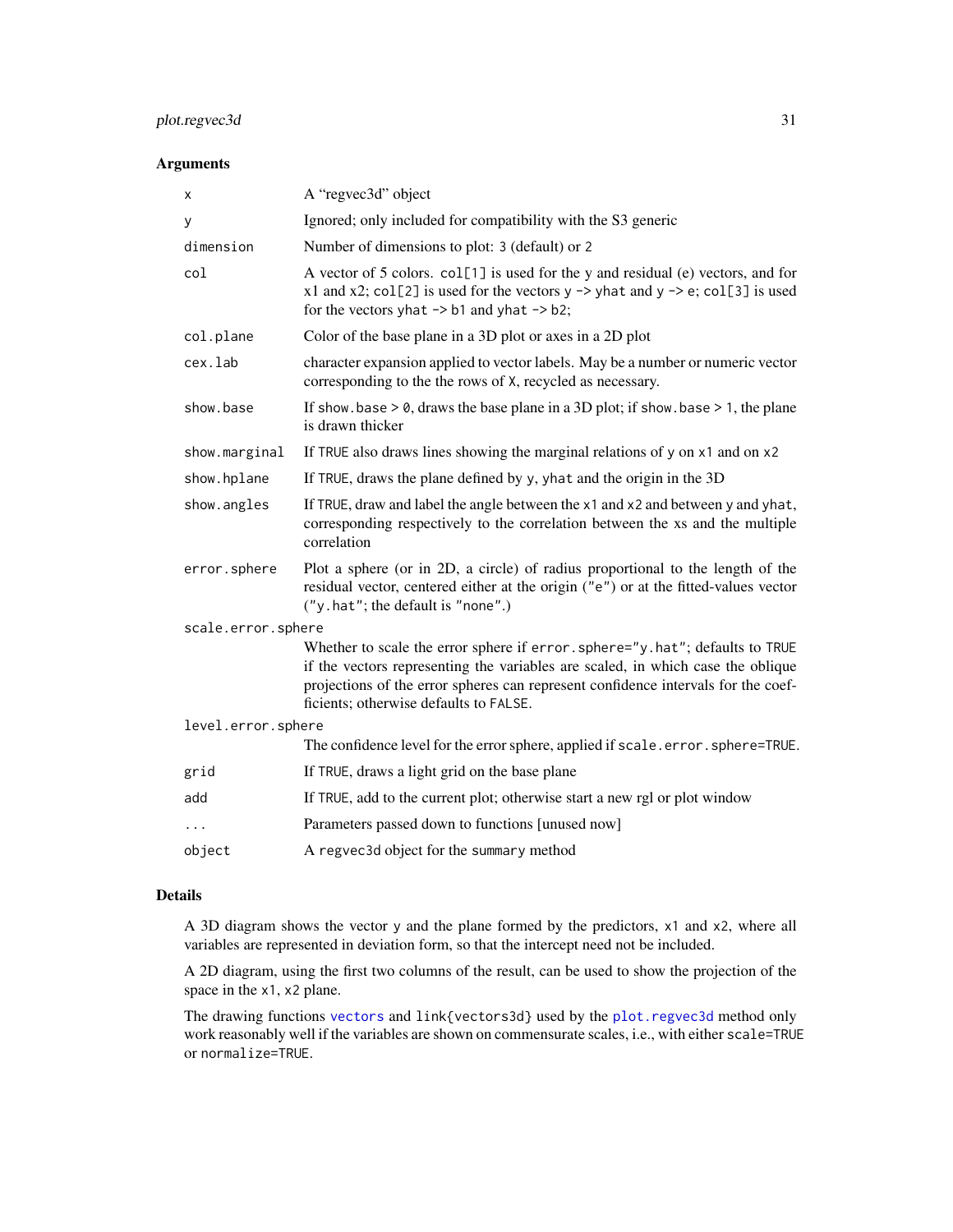32 plotEqn

#### Value

None

# References

Fox, J. (2016). *Applied Regression Analysis and Generalized Linear Models*, 3rd ed., Sage, Chapter 10.

# See Also

[regvec3d](#page-43-1), [vectors3d](#page-64-1), [vectors](#page-62-1)

```
Other vector diagrams: Proj(), arc(), arrows3d(), circle3d(), corner(), pointOnLine(),
regvec3d(), vectors3d(), vectors()
```
# Examples

```
if (require(carData)) {
  data("Duncan", package="carData")
  dunc.reg <- regvec3d(prestige ~ income + education, data=Duncan)
  plot(dunc.reg)
  plot(dunc.reg, dimension=2)
  plot(dunc.reg, error.sphere="e")
  summary(dunc.reg)
  # Example showing Simpson's paradox
  data("States", package="carData")
  states.vec <- regvec3d(SATM ~ pay + percent, data=States, scale=TRUE)
  plot(states.vec, show.marginal=TRUE)
  plot(states.vec, show.marginal=TRUE, dimension=2)
  summary(states.vec)
}
```
<span id="page-31-1"></span>

plotEqn *Plot Linear Equations*

#### Description

Shows what matrices  $A$ ,  $b$  look like as the system of linear equations,  $Ax = b$  with two unknowns, x1, x2, by plotting a line for each equation.

# Usage

plotEqn( A, b, vars, xlim, ylim,

<span id="page-31-0"></span>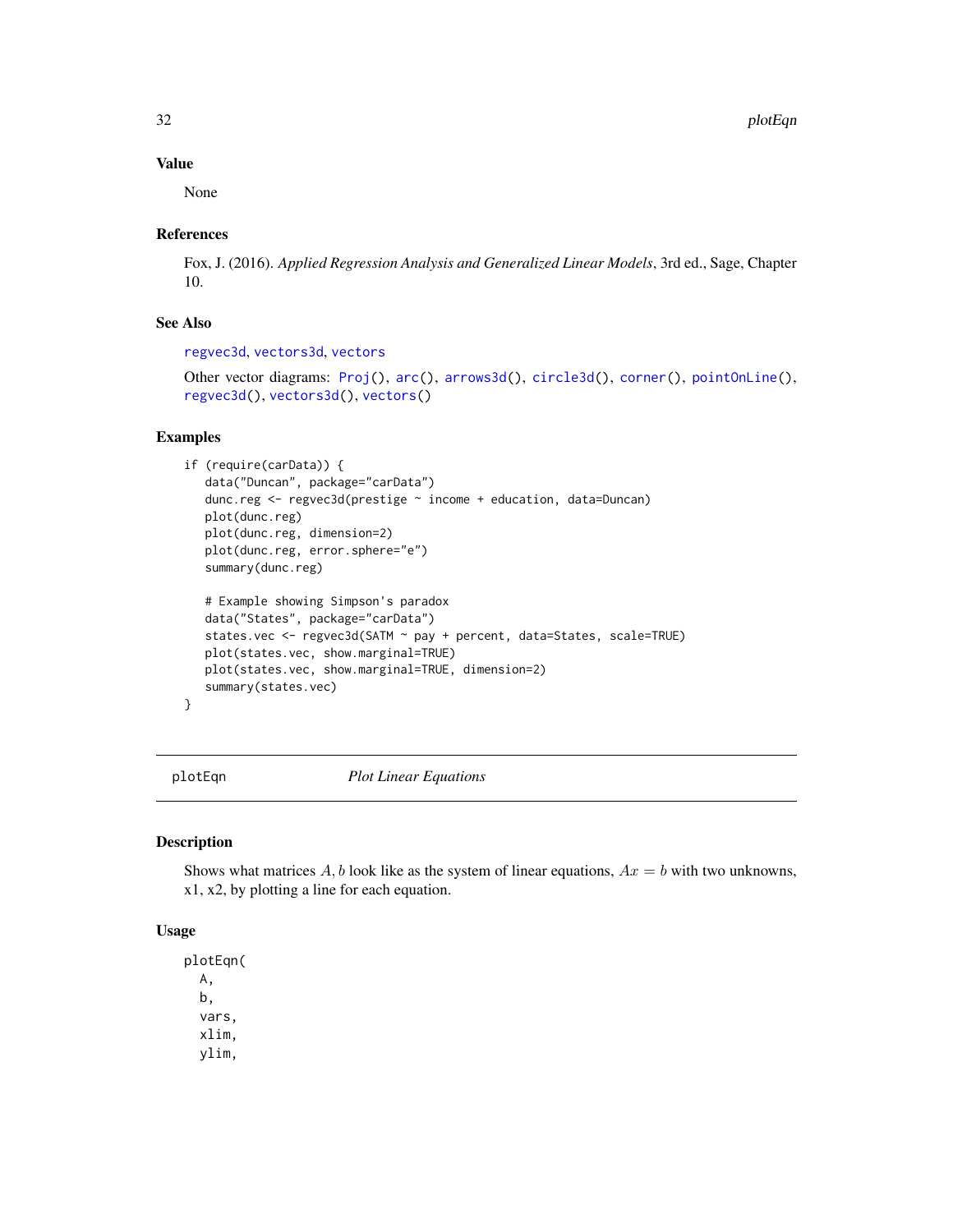#### <span id="page-32-0"></span>plotEqn 33

```
col = 1: nrow(A),
  1wd = 2,\frac{1}{y} = 1,axes = TRUE,labels = TRUE,
  solution = TRUE
)
```
# Arguments

| A        | either the matrix of coefficients of a system of linear equations, or the matrix<br>$cbind(A, b)$ . The A matrix must have two columns.                                                                                    |
|----------|----------------------------------------------------------------------------------------------------------------------------------------------------------------------------------------------------------------------------|
| b        | if supplied, the vector of constants on the right hand side of the equations, of<br>length matching the number of rows of A.                                                                                               |
| vars     | a numeric or character vector of names of the variables. If supplied, the length<br>must be equal to the number of unknowns in the equations, i.e., 2. The default<br>is $c$ (expression( $x[1]$ ), expression( $x[2]$ )). |
| xlim     | horizontal axis limits for the first variable                                                                                                                                                                              |
| ylim     | vertical axis limits for the second variable; if missing, ylim is calculated from<br>the range of the set of equations over the x1im.                                                                                      |
| col      | scalar or vector of colors for the lines, recycled as necessary                                                                                                                                                            |
| lwd      | scalar or vector of line widths for the lines, recycled as necessary                                                                                                                                                       |
| lty      | scalar or vector of line types for the lines, recycled as necessary                                                                                                                                                        |
| axes     | logical; draw horizontal and vertical axes through $(0,0)$ ?                                                                                                                                                               |
| labels   | logical, or a vector of character labels for the equations; if TRUE, each equation<br>is labeled using the character string resulting from showEqn, modified so that<br>the xs are properly subscripted.                   |
| solution | logical; should the solution points for pairs of equations be marked?                                                                                                                                                      |

# Value

nothing; used for the side effect of making a plot

# Author(s)

Michael Friendly

# References

Fox, J. and Friendly, M. (2016). "Visualizing Simultaneous Linear Equations, Geometric Vectors, and Least-Squares Regression with the matlib Package for R". *useR Conference*, Stanford, CA, June 27 - June 30, 2016.

# See Also

[showEqn](#page-51-1)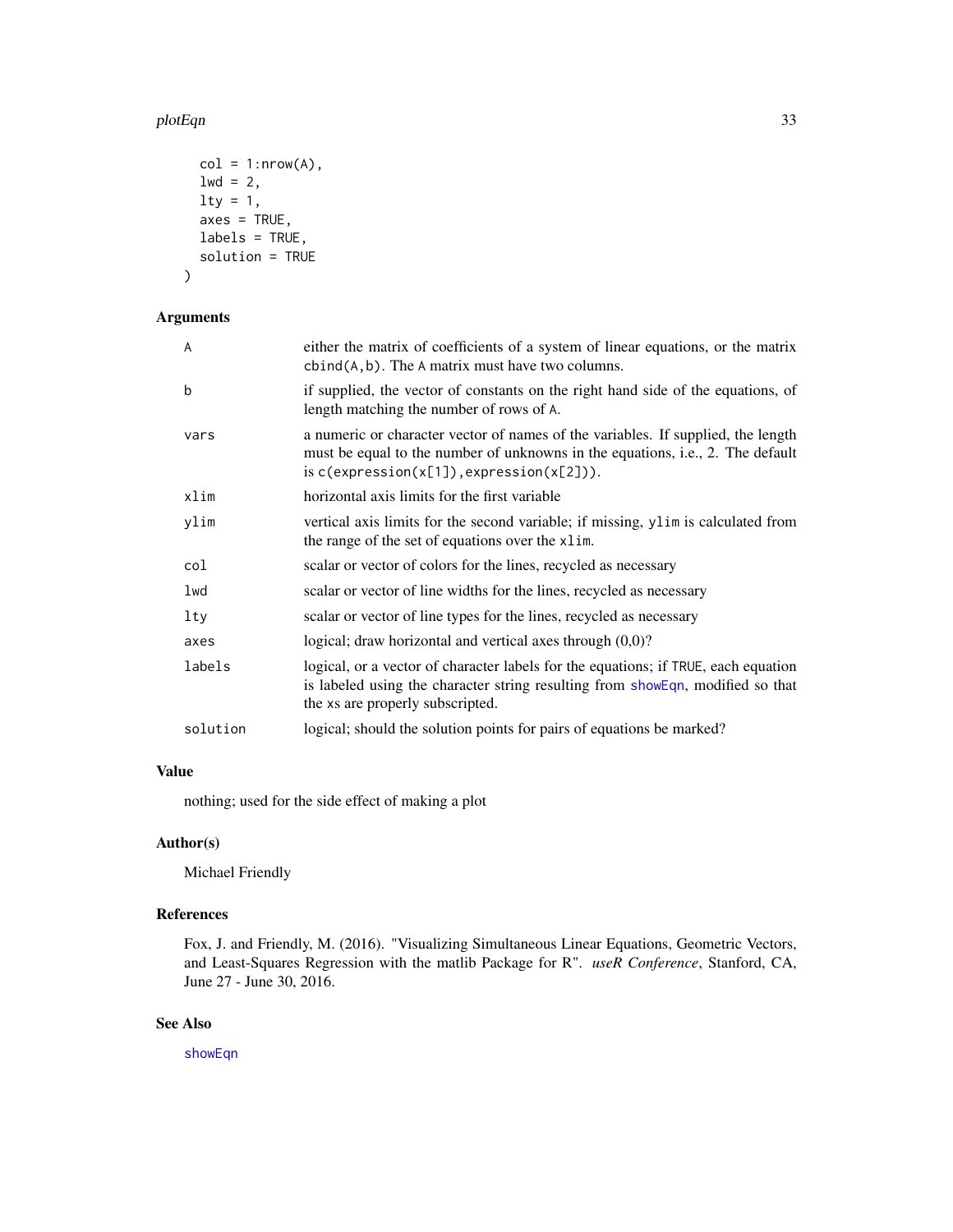# Examples

```
# consistent equations
A<- matrix(c(1,2,3, -1, 2, 1),3,2)
b \leftarrow c(2,1,3)showEqn(A, b)
plotEqn(A,b)
# inconsistent equations
b \leftarrow c(2,1,6)showEqn(A, b)
plotEqn(A,b)
```
<span id="page-33-1"></span>

plotEqn3d *Plot Linear Equations in 3D*

# Description

Shows what matrices  $A$ ,  $b$  look like as the system of linear equations,  $Ax = b$  with three unknowns, x1, x2, and x3, by plotting a plane for each equation.

# Usage

```
plotEqn3d(
 A,
 b,
 vars,
 xlim = c(-2, 2),ylim = c(-2, 2),zlim,
 col = 2: (nrow(A) + 1),alpha = 0.9,
 labels = FALSE,
  solution = TRUE,
 axes = TRUE,lit = FALSE)
```
### Arguments

| A    | either the matrix of coefficients of a system of linear equations, or the matrix<br>$cbind(A, b)$ The A matrix must have three columns.                                                 |
|------|-----------------------------------------------------------------------------------------------------------------------------------------------------------------------------------------|
| b    | if supplied, the vector of constants on the right hand side of the equations, of<br>length matching the number of rows of A.                                                            |
| vars | a numeric or character vector of names of the variables. If supplied, the length<br>must be equal to the number of unknowns in the equations. The default is<br>paste0('x", 1:ncol(A)). |
| xlim | axis limits for the first variable                                                                                                                                                      |

<span id="page-33-0"></span>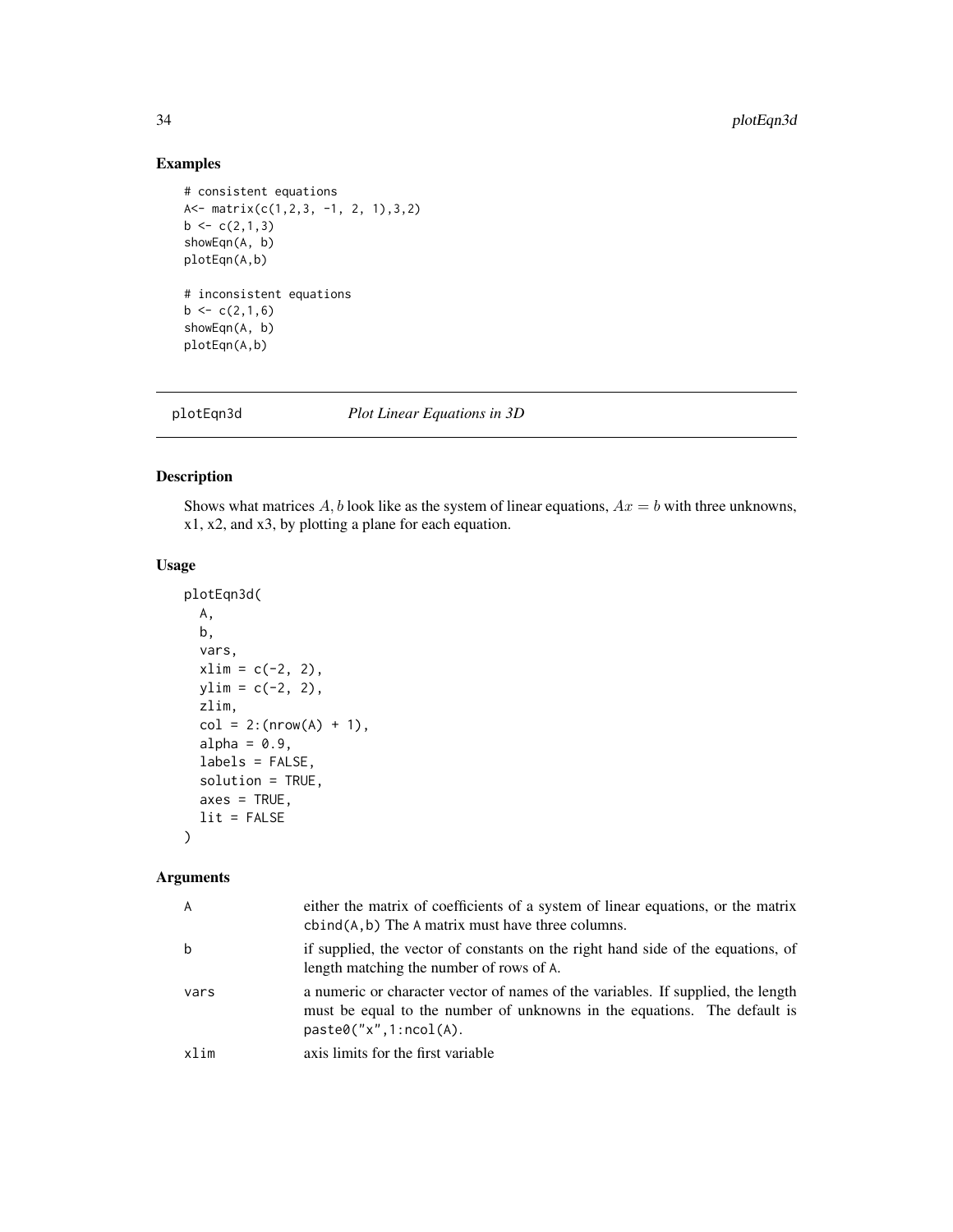# <span id="page-34-0"></span>pointOnLine 35

| ylim     | axis limits for the second variable                                                                                                             |
|----------|-------------------------------------------------------------------------------------------------------------------------------------------------|
| zlim     | horizontal axis limits for the second variable; if missing, zlim is calculated from<br>the range of the set of equations over the xlim and ylim |
| col      | scalar or vector of colors for the lines, recycled as necessary                                                                                 |
| alpha    | transparency applied to each plane                                                                                                              |
| labels   | logical, or a vector of character labels for the equations; not yet implemented.                                                                |
| solution | logical; should the solution point for all equations be marked (if possible)                                                                    |
| axes     | logical; whether to frame the plot with coordinate axes                                                                                         |
| lit      | logical, specifying if lighting calculation should take place on geometry; see<br>rgl.material                                                  |

# Value

nothing; used for the side effect of making a plot

# Author(s)

Michael Friendly, John Fox

#### References

Fox, J. and Friendly, M. (2016). "Visualizing Simultaneous Linear Equations, Geometric Vectors, and Least-Squares Regression with the matlib Package for R". *useR Conference*, Stanford, CA, June 27 - June 30, 2016.

# Examples

```
# three consistent equations in three unknowns
A \le matrix(c(13, -4, 2, -4, 11, -2, 2, -2, 8), 3,3)
b \leftarrow c(1, 2, 4)plotEqn3d(A,b)
```
<span id="page-34-1"></span>pointOnLine *Position of a point along a line*

# Description

A utility function for drawing vector diagrams. Find position of an interpolated point along a line from x1 to x2.

#### Usage

```
pointOnLine(x1, x2, d, absolute = TRUE)
```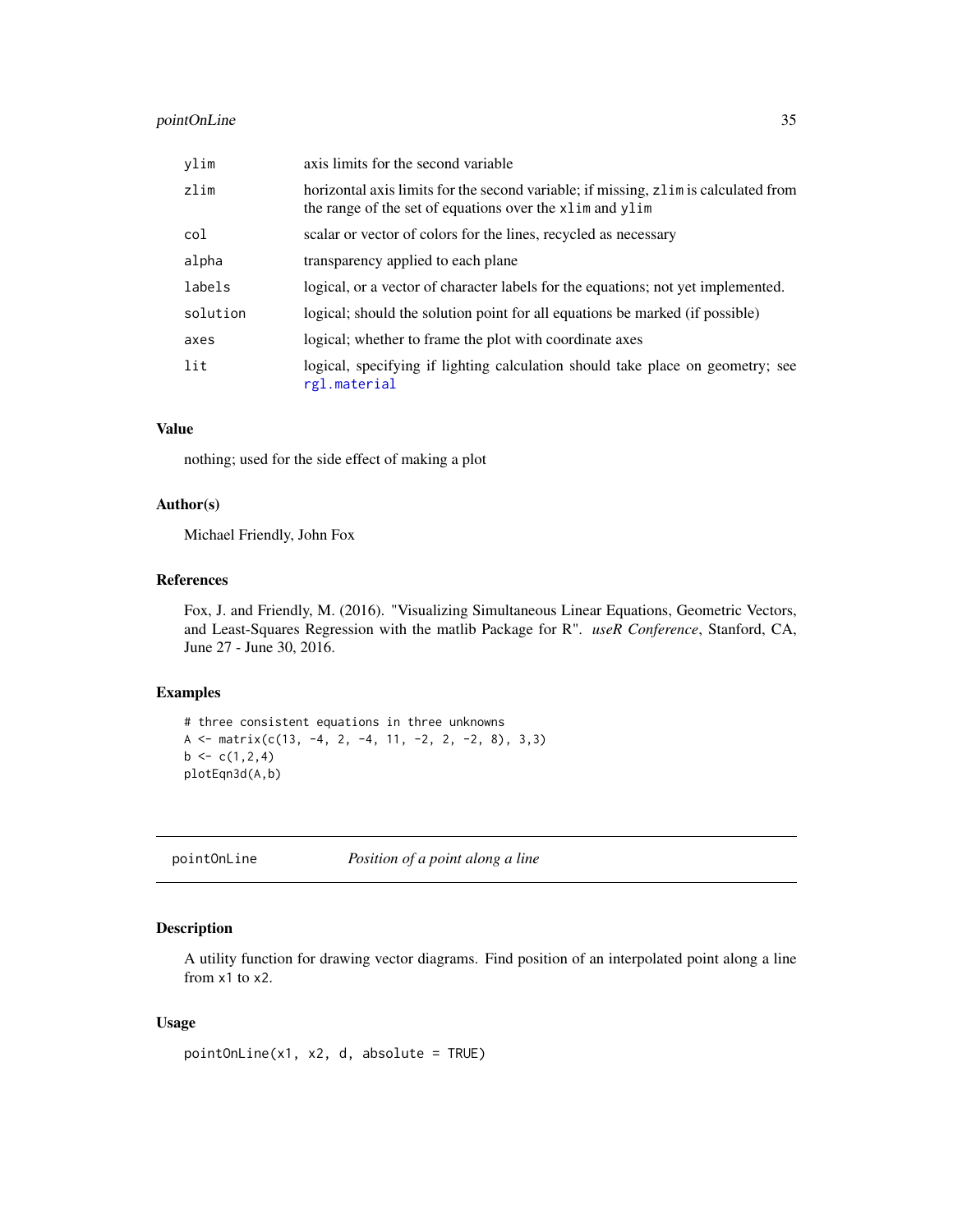# <span id="page-35-0"></span>Arguments

| x1             | A vector of length 2 or 3, representing the starting point of a line in 2D or 3D<br>space                                                                                      |
|----------------|--------------------------------------------------------------------------------------------------------------------------------------------------------------------------------|
| x <sub>2</sub> | A vector of length 2 or 3, representing the ending point of a line in 2D or 3D<br>space                                                                                        |
| d              | The distance along the line from x1 to x2 of the point to be found.                                                                                                            |
| absolute       | logical; if TRUE, d is taken as an absolute distance along the line; otherwise it is<br>calculated as a relative distance, <i>i.e.</i> , a fraction of the length of the line. |

#### Details

The function takes a step of length d along the line defined by the difference between the two points, x2 -x1. When absolute=FALSE, this step is proportional to the difference, while when absolute=TRUE, the difference is first scaled to unit length so that the step is always of length d. Note that the physical length of a line in different directions in a graph depends on the aspect ratio of the plot axes, and lines of the same length will only appear equal if the aspect ratio is one (asp=1 in 2D, or aspect3d("iso") in 3D).

#### Value

The interpolated point, a vector of the same length as x1

# See Also

```
Other vector diagrams: Proj(), arc(), arrows3d(), circle3d(), corner(), plot.regvec3d(),
regvec3d(), vectors3d(), vectors()
```
#### Examples

```
x1 \leftarrow c(0, 0)x2 \leq -c(1, 4)pointOnLine(x1, x2, 0.5)
pointOnLine(x1, x2, 0.5, absolute=FALSE)
pointOnLine(x1, x2, 1.1)
y1 \leftarrow c(1, 2, 3)y2 \leftarrow c(3, 2, 1)pointOnLine(y1, y2, 0.5)
pointOnLine(y1, y2, 0.5, absolute=FALSE)
```
<span id="page-35-1"></span>powerMethod *Power Method for Eigenvectors*

#### Description

Finds a dominant eigenvalue,  $\lambda_1$ , and its corresponding eigenvector,  $v_1$ , of a square matrix by applying Hotelling's (1933) Power Method with scaling.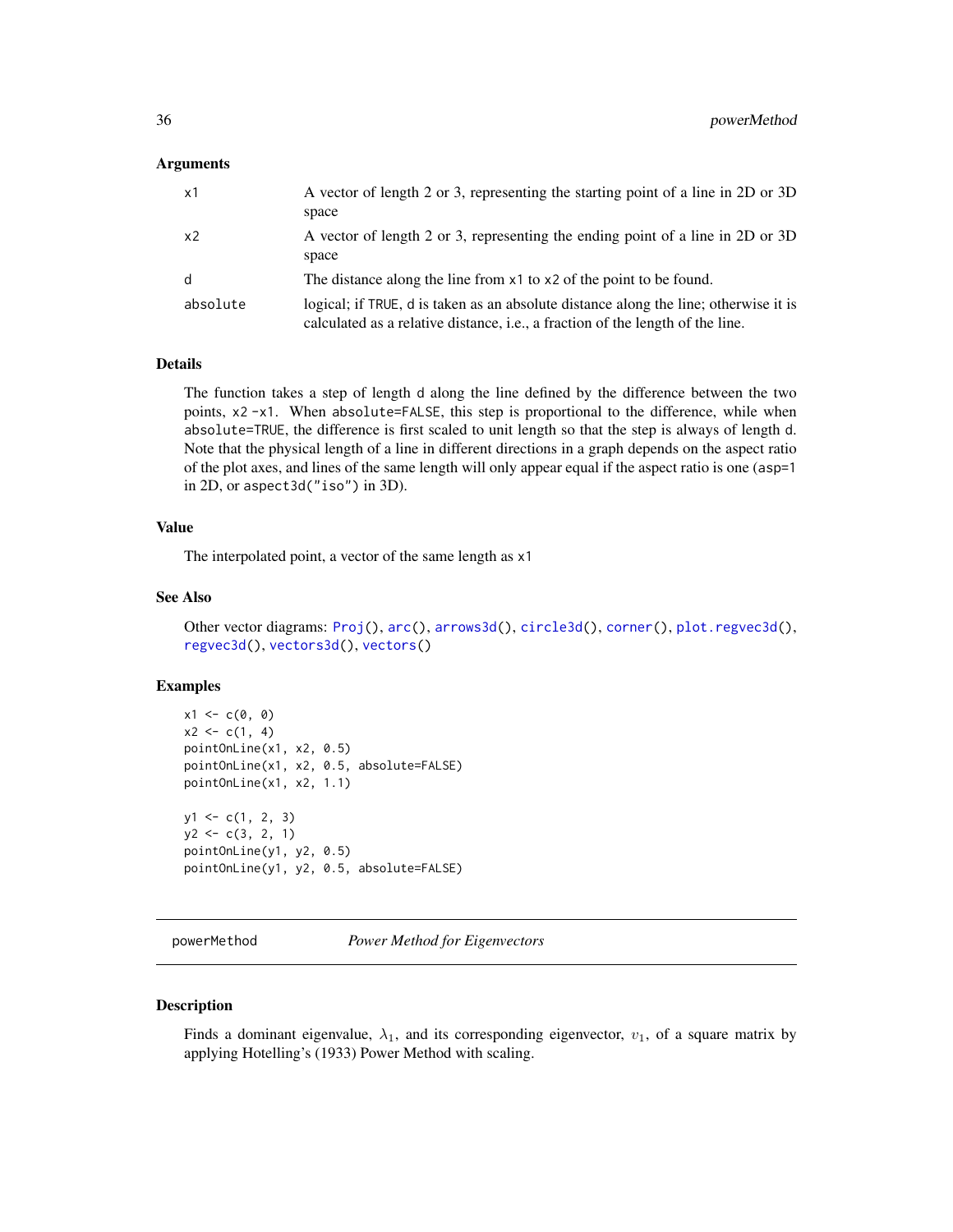# powerMethod 37

#### Usage

 $powerMethod(A, v = NULL, eps = 1e-06, maxiter = 100, plot = FALSE)$ 

# Arguments

| A            | a square numeric matrix                                                                                                   |
|--------------|---------------------------------------------------------------------------------------------------------------------------|
| $\mathsf{V}$ | optional starting vector; if not supplied, it uses a unit vector of length equal to<br>the number of rows / columns of x. |
| eps          | convergence threshold for terminating iterations                                                                          |
| maxiter      | maximum number of iterations                                                                                              |
| plot         | logical; if TRUE, plot the series of iterated eigenvectors?                                                               |

#### Details

The method is based upon the fact that repeated multiplication of a matrix A by a trial vector  $v_1^{(k)}$ converges to the value of the eigenvector,

$$
v_1^{(k+1)} = Av_1^{(k)}/||Av_1^{(k)}||
$$

The corresponding eigenvalue is then found as

$$
\lambda_1=\frac{v_1^TAv_1}{v_1^Tv_1}
$$

In pre-computer days, this method could be extended to find subsequent eigenvalue - eigenvector pairs by "deflation", i.e., by applying the method again to the new matrix.  $A - \lambda_1 v_1 v_1^T$ .

This method is still used in some computer-intensive applications with huge matrices where only the dominant eigenvector is required, e.g., the Google Page Rank algorithm.

#### Value

a list containing the eigenvector (vector), eigenvalue (value), iterations (iter), and iteration history (vector\_iterations)

#### Author(s)

Gaston Sanchez (from matrixkit)

#### References

Hotelling, H. (1933). Analysis of a complex of statistical variables into principal components. *Journal of Educational Psychology*, 24, 417-441, and 498-520.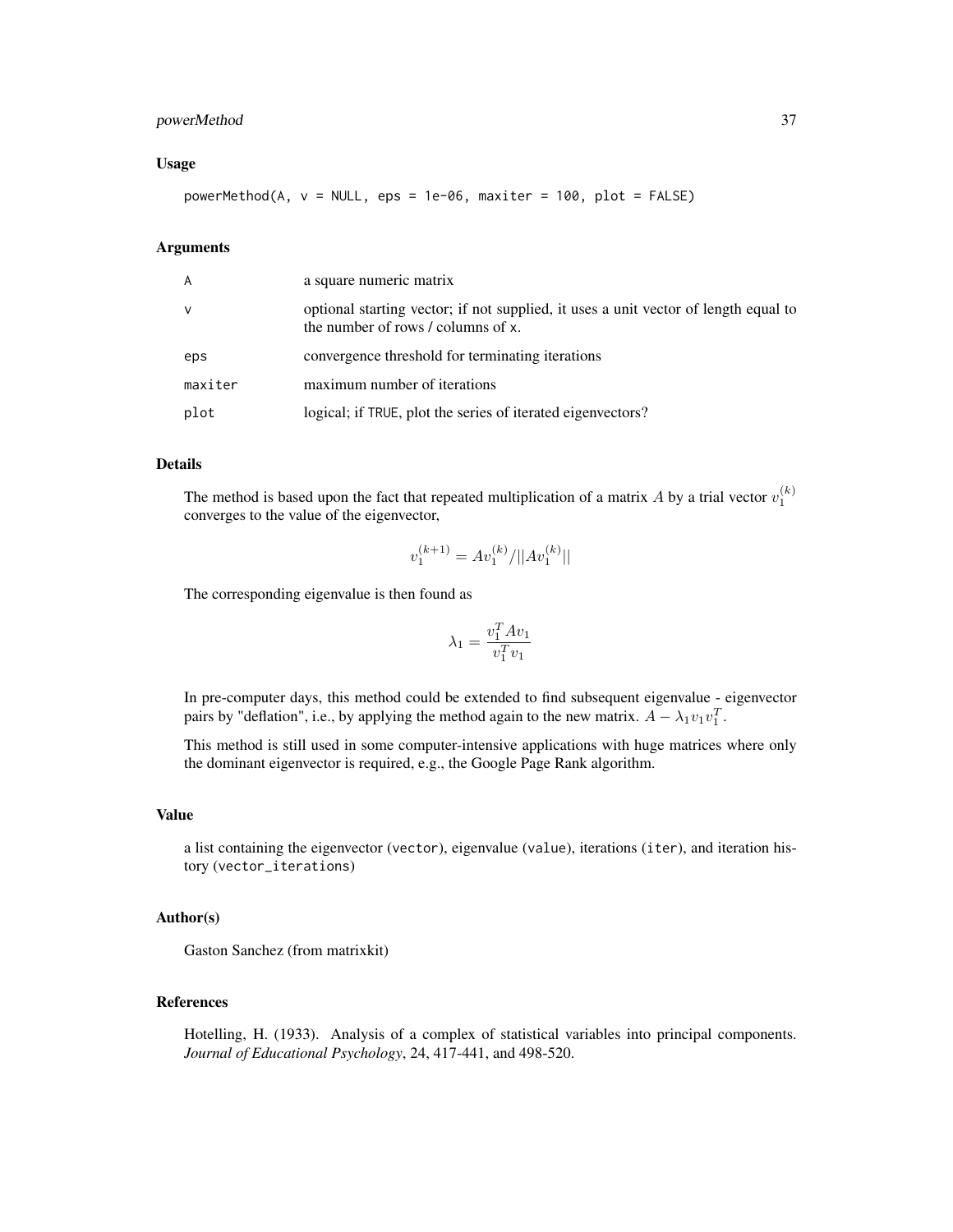# Examples

```
A \leftarrow cbind(c(7, 3), c(3, 6))
powerMethod(A)
eigen(A)$values[1] # check
eigen(A)$vectors[,1]
# demonstrate how the power method converges to a solution
powerMethod(A, v = c(-.5, 1), plot = TRUE)
B \le - \text{cbind}(c(1, 2, 0), c(2, 1, 3), c(0, 3, 1))(rv <- powerMethod(B))
# deflate to find 2nd latent vector
l <- rv$value
v <- c(rv$vector)
B1 \leq B - 1 \star outer(v, v)
powerMethod(B1)
eigen(B)$vectors # check
# a positive, semi-definite matrix, with eigenvalues 12, 6, 0
C \leq - matrix(c(7, 4, 1, 4, 4, 4, 1, 4, 7), 3, 3)
eigen(C)$vectors
powerMethod(C)
```

```
printMatEqn Print Matrices or Matrix Operations Side by Side
```
### Description

This function is designed to print a collection of matrices, vectors, character strings and matrix expressions side by side. A typical use is to illustrate matrix equations in a compact and comprehensible way.

#### Usage

```
printMatEqn(..., space = 1, tol = sqrt(.Machine$double.eps), fractions = FALSE)
```
#### Arguments

| $\cdots$  | matrices and character operations to be passed and printed to the console. These<br>can include named arguments, character string operation symbols (e.g., $"+"$ ) |
|-----------|--------------------------------------------------------------------------------------------------------------------------------------------------------------------|
| space     | amount of blank spaces to place around operations such as " $+$ ", " $-$ ", " $=$ ", etc                                                                           |
| tol       | tolerance for rounding                                                                                                                                             |
| fractions | logical; if TRUE, try to express non-integers as rational numbers                                                                                                  |

#### Value

NULL; A formatted sequence of matrices and matrix operations is printed to the console

<span id="page-37-0"></span>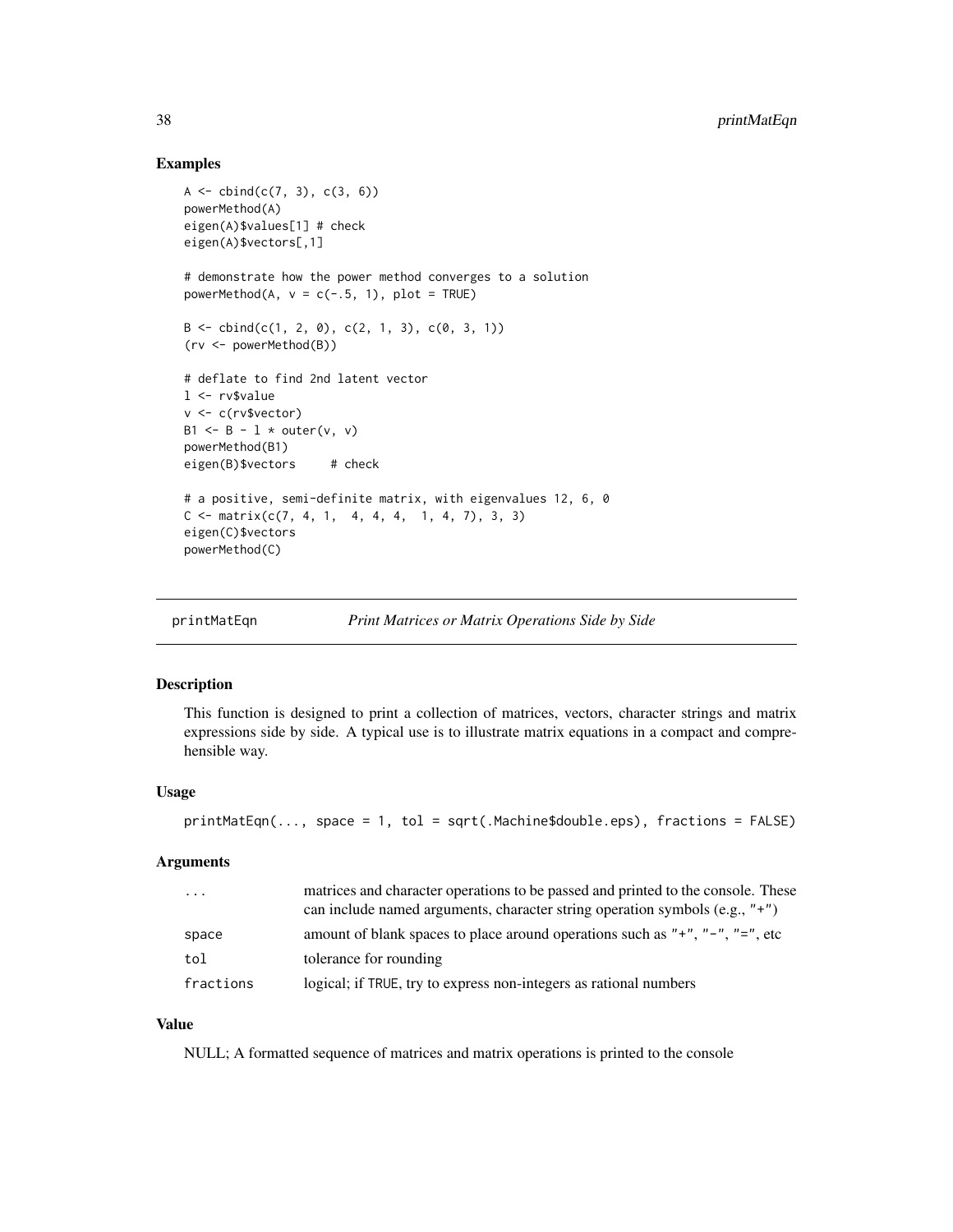# <span id="page-38-0"></span>printMatrix 39

# Author(s)

Phil Chalmers

#### See Also

[showEqn](#page-51-1)

# Examples

```
A \leq matrix(c(2, 1, -1,
             -3, -1, 2,-2, 1, 2), 3, 3, byrow=TRUE)
x \leftarrow c(2, 3, -1)# provide implicit or explicit labels
printMatEqn(AA = A, "*", xx = x, '=', b = A %*% x)
printMatEqn(A, "*", x, '=', b = A %*% x)
printMatEqn(A, "*", x, '=', A %*% x)
# compare with showEqn
b \leq c(4, 2, 1)printMatEqn(A, x=paste0("x", 1:3),"=", b)
showEqn(A, b)
# decimal example
A \leq matrix(c(0.5, 1, 3, 0.75, 2.8, 4), nrow = 2)
x \leq -c(0.5, 3.7, 2.3)y \leq c(0.7, -1.2)b \leq A \ % * \ x - y
printMatEqn(A, "*", x, "-", y, "=", b)
printMatEqn(A, "*", x, "-", y, "=", b, fractions=TRUE)
```
printMatrix *Print a matrix, allowing fractions or LaTeX output*

#### Description

Print a matrix, allowing fractions or LaTeX output

# Usage

```
printMatrix(
 A,
 parent = TRUE,
 fractions = FALSE,
 latex = FALSE,
```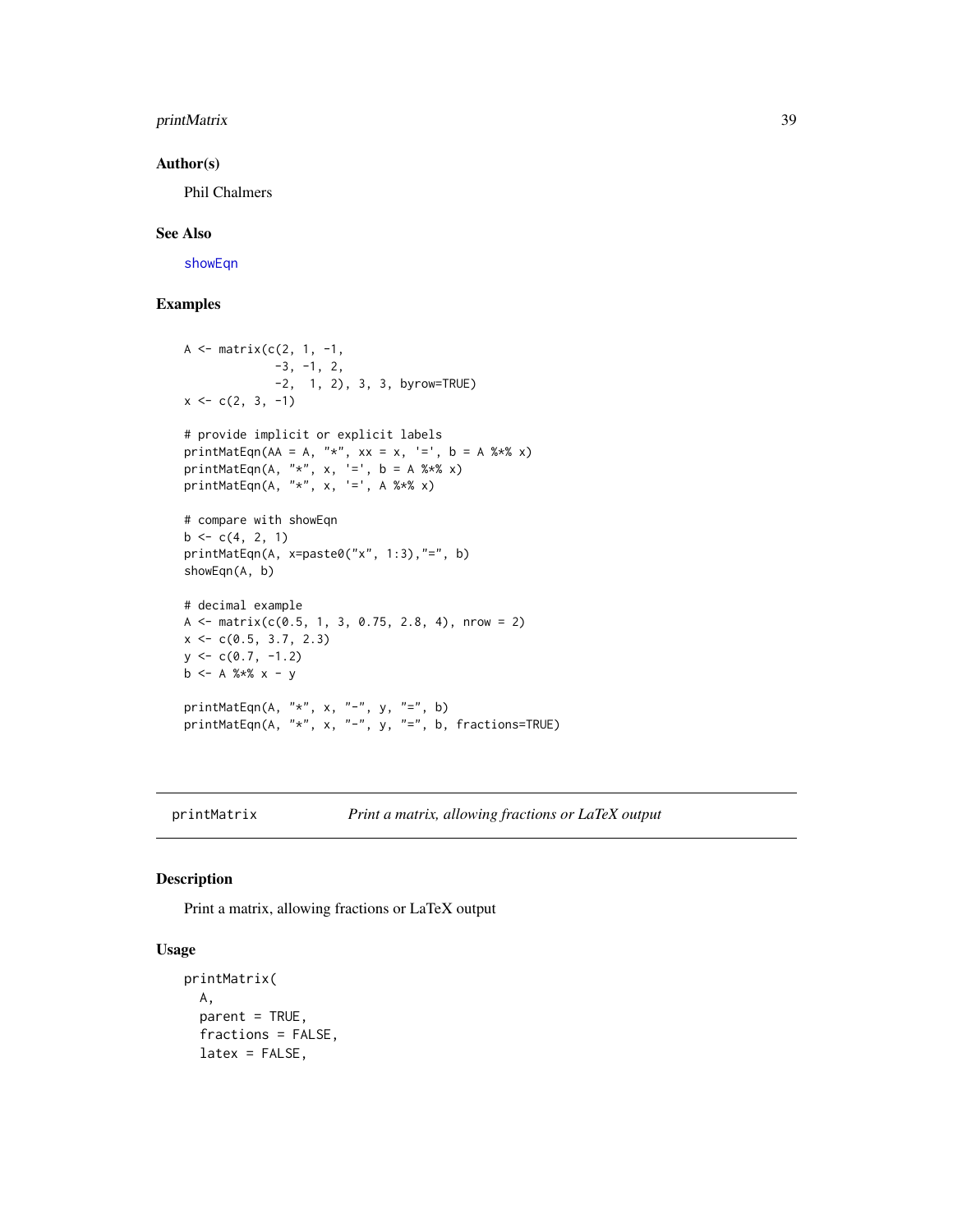```
tol = sqrt(.Machine$double.eps)
\mathcal{L}
```
#### Arguments

| A         | A numeric matrix                                                                                                                                               |
|-----------|----------------------------------------------------------------------------------------------------------------------------------------------------------------|
| parent    | flag used to search in the parent envir for suitable definitions of other arguments.<br>Set to TRUE (the default) if you want to only use the inputs provided. |
| fractions | If TRUE, print numbers as rational fractions                                                                                                                   |
| latex     | If TRUE, print the matrix in LaTeX format                                                                                                                      |
| tol       | Tolerance for rounding small numbers to 0                                                                                                                      |
|           |                                                                                                                                                                |

# Value

The formatted matrix

# See Also

[fractions](#page-0-0)

# Examples

```
A \leftarrow matrix(1:12, 3, 4) / 6
printMatrix(A, fractions=TRUE)
printMatrix(A, latex=TRUE)
```
<span id="page-39-1"></span>Proj *Projection of Vector y on columns of X*

# Description

Fitting a linear model,  $lm(y \sim X)$ , by least squares can be thought of geometrically as the orthogonal projection of y on the column space of X. This function is designed to allow exploration of projections and orthogonality.

# Usage

 $Proj(y, X, list = FALSE)$ 

# Arguments

|      | a vector, treated as a one-column matrix                                      |
|------|-------------------------------------------------------------------------------|
|      | a vector or matrix. Number of rows of y and X must match                      |
| list | logical; if FALSE, return just the projected vector; otherwise returns a list |

<span id="page-39-0"></span>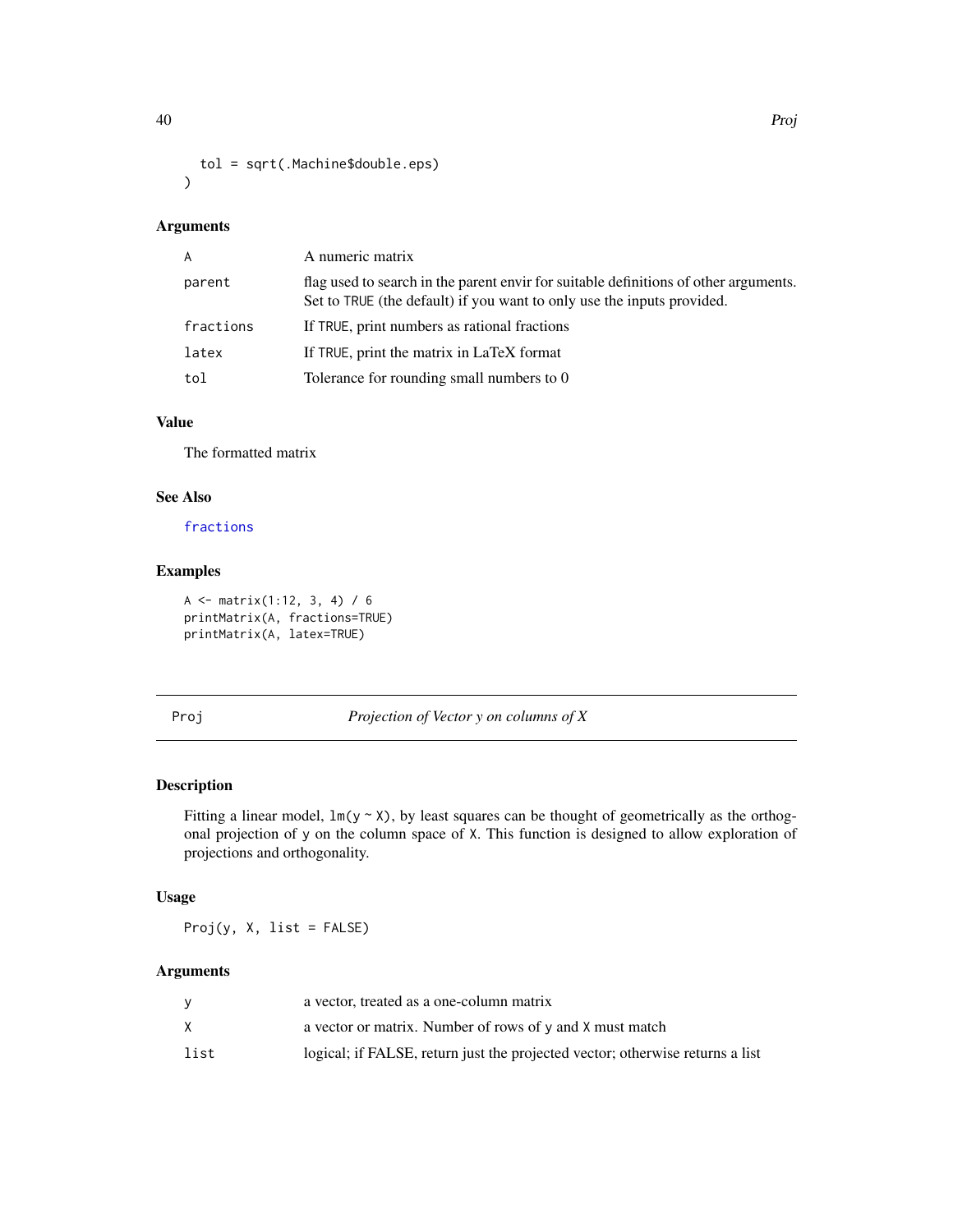# <span id="page-40-0"></span>Details

The projection is defined as  $Py$  where  $P = X(X'X)^{-}X'$  and  $X^{-}$  is a generalized inverse.

#### Value

the projection of y on X (if list=FALSE) or a list with elements y and P

#### Author(s)

Michael Friendly

#### See Also

```
Other vector diagrams: arc(), arrows3d(), circle3d(), corner(), plot.regvec3d(), pointOnLine(),
regvec3d(), vectors3d(), vectors()
```
# Examples

```
X \le matrix( c(1, 1, 1, 1, 1, -1, 1, -1), 4,2, byrow=TRUE)
y \le -1:4Proj(y, X[,1]) # project y on unit vector
Proj(y, X[, 2])Proj(y, X)
# project unit vector on line between two points
y \leftarrow c(1,1)p1 \leftarrow c(0, 0)p2 < -c(1, 0)Proj(y, cbind(p1, p2))
# orthogonal complements
y \le -1:4yp <-Proj(y, X, list=TRUE)
yp$y
P <- yp$P
IP \leftarrow diag(4) - Pyc <- c(IP %*% y)
crossprod(yp$y, yc)
# P is idempotent: P P = P
P %*% P
all.equal(P, P %*% P)
```
<span id="page-40-1"></span>QR *QR Decomposition by Graham-Schmidt Orthonormalization*

#### Description

QR computes the QR decomposition of a matrix,  $X$ , that is an orthonormal matrix,  $Q$  and an upper triangular matrix, R, such that  $X = QR$ .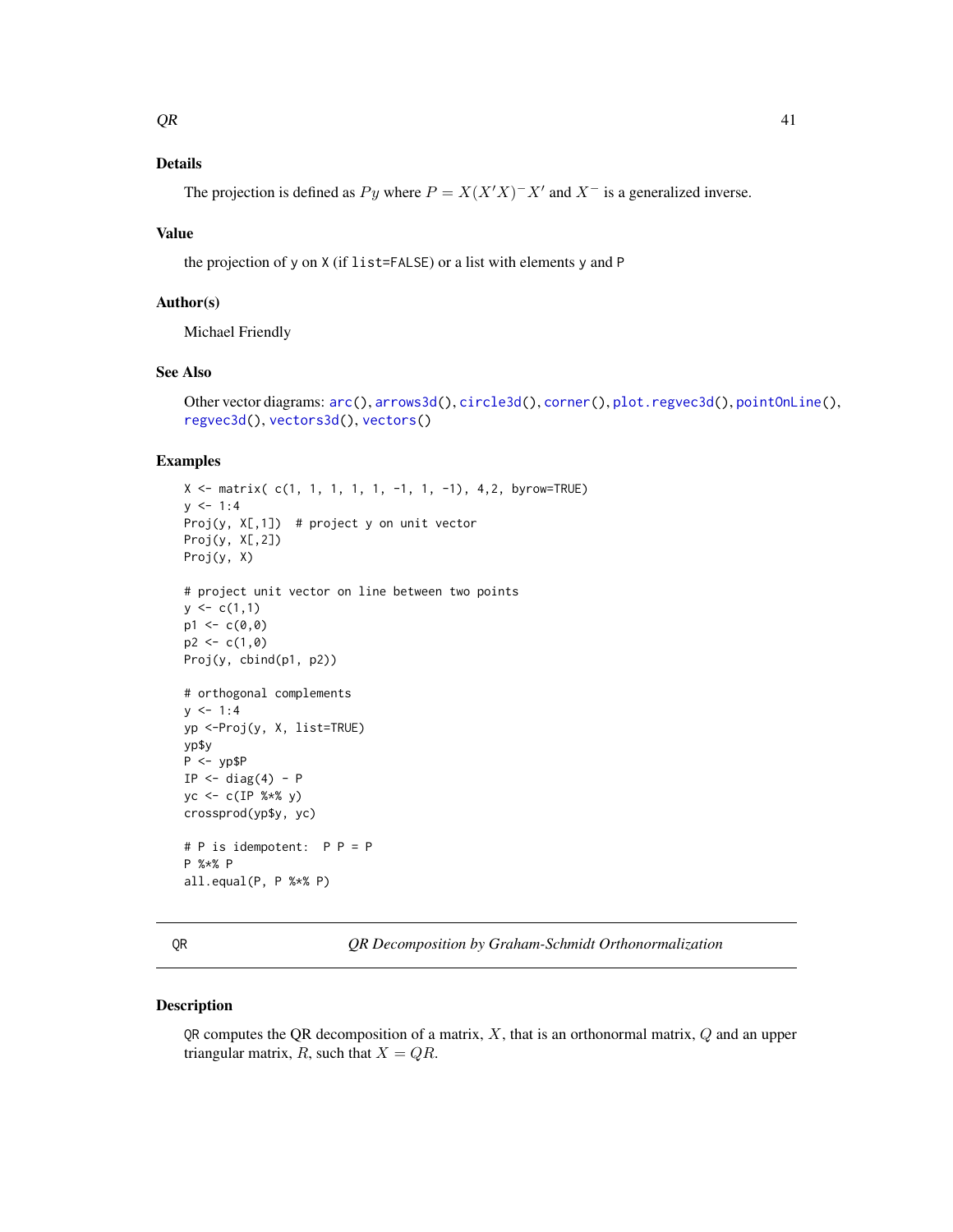# <span id="page-41-0"></span>Usage

QR(X, tol = sqrt(.Machine\$double.eps))

#### Arguments

|     | a numeric matrix                                                |
|-----|-----------------------------------------------------------------|
| tol | tolerance for detecting linear dependencies in the columns of X |

# Details

The QR decomposition plays an important role in many statistical techniques. In particular it can be used to solve the equation  $Ax = b$  for given matrix A and vector b. The function is included here simply to show the algorithm of Gram-Schmidt orthogonalization. The standard [qr](#page-0-0) function is faster and more accurate.

#### Value

a list of three elements, consisting of an orthonormal matrix Q, an upper triangular matrix R, and the rank of the matrix X

#### Author(s)

John Fox and Georges Monette

#### See Also

#### [qr](#page-0-0)

```
A <- matrix(c(1, 2, 3, 4, 5, 6, 7, 8, 10), 3, 3) # a square nonsingular matrix
res < -QR(A)res
q <- res$Q
zapsmall(t(q) %*% q) # check that q' q = I
r <- res$R
q %* r * + check that q r = A
# relation to determinant: det(A) = prod(diag(R))
det(A)
prod(diag(r))
B \le - matrix(1:9, 3, 3) # a singular matrix
QR(B)
```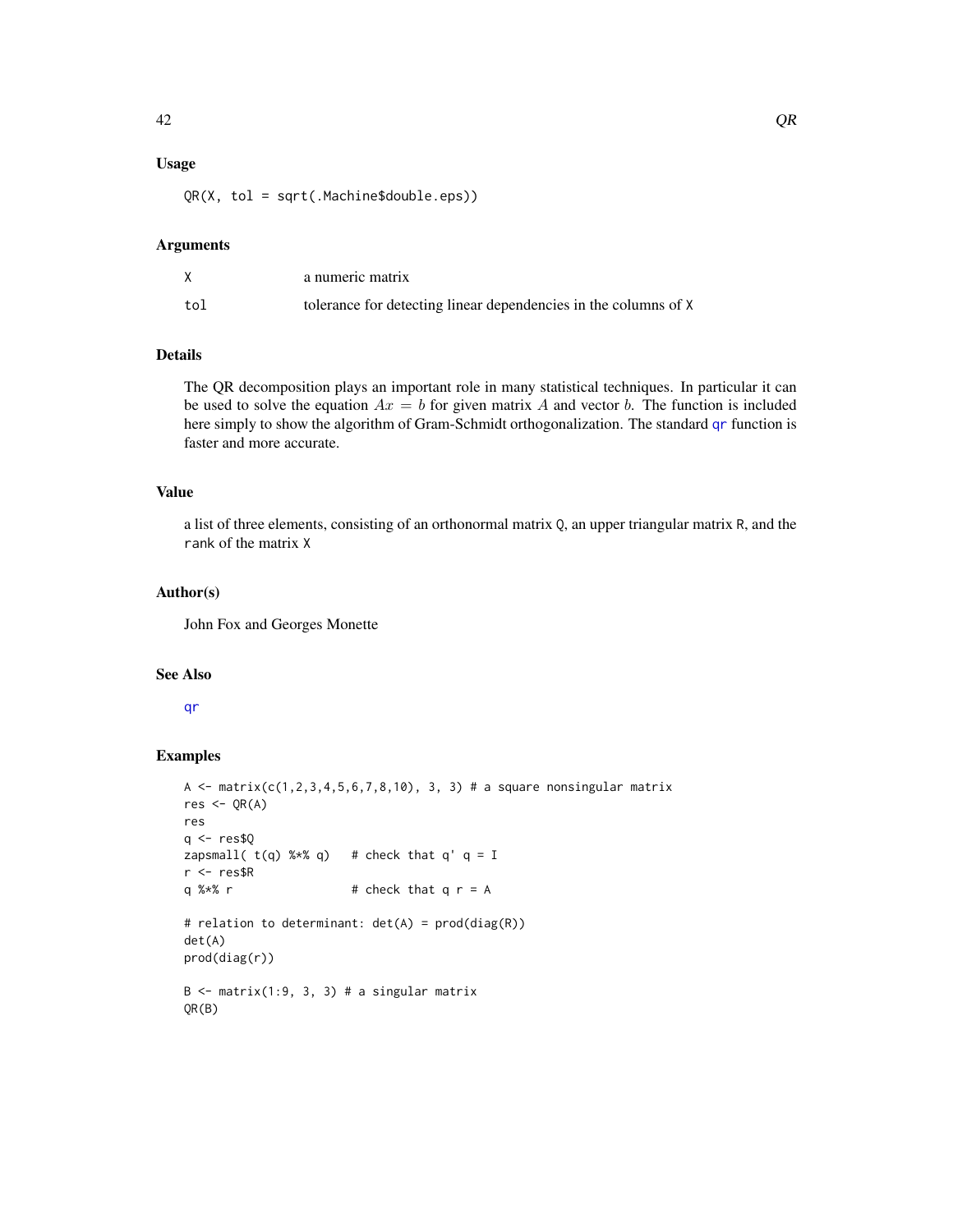Returns the rank of a matrix X, using the [QR](#page-40-1) decomposition, QR. Included here as a simple function, because rank does something different and it is not obvious what to use for matrix rank.

# Usage

 $R(X)$ 

# Arguments

X a matrix

#### Value

rank of X

# See Also

[qr](#page-0-0)

```
M <- outer(1:3, 3:1)
M
R(M)
M <- matrix(1:9, 3, 3)
M
R(M)
# why rank=2?
echelon(M)
set.seed(1234)
M <- matrix(sample(1:9), 3, 3)
M
R(M)
```
<span id="page-42-1"></span><span id="page-42-0"></span>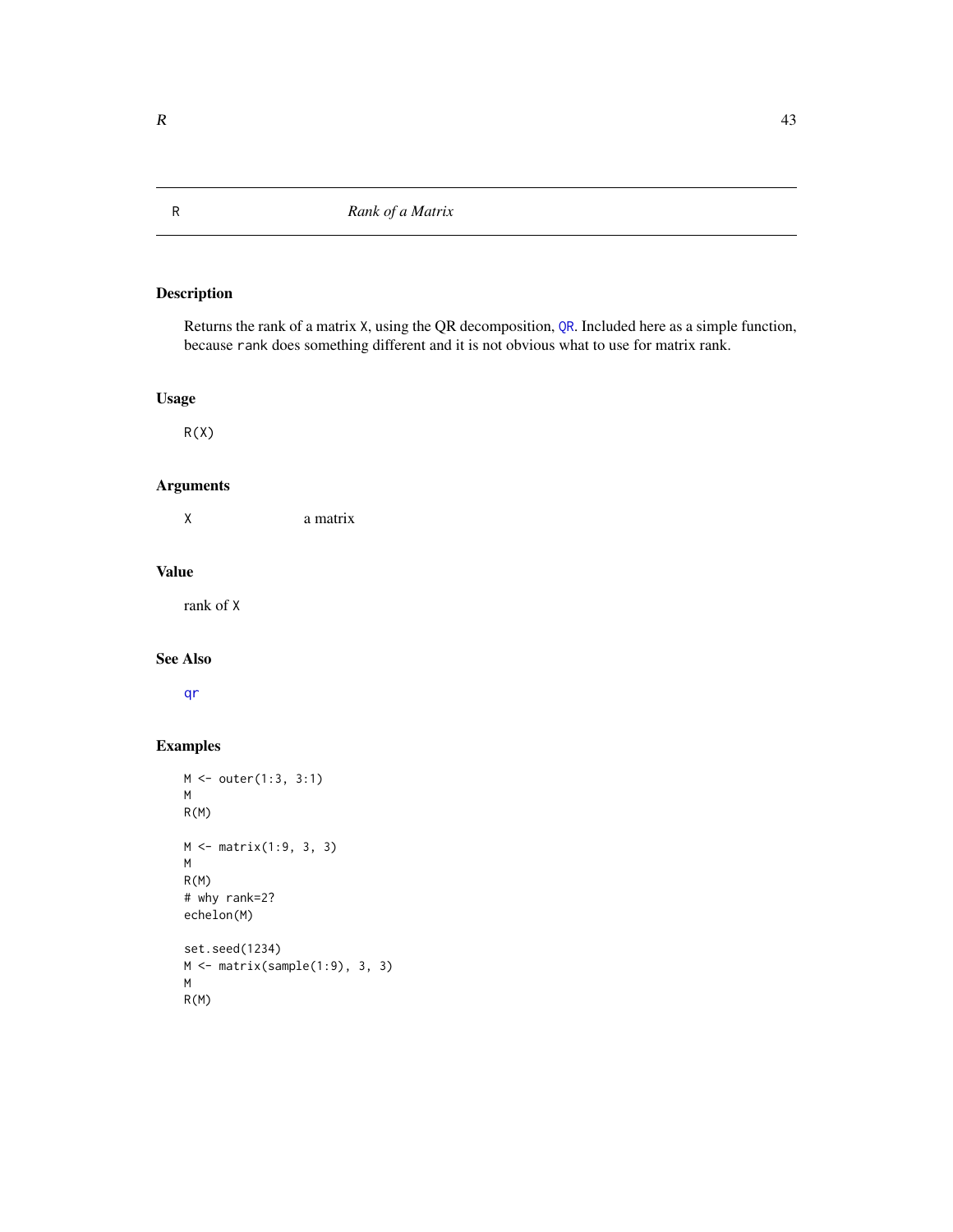regvec3d calculates the 3D vectors that represent the projection of a two-variable multiple regression model from n-D *observation* space into the 3D mean-deviation *variable* space that they span, thus showing the regression of y on x1 and x2 in the model  $lm(y \sim x1 + x2)$ . The result can be used to draw 2D and 3D vector diagrams accurately reflecting the partial and marginal relations of y to x1 and x2 as vectors in this representation.

# Usage

```
regyec3d(x1, \ldots)## S3 method for class 'formula'
regvec3d(
  formula,
  data = NULL,which = 1:2,
 name.x1,
 name.x2,
  name.y,
  name.e,
 name.y.hat,
 name.b1.x1,
  name.b2.x2,
  abbreviate = 0,
  ...
\mathcal{E}## Default S3 method:
regvec3d(
  x1,
  x2,
 y,
  scale = FALSE,
  normalize = TRUE,name.x1 = deparse(substitute(x1)),name.x2 = deparse(substitute(x2)),name.y = deparse(substitute(y)),name.e = "residuals",
  name.y.hat = paste0(name.y, "hat"),
  name.b1.x1 = past@("b1", name.x1),name.b2.x2 = paste0("b2", name.x2),name.y1.hat = paste0(name.y, "hat 1"),
  name.y2.hat = paste0(name.y, "hat 2"),
```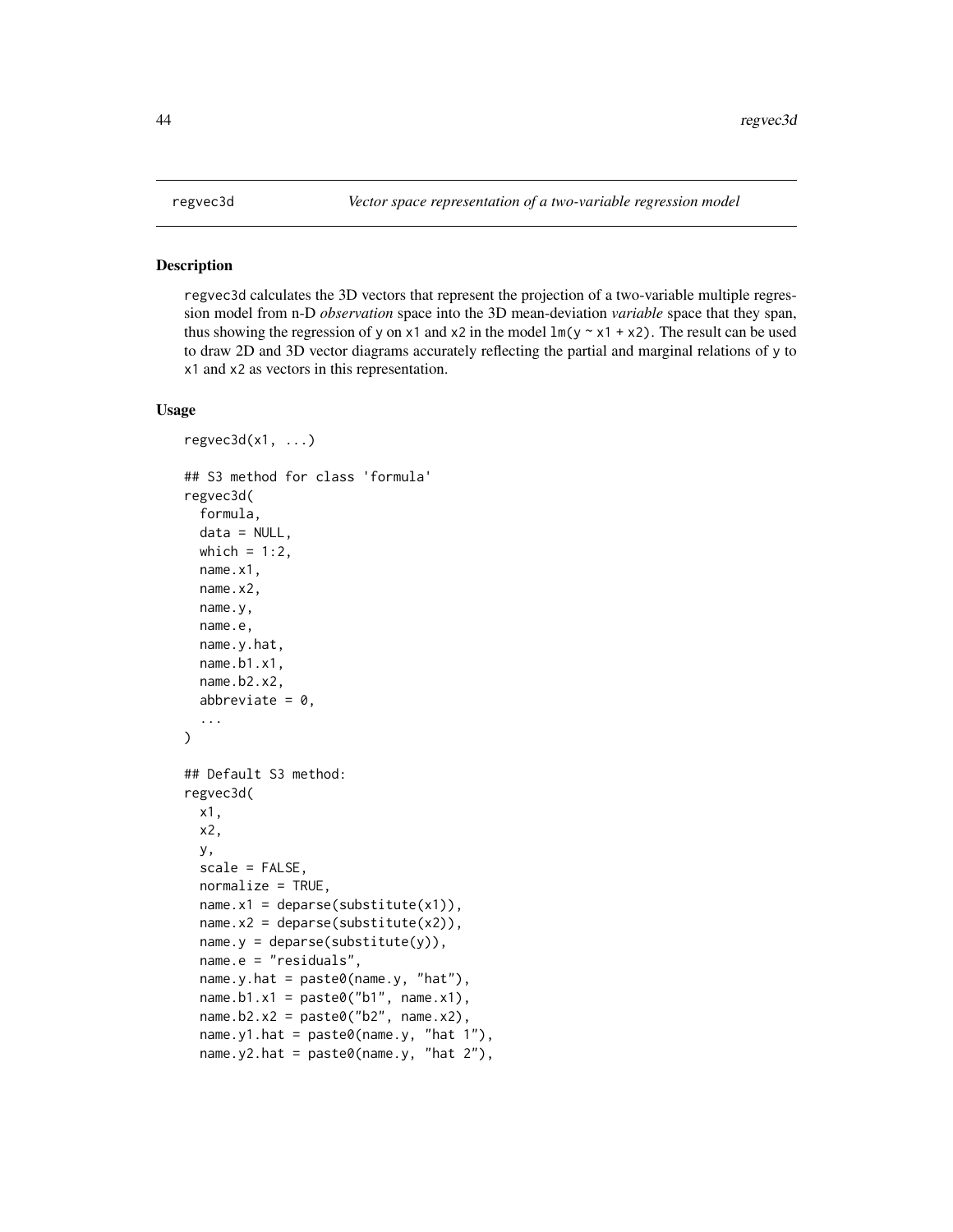#### regvec3d 45

... )

# Arguments

| x1             | The generic argument or the first predictor passed to the default method                                                                                                                                                                                               |
|----------------|------------------------------------------------------------------------------------------------------------------------------------------------------------------------------------------------------------------------------------------------------------------------|
| .              | Arguments passed to methods                                                                                                                                                                                                                                            |
| formula        | A two-sided formula for the linear regression model. It must contain two quan-<br>titative predictors (x1 and x2) on the right-hand-side. If further predictors are<br>included, y, x1 and x2 are taken as residuals from the their linear fits on these<br>variables. |
| data           | A data frame in which the variables in the model are found                                                                                                                                                                                                             |
| which          | Indices of predictors variables in the model taken as x1 and x2                                                                                                                                                                                                        |
| name.x1        | Name for x1 to be used in the result and plots. By default, this is taken as<br>the name of the x1 variable in the formula, possibly abbreviated according to<br>abbreviate.                                                                                           |
| name.x2        | Ditto for the name of x2                                                                                                                                                                                                                                               |
| name.y         | Ditto for the name of y                                                                                                                                                                                                                                                |
| name.e         | Name for the residual vector. Default: "residuals"                                                                                                                                                                                                                     |
| name.y.hat     | Name for the fitted vector                                                                                                                                                                                                                                             |
| name.b1.x1     | Name for the vector corresponding to the partial coefficient of x1                                                                                                                                                                                                     |
| name.b2.x2     | Name for the vector corresponding to the partial coefficient of x2                                                                                                                                                                                                     |
| abbreviate     | An integer. If abbreviate $>0$ , the names of x1, x2 and y are abbreviated to this<br>length before being combined with the other name. * arguments                                                                                                                    |
| x <sub>2</sub> | second predictor variable in the model                                                                                                                                                                                                                                 |
| У              | response variable in the model                                                                                                                                                                                                                                         |
| scale          | logical; if TRUE, standardize each of y, x1, x2 to standard scores                                                                                                                                                                                                     |
| normalize      | logical; if TRUE, normalize each vector relative to the maximum length of all                                                                                                                                                                                          |
| name.y1.hat    | Name for the vector corresponding to the marginal coefficient of x1                                                                                                                                                                                                    |
| name.y2.hat    | Name for the vector corresponding to the marginal coefficient of x2                                                                                                                                                                                                    |

# Details

If additional variables are included in the model, e.g.,  $\ln(y \sim x1 + x2 + x3 + ...)$ , then y, x1 and x2 are all taken as *residuals* from their separate linear fits on x3 + ..., thus showing their partial relations net of (or adjusting for) these additional predictors.

A 3D diagram shows the vector y and the plane formed by the predictors, x1 and x2, where all variables are represented in deviation form, so that the intercept need not be included.

A 2D diagram, using the first two columns of the result, can be used to show the projection of the space in the x1, x2 plane.

In these views, the ANOVA representation of the various sums of squares for the regression predictors appears as the lengths of the various vectors. For example, the error sum of squares is the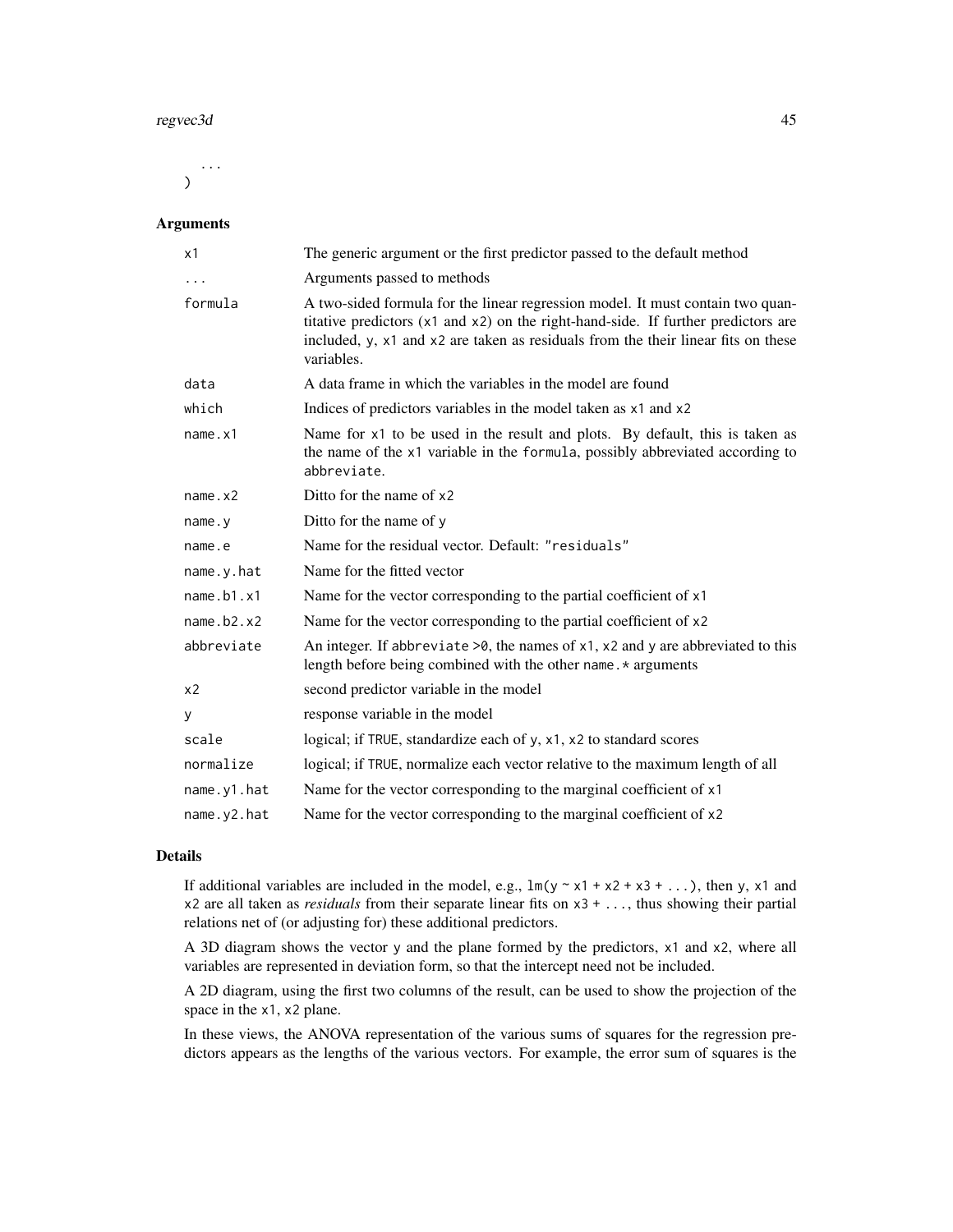squared length of the e vector, and the regression sum of squares is the squared length of the yhat vector.

The drawing functions [vectors](#page-62-1) and link{vectors3d} used by the [plot.regvec3d](#page-29-1) method only work reasonably well if the variables are shown on commensurate scales, i.e., with either scale=TRUE or normalize=TRUE.

# Value

An object of class "regvec3d", containing the following components

| model   | The "lm" object corresponding to $lm(y \sim x1 + x2)$ .                                                                                                                                                                                                                                      |
|---------|----------------------------------------------------------------------------------------------------------------------------------------------------------------------------------------------------------------------------------------------------------------------------------------------|
| vectors | A 9 x 3 matrix, whose rows correspond to the variables in the model, the residual<br>vector, the fitted vector, the partial fits for $x1$ , $x2$ , and the marginal fits of y on<br>$x1$ and x2. The columns effectively represent x1, x2, and y, but are named "x".<br>" $v$ " and " $z$ ". |

#### Methods (by class)

- formula: Formula method for regvec3d
- default: Default method for regvec3d

#### References

Fox, J. (2016). *Applied Regression Analysis and Generalized Linear Models*, 3rd ed., Sage, Chapter 10.

Fox, J. and Friendly, M. (2016). "Visualizing Simultaneous Linear Equations, Geometric Vectors, and Least-Squares Regression with the matlib Package for R". *useR Conference*, Stanford, CA, June 27 - June 30, 2016.

#### See Also

```
plot.regvec3d
```

```
Other vector diagrams: Proj(), arc(), arrows3d(), circle3d(), corner(), plot.regvec3d(),
pointOnLine(), vectors3d(), vectors()
```

```
library(rgl)
therapy.vec <- regvec3d(therapy ~ perstest + IE, data=therapy)
therapy.vec
plot(therapy.vec, col.plane="darkgreen")
plot(therapy.vec, dimension=2)
```
<span id="page-45-0"></span>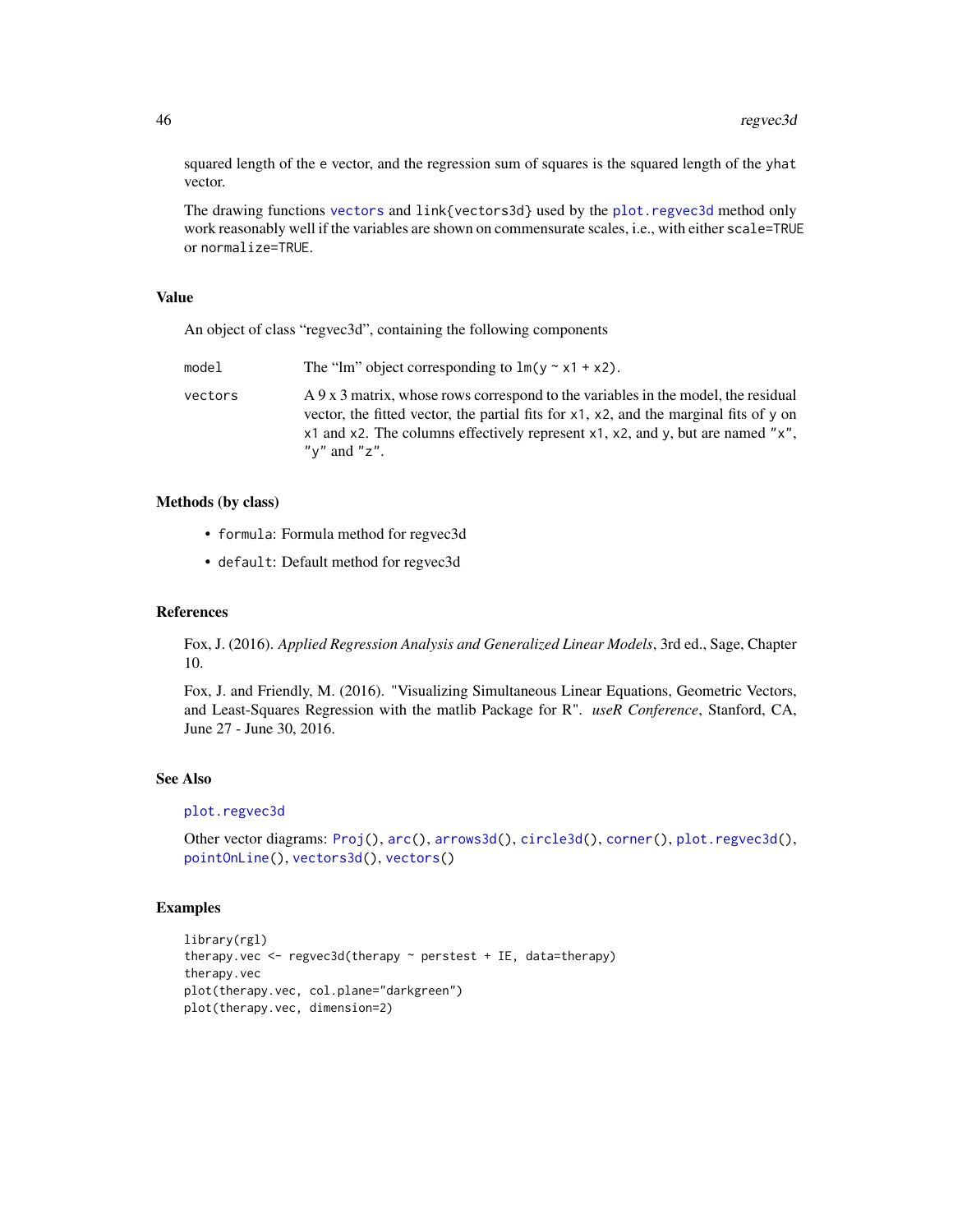<span id="page-46-1"></span><span id="page-46-0"></span>

The elementary row operation rowadd adds multiples of one or more rows to other rows of a matrix. This is usually used as a means to solve systems of linear equations, of the form  $Ax = b$ , and rowadd corresponds to adding equals to equals.

#### Usage

rowadd(x, from, to, mult)

# Arguments

| X    | a numeric matrix, possibly consisting of the coefficient matrix, A, joined with a<br>vector of constants, b. |
|------|--------------------------------------------------------------------------------------------------------------|
| from | the index of one or more source rows. If from is a vector, it must have the same<br>length as to.            |
| to   | the index of one or more destination rows                                                                    |
| mult | the multiplier $(s)$                                                                                         |

# Details

The functions [rowmult](#page-49-1) and [rowswap](#page-50-1) complete the basic operations used in reduction to row echelon form and Gaussian elimination. These functions are used for demonstration purposes.

#### Value

the matrix x, as modified

#### See Also

[echelon](#page-14-1), [gaussianElimination](#page-16-1)

Other elementary row operations: [rowmult\(](#page-49-1)), [rowswap\(](#page-50-1))

```
A \leq - matrix(c(2, 1, -1,
             -3, -1, 2,-2, 1, 2), 3, 3, byrow=TRUE)
b \leq c(8, -11, -3)# using row operations to reduce below diagonal to 0
Ab \leftarrow \text{cbind}(A, b)(Ab < - rowadd(Ab, 1, 2, 3/2)) # row 2 <- row 2 + 3/2 row 1
(Ab < - rowadd(Ab, 1, 3, 1)) # row 3 < - row 3 + 1 row 1
```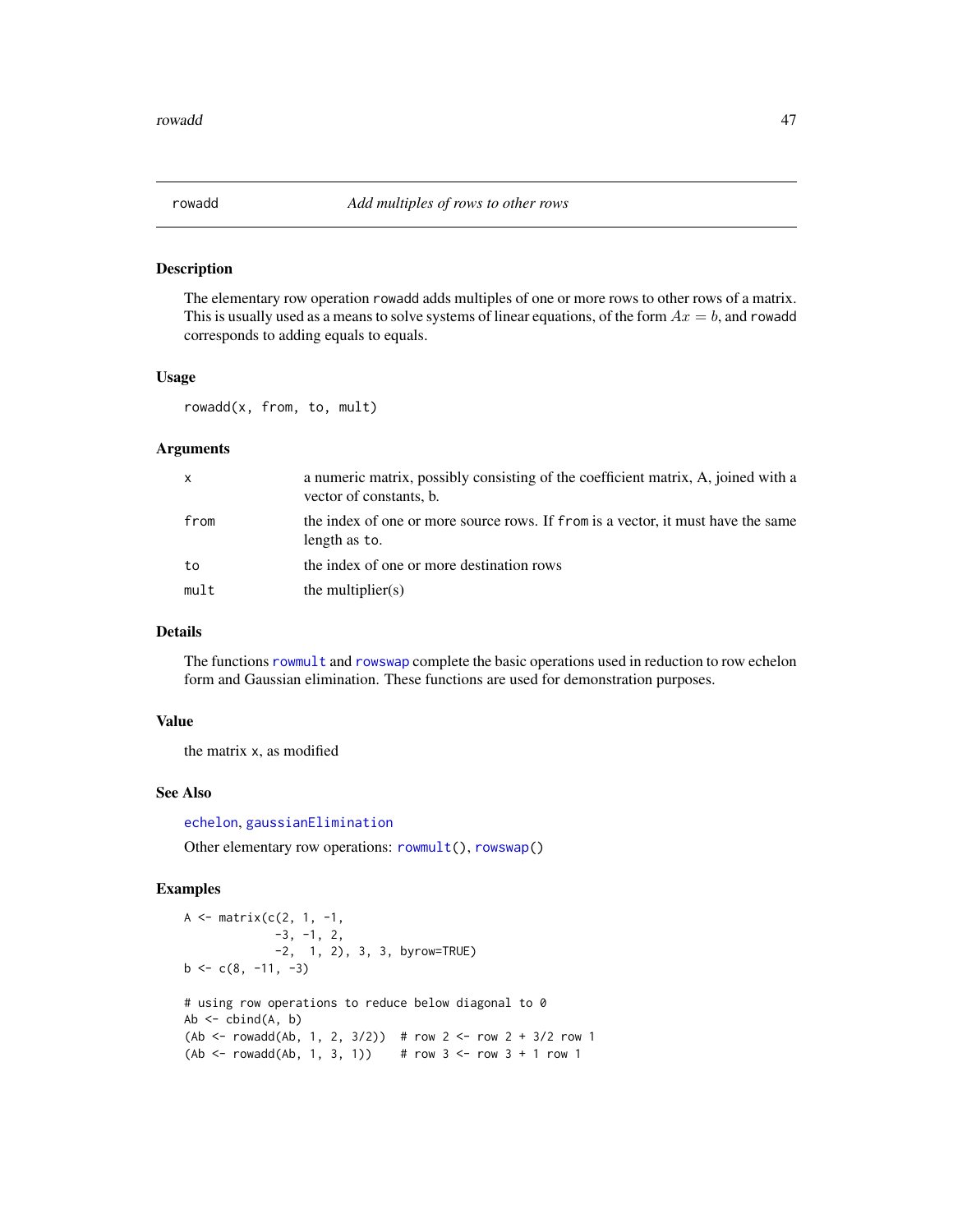```
(Ab < - rowadd(Ab, 2, 3, -4) # row 3 <- row 3 - 4 row 2
# multiply to make diagonals = 1
(Ab <- rowmult(Ab, 1:3, c(1/2, 2, -1)))
# The matrix is now in triangular form
# Could continue to reduce above diagonal to zero
echelon(A, b, verbose=TRUE, fractions=TRUE)
```
#### <span id="page-47-1"></span>rowCofactors *Row Cofactors of A[i,]*

#### Description

Returns the vector of cofactors of row i of the square matrix A. The determinant, Det(A), can then be found as M[i,] %\*% rowCofactors(M,i) for any row, i.

#### Usage

rowCofactors(A, i)

#### Arguments

| A | a square matrix |
|---|-----------------|
|   | row index       |

# Value

a vector of the cofactors of A[i,]

#### Author(s)

Michael Friendly

# See Also

[Det](#page-13-1) for the determinant

Other determinants: [Det\(](#page-13-1)), [adjoint\(](#page-2-1)), [cofactor\(](#page-10-1)), [minor\(](#page-26-1)), [rowMinors\(](#page-48-1))

```
M <- matrix(c(4, -12, -4,
             2, 1, 3,
            -1, -3, 2), 3, 3, by row = TRUEminor(M, 1, 1)
minor(M, 1, 2)
minor(M, 1, 3)
rowCofactors(M, 1)
Det(M)
```
<span id="page-47-0"></span>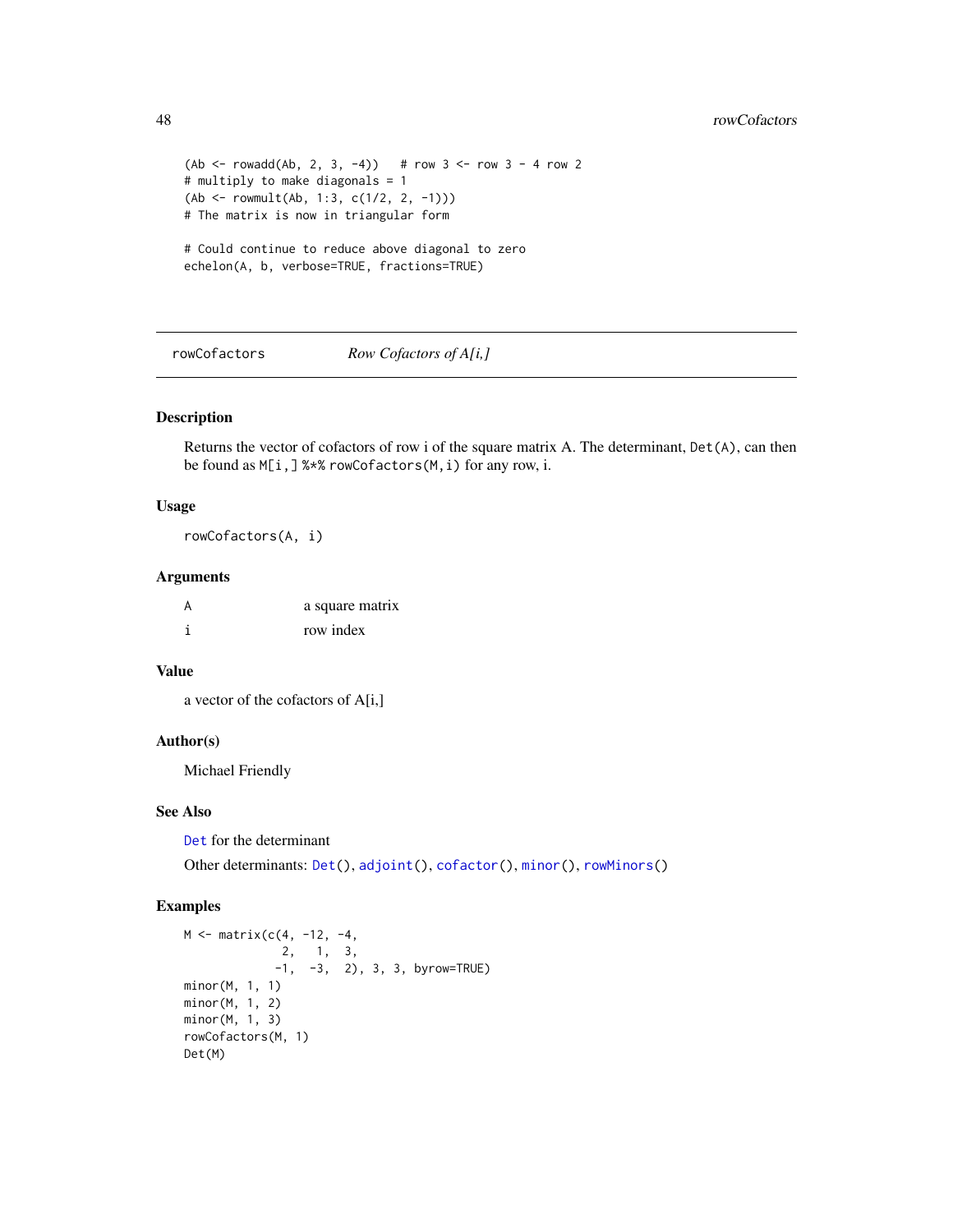#### <span id="page-48-0"></span>rowMinors 49

```
# expansion by cofactors of row 1
M[1,] %*% rowCofactors(M,1)
```
#### <span id="page-48-1"></span>rowMinors *Row Minors of A[i,]*

# Description

Returns the vector of minors of row i of the square matrix A

# Usage

rowMinors(A, i)

# Arguments

| А | a square matrix |
|---|-----------------|
|   | row index       |

# Value

a vector of the minors of A[i,]

# Author(s)

Michael Friendly

# See Also

Other determinants: [Det\(](#page-13-1)), [adjoint\(](#page-2-1)), [cofactor\(](#page-10-1)), [minor\(](#page-26-1)), [rowCofactors\(](#page-47-1))

```
M <- matrix(c(4, -12, -4,
              2, 1, 3,
             -1, -3, 2), 3, 3, byrow=TRUE)
minor(M, 1, 1)
minor(M, 1, 2)
minor(M, 1, 3)
rowMinors(M, 1)
```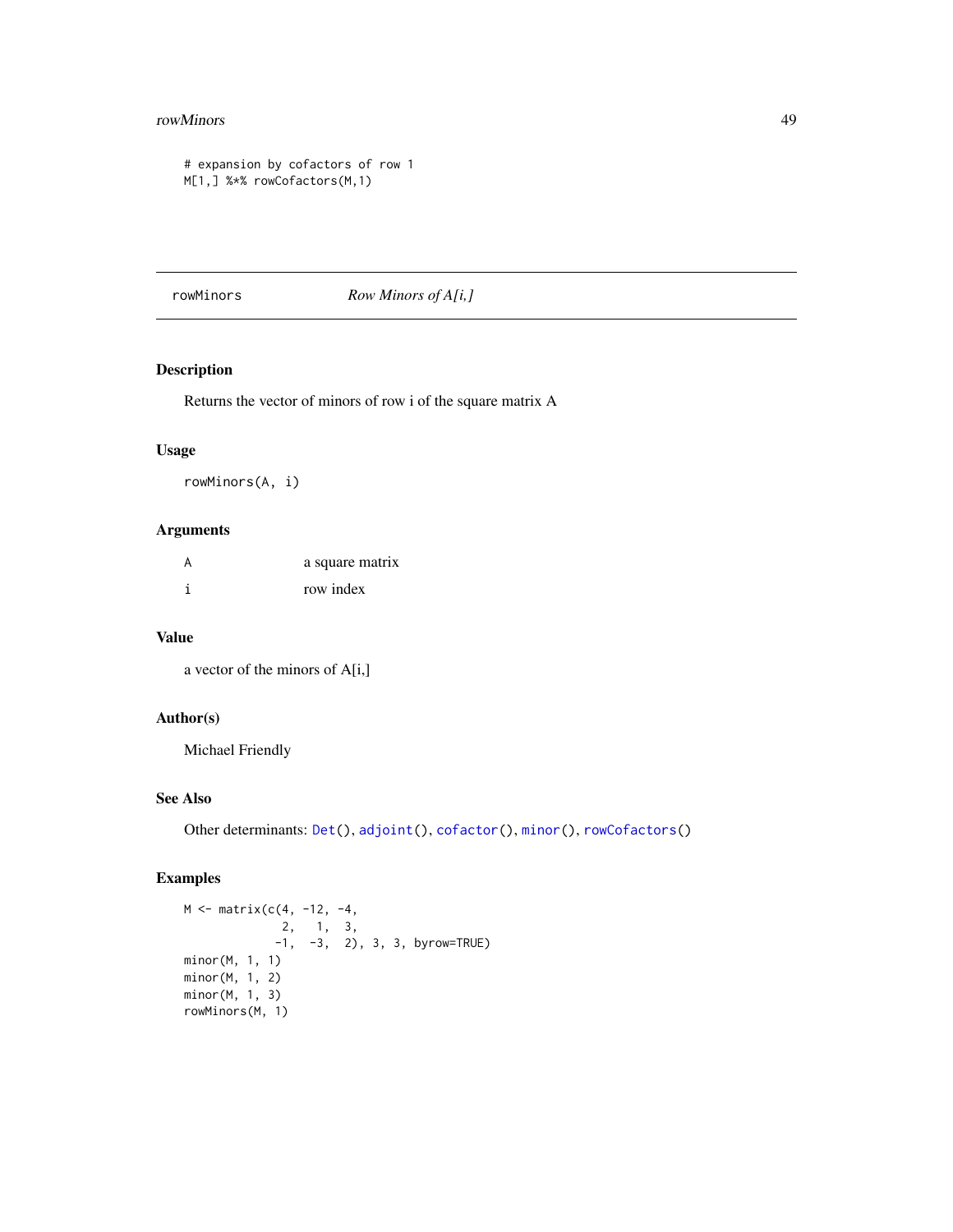<span id="page-49-1"></span><span id="page-49-0"></span>

Multiplies one or more rows of a matrix by constants. This corresponds to multiplying or dividing equations by constants.

#### Usage

rowmult(x, row, mult)

#### Arguments

|      | a matrix, possibly consisting of the coefficient matrix, A, joined with a vector of<br>constants, b. |
|------|------------------------------------------------------------------------------------------------------|
| row  | index of one or more rows.                                                                           |
| mult | row multiplier(s)                                                                                    |

# Value

the matrix x, modified

# See Also

[echelon](#page-14-1), [gaussianElimination](#page-16-1)

Other elementary row operations: [rowadd\(](#page-46-1)), [rowswap\(](#page-50-1))

```
A <- matrix(c(2, 1, -1,
             -3, -1, 2,-2, 1, 2), 3, 3, byrow=TRUE)
b \leq c(8, -11, -3)# using row operations to reduce below diagonal to 0
Ab \leftarrow \text{cbind}(A, b)(Ab < - rowadd(Ab, 1, 2, 3/2)) # row 2 <- row 2 + 3/2 row 1
(Ab <- rowadd(Ab, 1, 3, 1)) # row 3 <- row 3 + 1 row 1
(Ab < - rowadd(Ab, 2, 3, -4))# multiply to make diagonals = 1
(Ab <- rowmult(Ab, 1:3, c(1/2, 2, -1)))
# The matrix is now in triangular form
```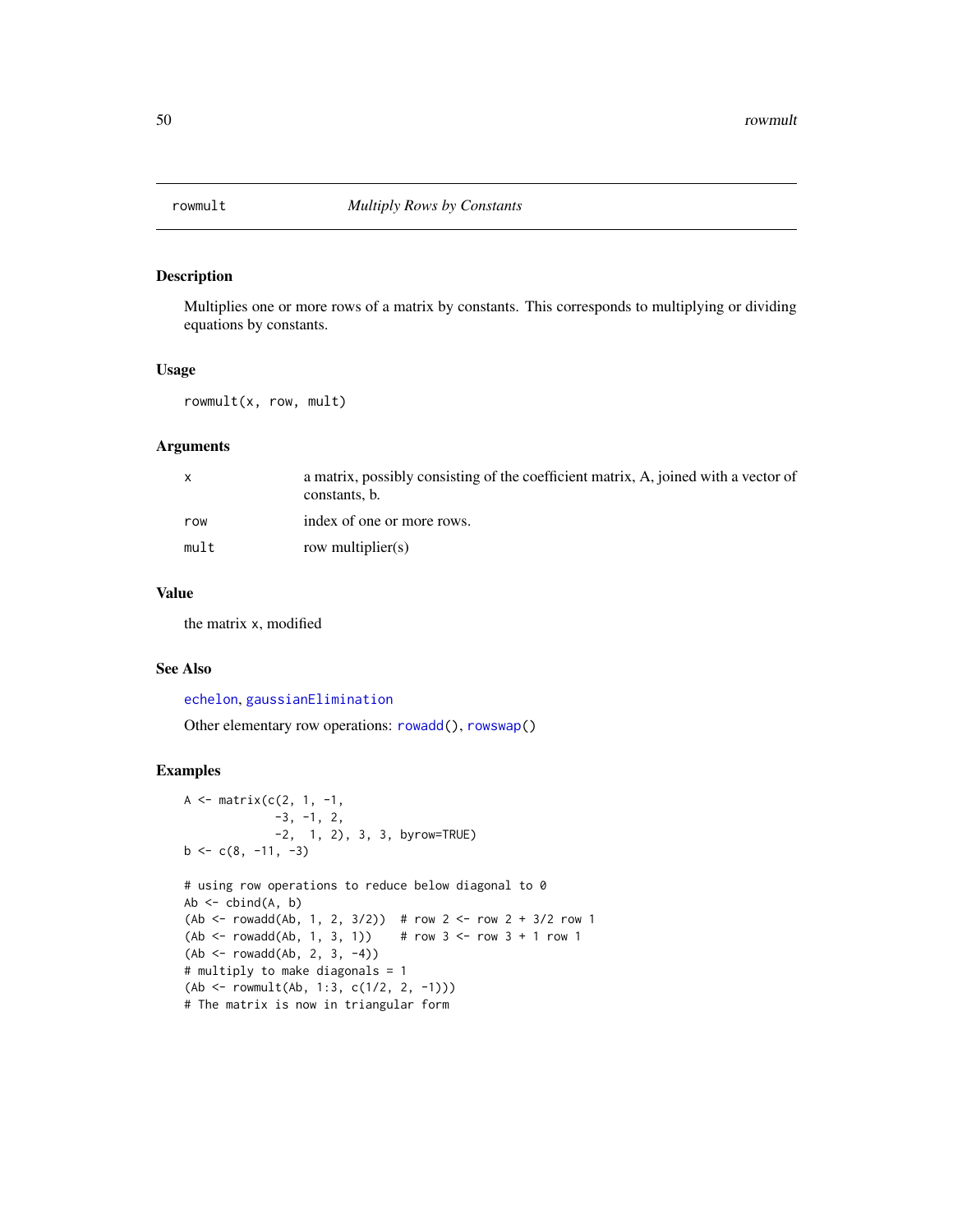<span id="page-50-1"></span><span id="page-50-0"></span>

This elementary row operation corresponds to interchanging two equations.

#### Usage

rowswap(x, from, to)

#### Arguments

| $\mathsf{x}$ | a matrix, possibly consisting of the coefficient matrix, A, joined with a vector of<br>constants, b. |
|--------------|------------------------------------------------------------------------------------------------------|
| from         | source row.                                                                                          |
| to           | destination row                                                                                      |

# Value

the matrix x, with rows from and to interchanged

#### See Also

[echelon](#page-14-1), [gaussianElimination](#page-16-1)

Other elementary row operations: [rowadd\(](#page-46-1)), [rowmult\(](#page-49-1))

<span id="page-50-2"></span>showEig *Show the eigenvectors associated with a covariance matrix*

# Description

This function is designed for illustrating the eigenvectors associated with the covariance matrix for a given bivariate data set. It draws a data ellipse of the data and adds vectors showing the eigenvectors of the covariance matrix.

#### Usage

```
showEig(
 X,
 col.vec = "blue",
 lwd.vec = 3,
 mult = sqrt(qchisq(levels, 2)),
  asp = 1,levels = c(0.5, 0.95),
```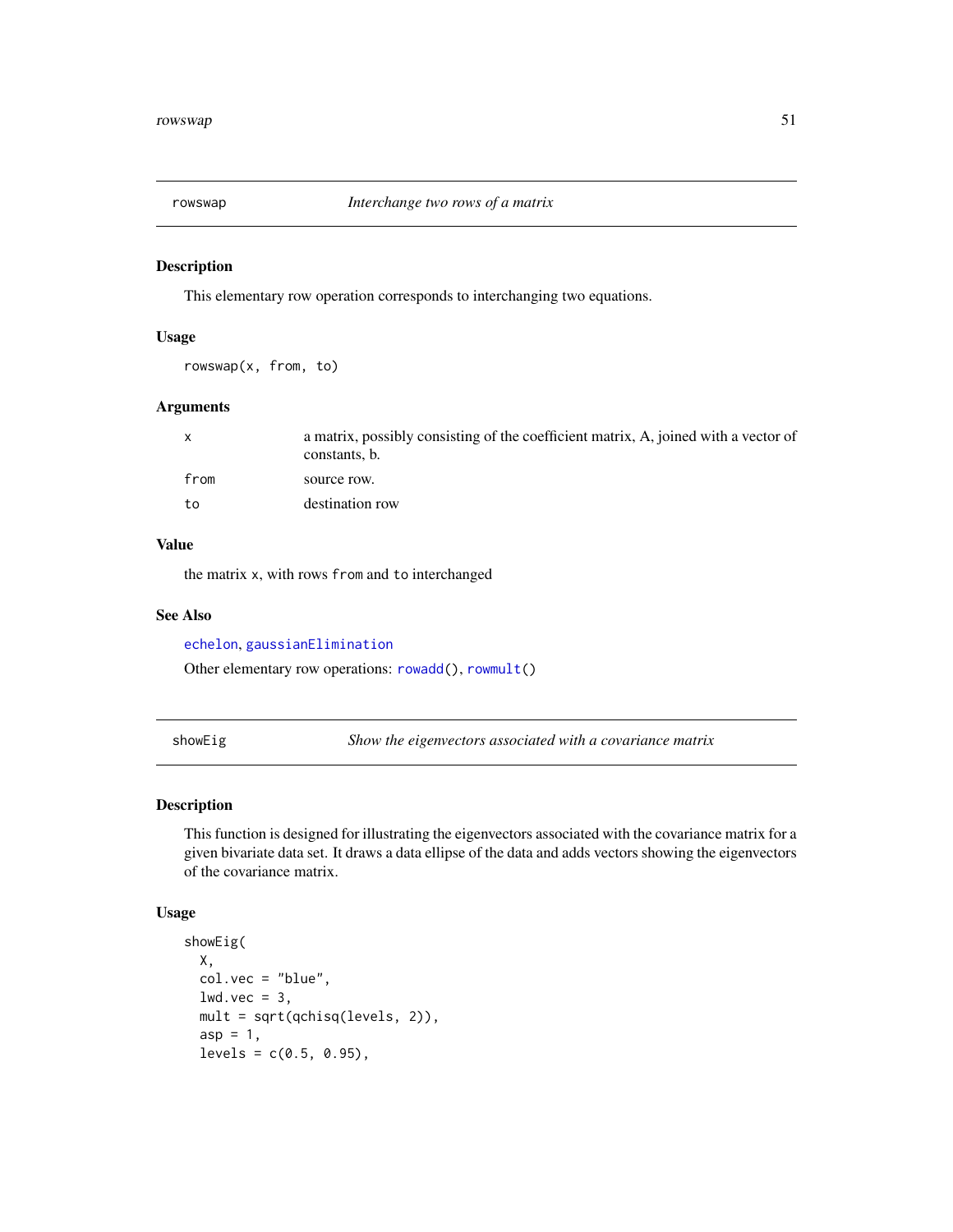```
plot.points = TRUE,
  add = !plot.points,
  ...
\mathcal{L}
```
#### Arguments

| X           | A two-column matrix or data frame                                        |
|-------------|--------------------------------------------------------------------------|
| col.vec     | color for eigenvectors                                                   |
| lwd.vec     | line width for eigenvectors                                              |
| mult        | length multiplier(s) for eigenvectors                                    |
| asp         | aspect ratio of plot, set to asp=1 by default, and passed to dataEllipse |
| levels      | passed to dataEllipse determining the coverage of the data ellipse(s)    |
| plot.points | logical; should the points be plotted?                                   |
| add         | logical; should this call add to an existing plot?                       |
| .           | other arguments passed to link[car]{dataEllipse}                         |

# Author(s)

Michael Friendly

#### See Also

[dataEllipse](#page-0-0)

# Examples

```
x <- rnorm(200)
y \le -0.5 \times x + 0.5 \times \text{norm}(200)X \leftarrow \text{cbind}(x, y)showEig(X)
# Duncan data
data(Duncan, package="carData")
showEig(Duncan[, 2:3], levels=0.68)
showEig(Duncan[,2:3], levels=0.68, robust=TRUE, add=TRUE, fill=TRUE)
```
<span id="page-51-1"></span>showEqn *Show Matrices (A, b) as Linear Equations*

# Description

Shows what matrices  $A$ ,  $b$  look like as the system of linear equations,  $Ax = b$ , but written out as a set of equations.

<span id="page-51-0"></span>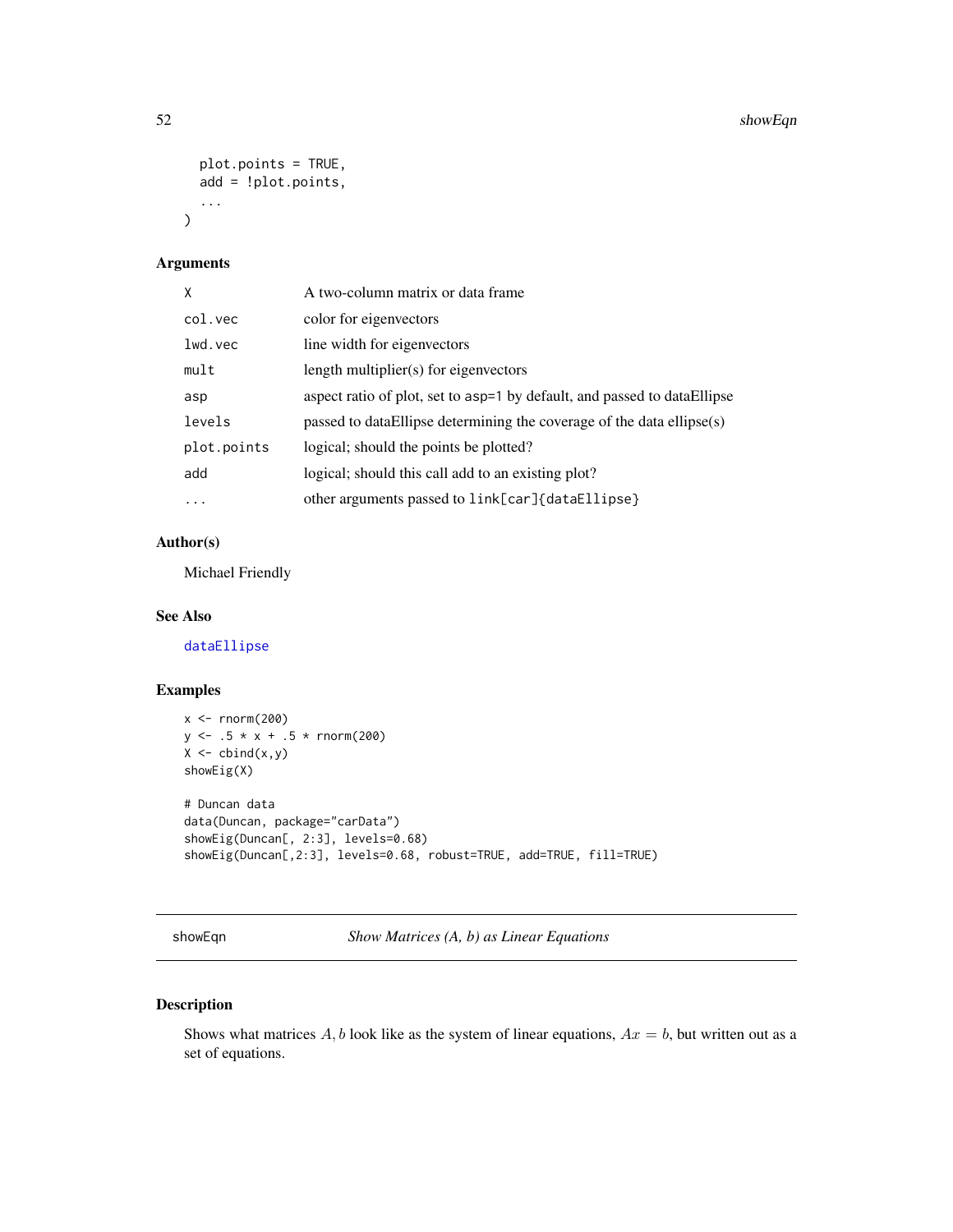#### <span id="page-52-0"></span>showEqn 53

# Usage

```
showEqn(
 A,
 b,
  vars,
  simplify = FALSE,
  reduce = FALSE,
  fractions = FALSE,
  latex = FALSE
\mathcal{L}
```
# Arguments

| A         | either the matrix of coefficients of a system of linear equations, or the matrix<br>cbind( $A$ , b). Alternatively, can be of class 'lm' to print the equations for the<br>design matrix in a linear regression model |
|-----------|-----------------------------------------------------------------------------------------------------------------------------------------------------------------------------------------------------------------------|
| h         | if supplied, the vector of constants on the right hand side of the equations. When<br>omitted the values $b1, b2, \ldots$ , bn will be used as placeholders                                                           |
| vars      | a numeric or character vector of names of the variables. If supplied, the length<br>must be equal to the number of unknowns in the equations. The default is<br>paste@("x", 1:ncol(A).                                |
| simplify  | logical; try to simplify the equations?                                                                                                                                                                               |
| reduce    | logical; only show the unique linear equations                                                                                                                                                                        |
| fractions | logical; express numbers as rational fractions?                                                                                                                                                                       |
| latex     | logical; print equations in a form suitable for LaTeX output?                                                                                                                                                         |

# Value

a one-column character matrix, one row for each equation

# Author(s)

Michael Friendly, John Fox, and Phil Chalmers

# References

Fox, J. and Friendly, M. (2016). "Visualizing Simultaneous Linear Equations, Geometric Vectors, and Least-Squares Regression with the matlib Package for R". *useR Conference*, Stanford, CA, June 27 - June 30, 2016.

# See Also

[plotEqn](#page-31-1), [plotEqn3d](#page-33-1)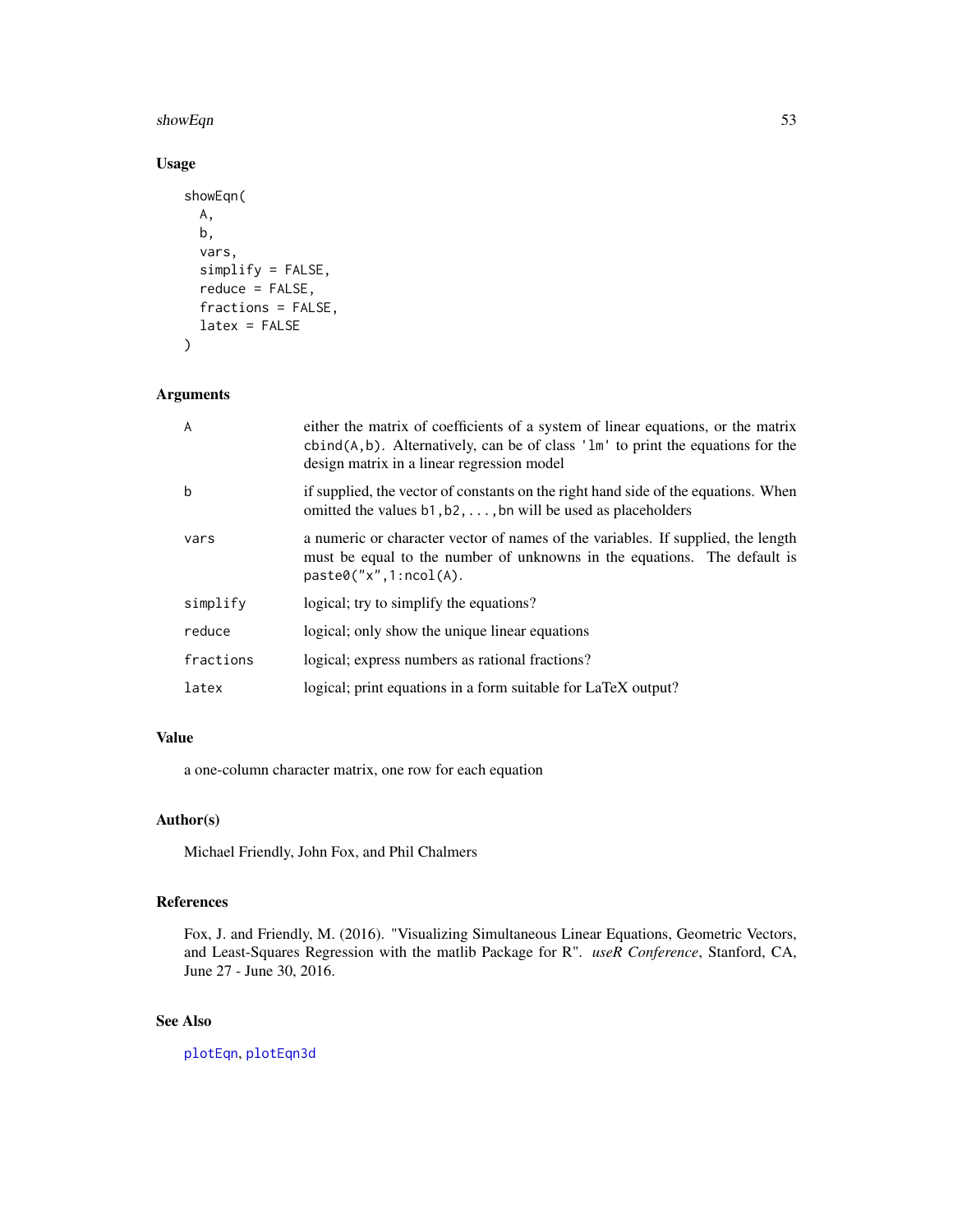```
A <- matrix(c(2, 1, -1,-3, -1, 2,-2, 1, 2), 3, 3, byrow=TRUE)
b \leq c(8, -11, -3)showEqn(A, b)
# show numerically
x \leftarrow solve(A, b)showEqn(A, b, vars=x)
showEqn(A, b, simplify=TRUE)
showEqn(A, b, latex=TRUE)
# lower triangle of equation with zeros omitted (for back solving)
A \leq matrix(c(2, 1, 2,
             -3, -1, 2,-2, 1, 2), 3, 3, byrow=TRUE)
U < - LU(A)$U
showEqn(U, simplify=TRUE, fractions=TRUE)
showEqn(U, b, simplify=TRUE, fractions=TRUE)
####################
# Linear models Design Matricies
data(mtcars)
ancova \leq lm(mpg \sim wt + vs, mtcars)
summary(ancova)
showEqn(ancova)
showEqn(ancova, simplify=TRUE)
showEqn(ancova, vars=round(coef(ancova),2))
showEqn(ancova, vars=round(coef(ancova),2), simplify=TRUE)
twoway_int <- lm(mpg \sim vs * am, mtcars)summary(twoway_int)
car::Anova(twoway_int)
showEqn(twoway_int)
showEqn(twoway_int, reduce=TRUE)
showEqn(twoway_int, reduce=TRUE, simplify=TRUE)
# Piece-wise linear regression
x \leq -c(1:10, 13:22)y \leftarrow numeric(20)
y[1:10] <- 20:11 + rnorm(10, 0, 1.5)
y[11:20] <- seq(11, 15, len=10) + rnorm(10, 0, 1.5)
plot(x, y, pch = 16)x2 \leq -as.numeric(x > 10)mod <- lm(y \sim x + I((x - 10) * x2))summary(mod)
lines(x, fitted(mod))
showEqn(mod)
showEqn(mod, vars=round(coef(mod),2))
showEqn(mod, simplify=TRUE)
```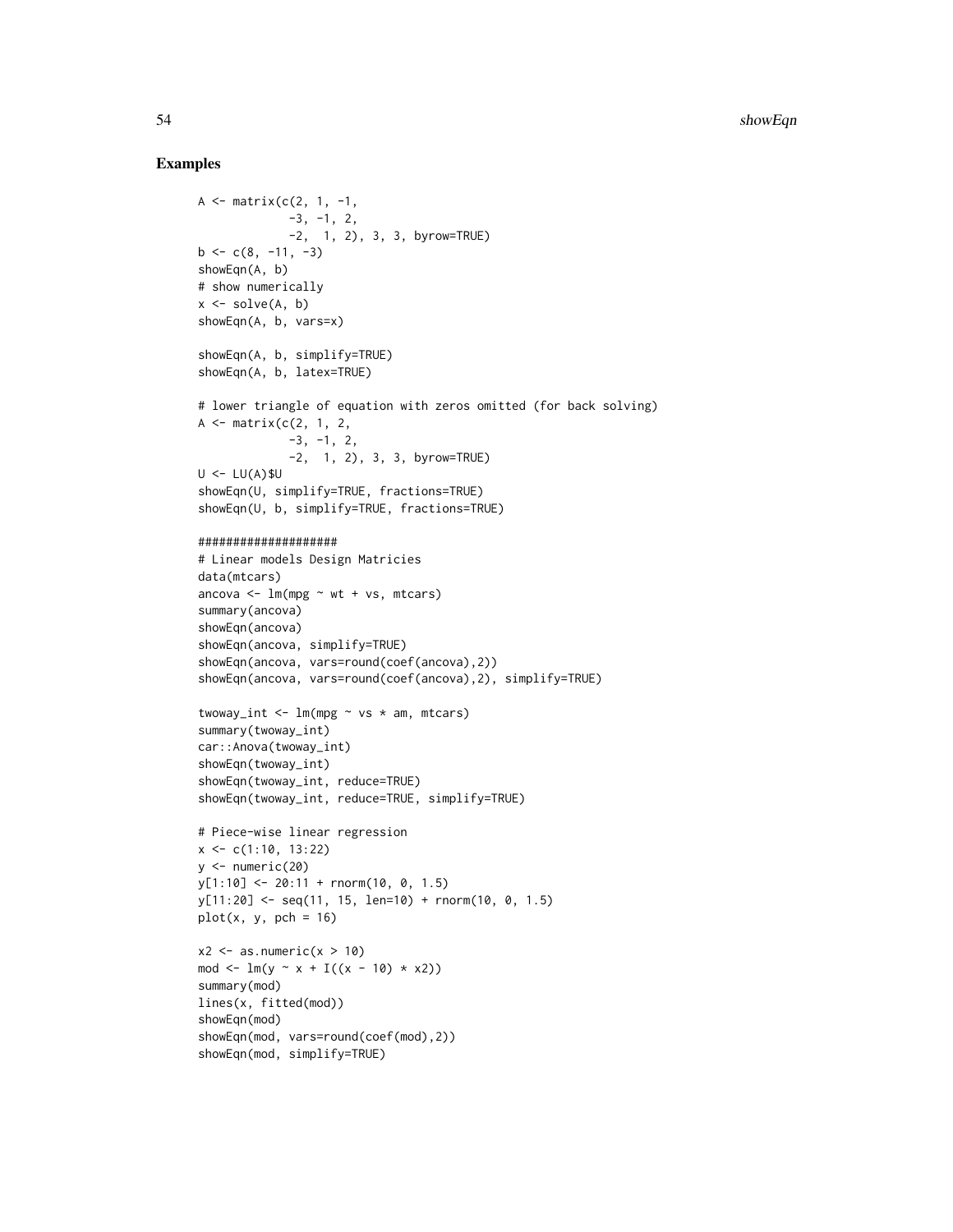<span id="page-54-0"></span>Solve *Solve and Display Solutions for Systems of Linear Simultaneous Equations*

# Description

Solve the equation system  $Ax = b$ , given the coefficient matrix A and right-hand side vector b, using link{gaussianElimination}. Display the solutions using [showEqn](#page-51-1).

#### Usage

```
Solve(
  A,
 b = rep(0, nrow(A)),vars,
  verbose = FALSE,
  simplify = TRUE,
  fractions = FALSE,
  ...
\mathcal{L}
```
#### Arguments

| Α,         | the matrix of coefficients of a system of linear equations                                                                                                                               |
|------------|------------------------------------------------------------------------------------------------------------------------------------------------------------------------------------------|
| b,         | the vector of constants on the right hand side of the equations. The default is a<br>vector of zeros, giving the homogeneous equations $Ax = 0$ .                                        |
| vars       | a numeric or character vector of names of the variables. If supplied, the length<br>must be equal to the number of unknowns in the equations. The default is<br>paste0('x'', 1:ncol(A)). |
| verbose,   | logical; show the steps of the Gaussian elimination algorithm?                                                                                                                           |
| simplify   | logical; try to simplify the equations?                                                                                                                                                  |
| fractions  | logical; express numbers as rational fractions?                                                                                                                                          |
| $\cdots$ . | arguments to be passed to link{gaussianElimination} and showEqn                                                                                                                          |

# Details

This function mimics the base function [solve](#page-0-0) when supplied with two arguments,  $(A, b)$ , but gives a prettier result, as a set of equations for the solution. The call solve(A) with a single argument overloads this, returning the inverse of the matrix A. For that sense, use the function [inv](#page-21-2) instead.

#### Value

the function is used primarily for its side effect of printing the solution in a readable form, but it invisibly returns the solution as a character vector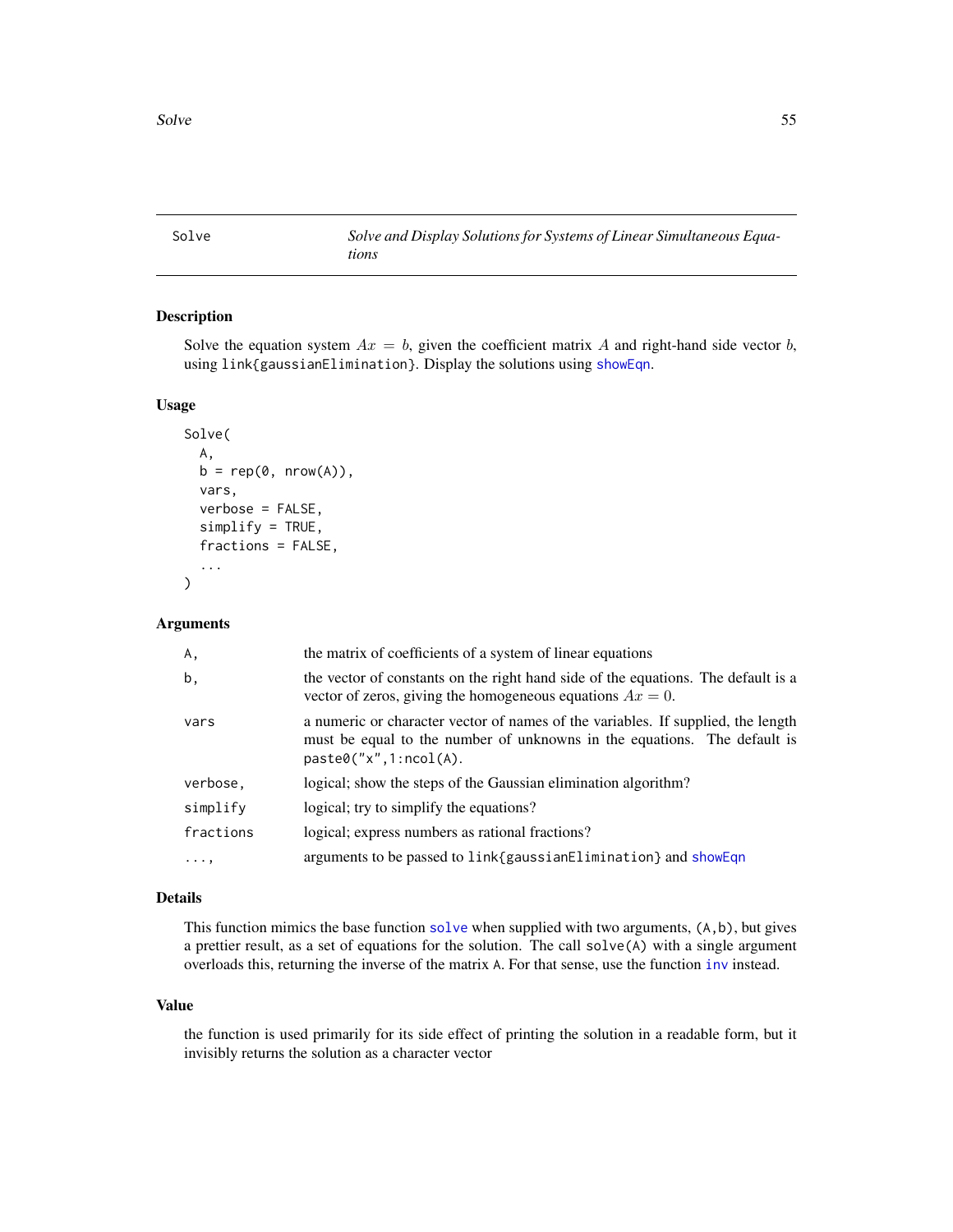#### Author(s)

John Fox

# See Also

[gaussianElimination](#page-16-1), [showEqn](#page-51-1) [inv](#page-21-2), [solve](#page-0-0)

# Examples

```
A1 <- matrix(c(2, 1, -1,
             -3, -1, 2,
             -2, 1, 2), 3, 3, byrow=TRUE)
b1 \leftarrow c(8, -11, -3)Solve(A1, b1) # unique solution
A2 <- matrix(1:9, 3, 3)
b2 < -1:3Solve(A2, b2, fractions=TRUE) # underdetermined
b3 \leq c(1, 2, 4)Solve(A2, b3, fractions=TRUE) # overdetermined
```
#### <span id="page-55-1"></span>SVD *Singular Value Decomposition of a Matrix*

#### Description

Compute the singular-value decomposition of a matrix  $X$  either by Jacobi rotations (the default) or from the eigenstructure of  $X'X$  using [Eigen](#page-15-1). Both methods are iterative. The result consists of two orthonormal matrices, U, and V and the vector d of singular values, such that  $X = U diag(d)V'$ .

#### Usage

```
SVD(
 X,
 method = c("Jacobi", "eigen"),
 tol = sqrt(.Machine$double.eps),
 max.iter = 100)
```
#### Arguments

| Χ        | a square symmetric matrix                |
|----------|------------------------------------------|
| method   | either "Jacobi" (the default) or "eigen" |
| tol      | zero and convergence tolerance           |
| max.iter | maximum number of iterations             |

<span id="page-55-0"></span>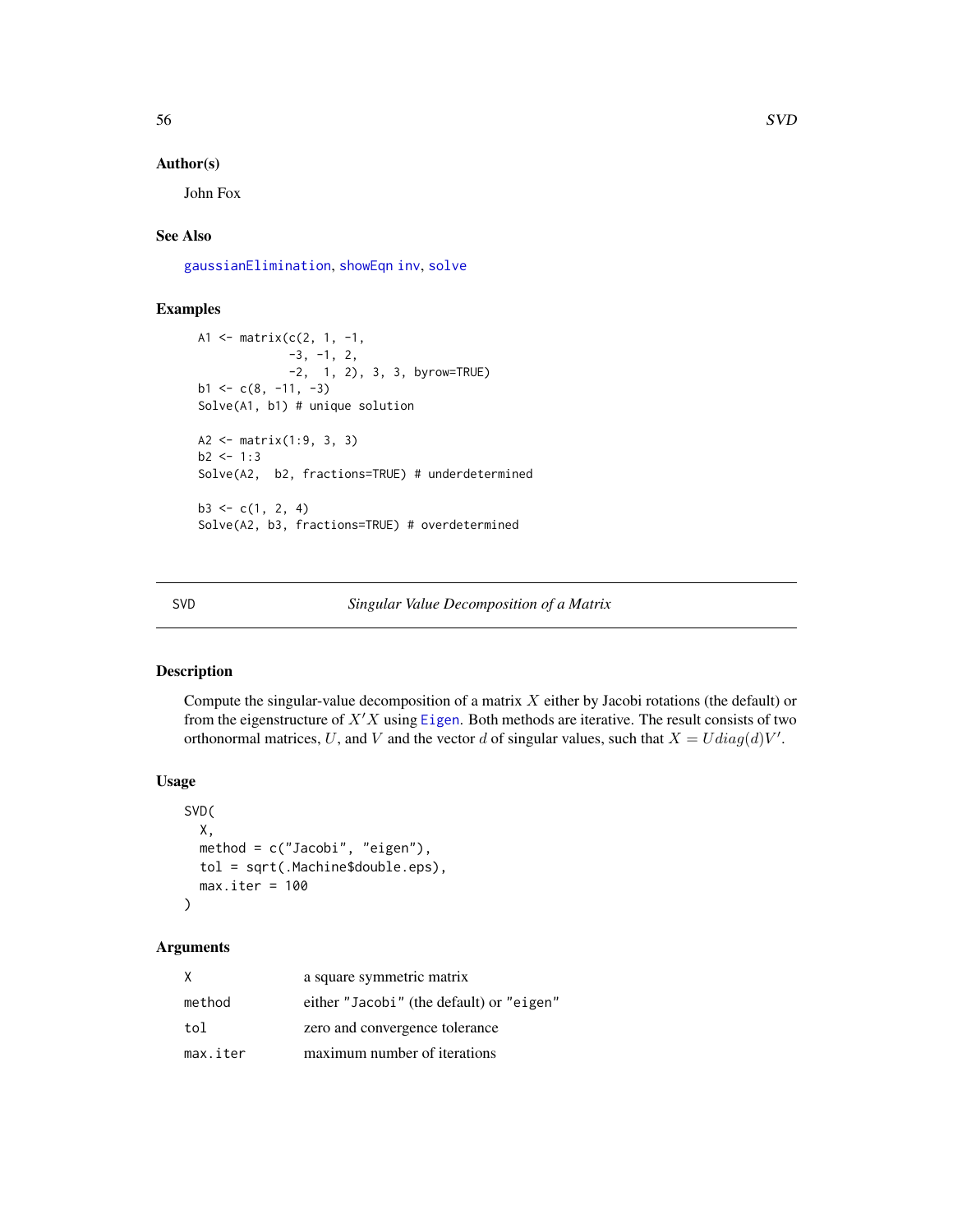#### <span id="page-56-0"></span>svdDemo 57

# Details

The default method is more numerically stable, but the eigenstructure method is much simpler. Singular values of zero are not retained in the solution.

### Value

a list of three elements: d– singular values, U– left singular vectors, V– right singular vectors

#### Author(s)

John Fox and Georges Monette

#### See Also

[svd](#page-0-0), the standard svd function

[Eigen](#page-15-1)

# Examples

```
C <- matrix(c(1, 2, 3, 2, 5, 6, 3, 6, 10), 3, 3) # nonsingular, symmetric
C
SVD(C)
# least squares by the SVD
data("workers")
X <- cbind(1, as.matrix(workers[, c("Experience", "Skill")]))
head(X)
y <- workers$Income
head(y)
(svd \leftarrow SVD(X))VdU <- svd$V %*% diag(1/svd$d) %*%t(svd$U)
(b <- VdU %*% y)
coef(lm(Income ~ Experience + Skill, data=workers))
```
svdDemo *Demonstrate the SVD for a 3 x 3 matrix*

#### Description

This function draws an rgl scene consisting of a representation of the identity matrix and a 3 x 3 matrix A, together with the corresponding representation of the matrices U, D, and V in the SVD decomposition,  $A = U D V'$ .

#### Usage

```
svdDemo(A, shape = c("cube", "sphere"), alpha = 0.7, col = rainbow(6))
```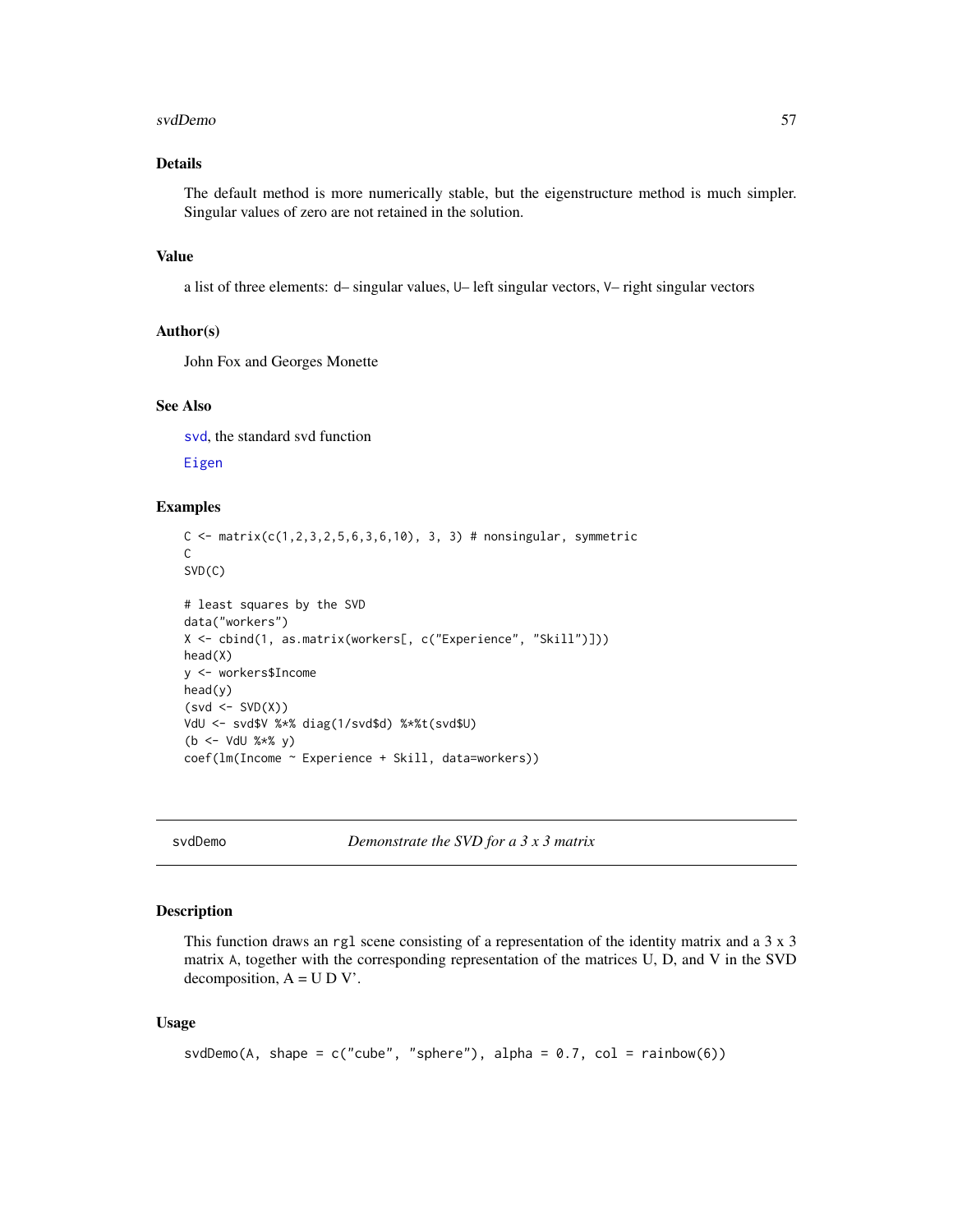#### <span id="page-57-0"></span>Arguments

| A     | A 3 x 3 numeric matrix                                                |
|-------|-----------------------------------------------------------------------|
| shape | Basic shape used to represent the identity matrix: "cube" or "sphere" |
| alpha | transparency value used to draw the shape                             |
| col   | Vector of 6 colors for the faces of the basic cube                    |

#### Value

Nothing

#### Author(s)

Original idea from Duncan Murdoch

#### Examples

```
A <- matrix(c(1,2,0.1, 0.1,1,0.1, 0.1,0.1,0.5), 3,3)
svdDemo(A)
## Not run:
B \le - matrix(c( 1, 0, 1, 0, 2, 0, 1, 0, 2), 3, 3)
svdDemo(B)
# a positive, semi-definite matrix with eigenvalues 12, 6, 0
C \leq - matrix(c(7, 4, 1, 4, 4, 4, 1, 4, 7), 3, 3)
svdDemo(C)
## End(Not run)
```
<span id="page-57-1"></span>swp *The Matrix Sweep Operator*

# Description

The swp function "sweeps" a matrix on the rows and columns given in index to produce a new matrix with those rows and columns "partialled out" by orthogonalization. This was defined as a fundamental statistical operation in multivariate methods by Beaton (1964) and expanded by Dempster (1969). It is closely related to orthogonal projection, but applied to a cross-products or covariance matrix, rather than to data.

#### Usage

swp(M, index)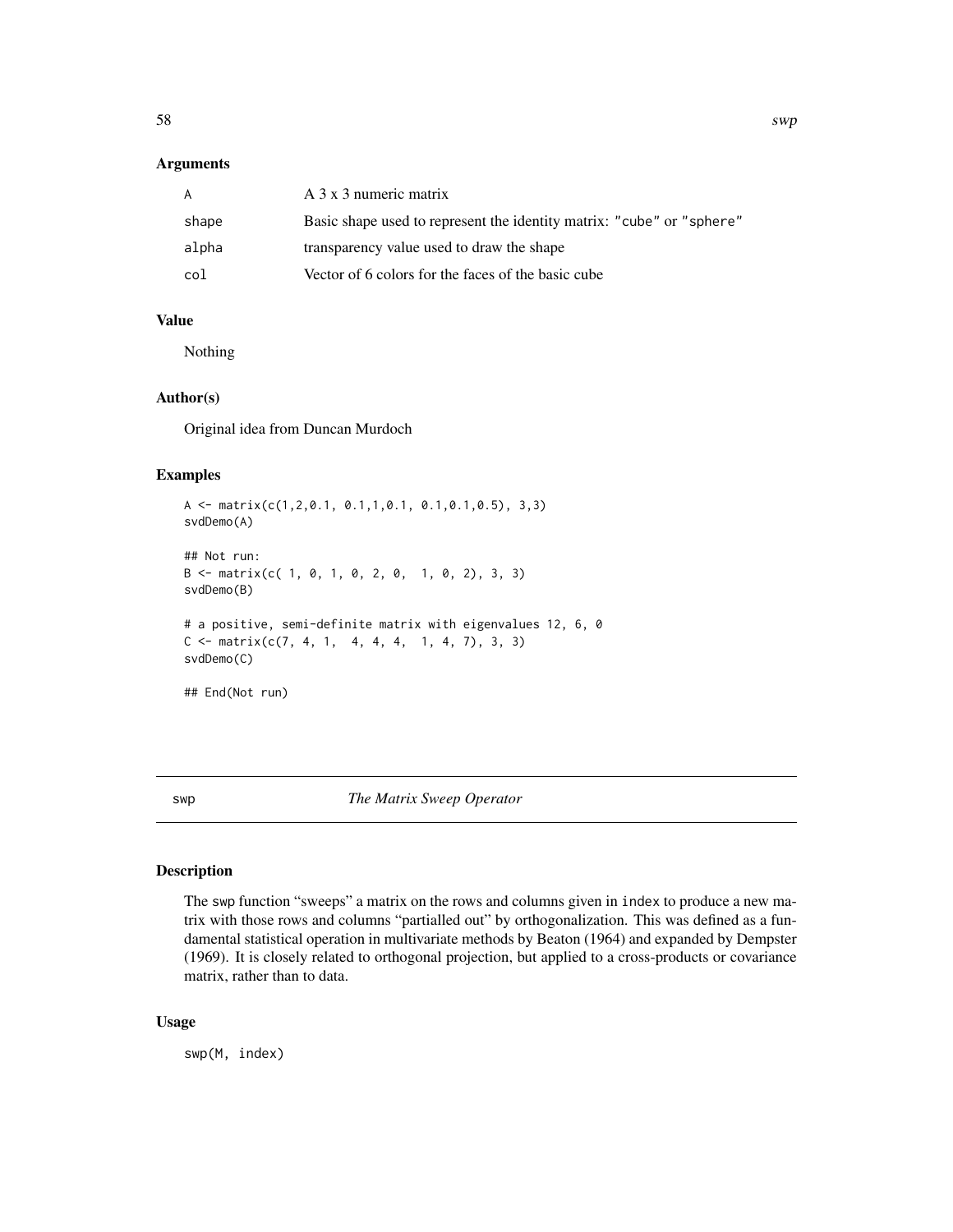# <span id="page-58-0"></span>Arguments

| M     | a numeric matrix                                                                                                                                                                                                    |
|-------|---------------------------------------------------------------------------------------------------------------------------------------------------------------------------------------------------------------------|
| index | a numeric vector indicating the rows/columns to be swept. The entries must be<br>less than or equal to the number or rows or columns in M. If missing, the function<br>sweeps on all rows/columns $1:min(dim(M))$ . |

# Details

If M is the partitioned matrix

$$
\left[\begin{array}{cc} R & S \\ T & U \end{array}\right]
$$

where R is  $q \times q$  then swp(M, 1:q) gives

$$
\left[\begin{array}{cc}\mathbf{R}^{-1} & \mathbf{R}^{-1}\mathbf{S} \\ -\mathbf{T}\mathbf{R}^{-1} & \mathbf{U}-\mathbf{T}\mathbf{R}^{-1}\mathbf{S}\end{array}\right]
$$

# Value

the matrix M with rows and columns in indices swept.

# References

Beaton, A. E. (1964), *The Use of Special Matrix Operations in Statistical Calculus*, Princeton, NJ: Educational Testing Service.

Dempster, A. P. (1969) *Elements of Continuous Multivariate Analysis*. Addison-Wesley Publ. Co., Reading, Mass.

# See Also

[Proj](#page-39-1), [QR](#page-40-1)

```
data(therapy)
mod3 <- lm(therapy ~ perstest + IE + sex, data=therapy)
X <- model.matrix(mod3)
XY <- cbind(X, therapy=therapy$therapy)
XY
M <- crossprod(XY)
swp(M, 1)
swp(M, 1:2)
```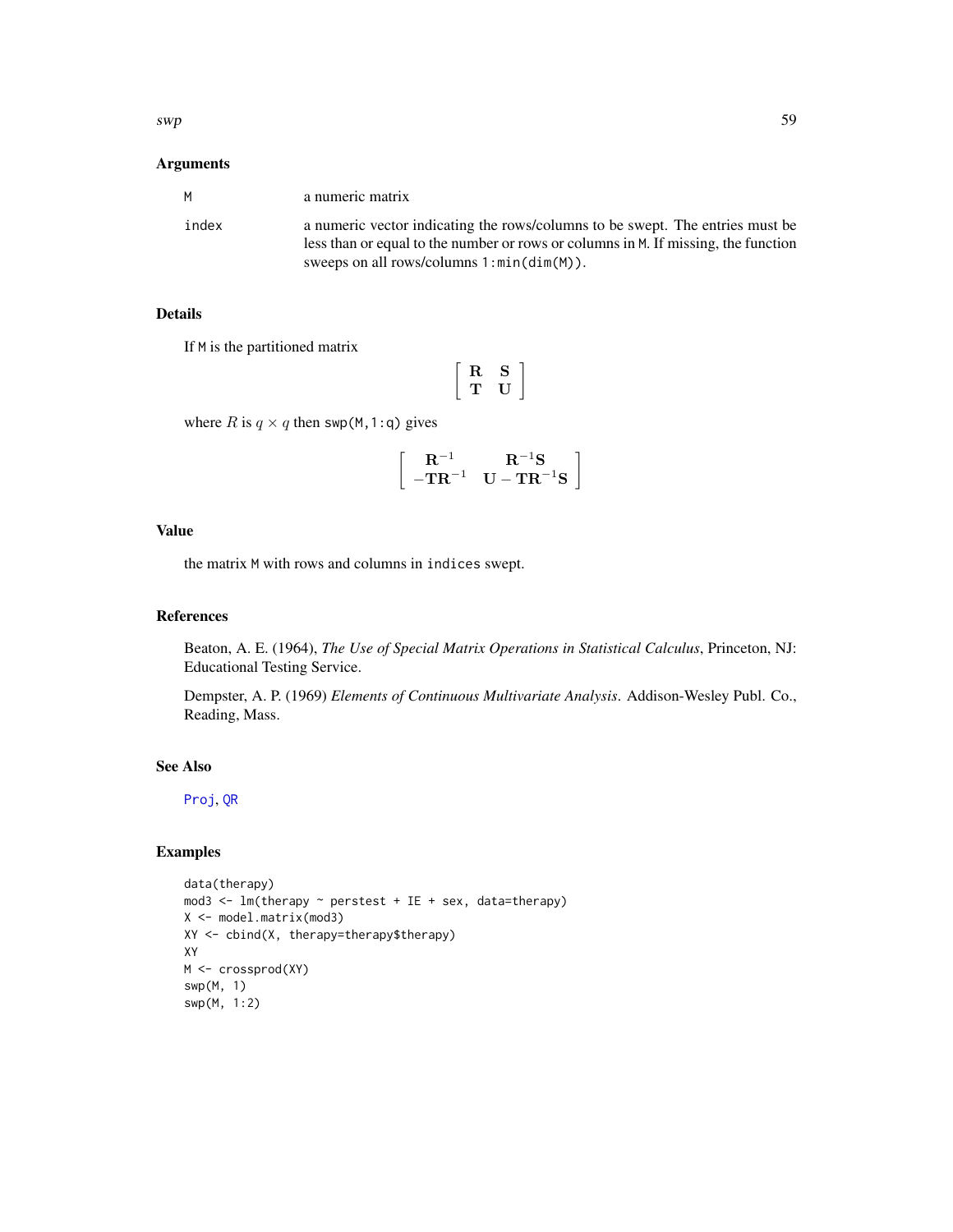<span id="page-59-0"></span>

Creates a square symmetric matrix from a vector.

#### Usage

 $symMat(x, diag = TRUE, byrow = FALSE, names = FALSE)$ 

# Arguments

| $\mathsf{x}$ | A numeric vector used to fill the upper or lower triangle of the matrix.                                                                                                     |
|--------------|------------------------------------------------------------------------------------------------------------------------------------------------------------------------------|
| diag         | Logical. If TRUE (the default), the diagonals of the created matrix are replaced<br>by elements of x; otherwise, the diagonals of the created matrix are replaced by<br>"1". |
| byrow        | Logical. If FALSE (the default), the created matrix is filled by columns; other-<br>wise, the matrix is filled by rows.                                                      |
| names        | Either a logical or a character vector of names for the rows and columns of the<br>matrix. If FALSE, no names are assigned; if TRUE, rows and columns are named<br>X1, X2,   |

# Value

A symmetric square matrix based on column major ordering of the elements in x.

#### Author(s)

Originally from metaSEM::vec2symMat, Mike W.-L. Cheung <mikewlcheung@nus.edu.sg>; modified by Michael Friendly

```
symMat(1:6)
symMat(1:6, byrow=TRUE)
symMat(5:0, diag=FALSE)
```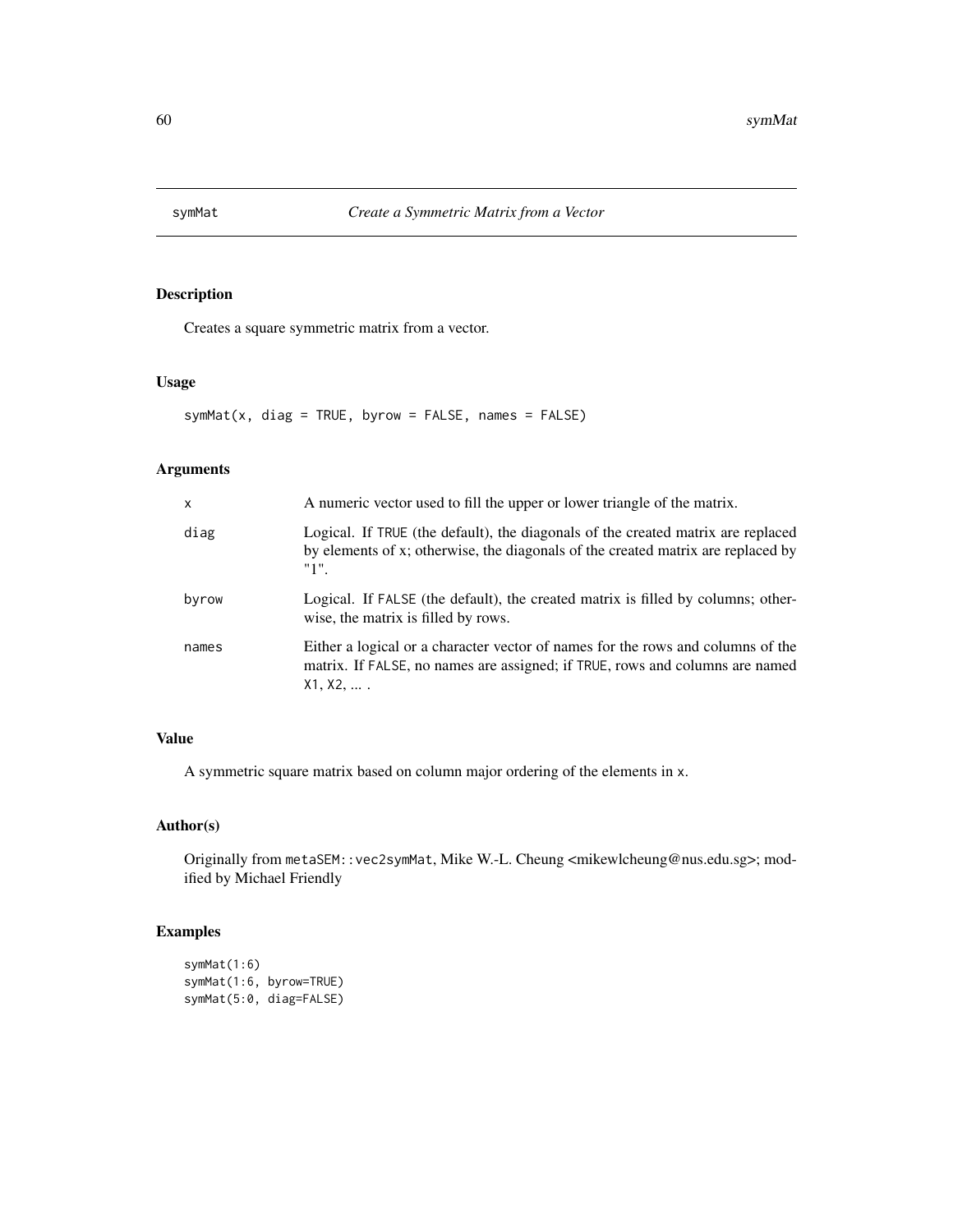<span id="page-60-0"></span>

A toy data set on outcome in therapy in relation to a personality test (perstest) and a scale of internal-external locus of control (IE) used to illustrate linear and multiple regression.

#### Usage

data("therapy")

#### Format

A data frame with 10 observations on the following 4 variables.

sex a factor with levels F M

perstest score on a personality test, a numeric vector

therapy outcome in psychotherapy, a numeric vector

IE score on a scale of internal-external locus of control, a numeric vector

#### Examples

data(therapy) plot(therapy ~ perstest, data=therapy, pch=16) abline(lm(therapy ~ perstest, data=therapy), col="red")

plot(therapy ~ perstest, data=therapy, cex=1.5, pch=16, col=ifelse(sex=="M", "red","blue"))

<span id="page-60-1"></span>tr *Trace of a Matrix*

#### Description

Calculates the trace of a square numeric matrix, i.e., the sum of its diagonal elements

#### Usage

 $tr(X)$ 

#### Arguments

X a numeric matrix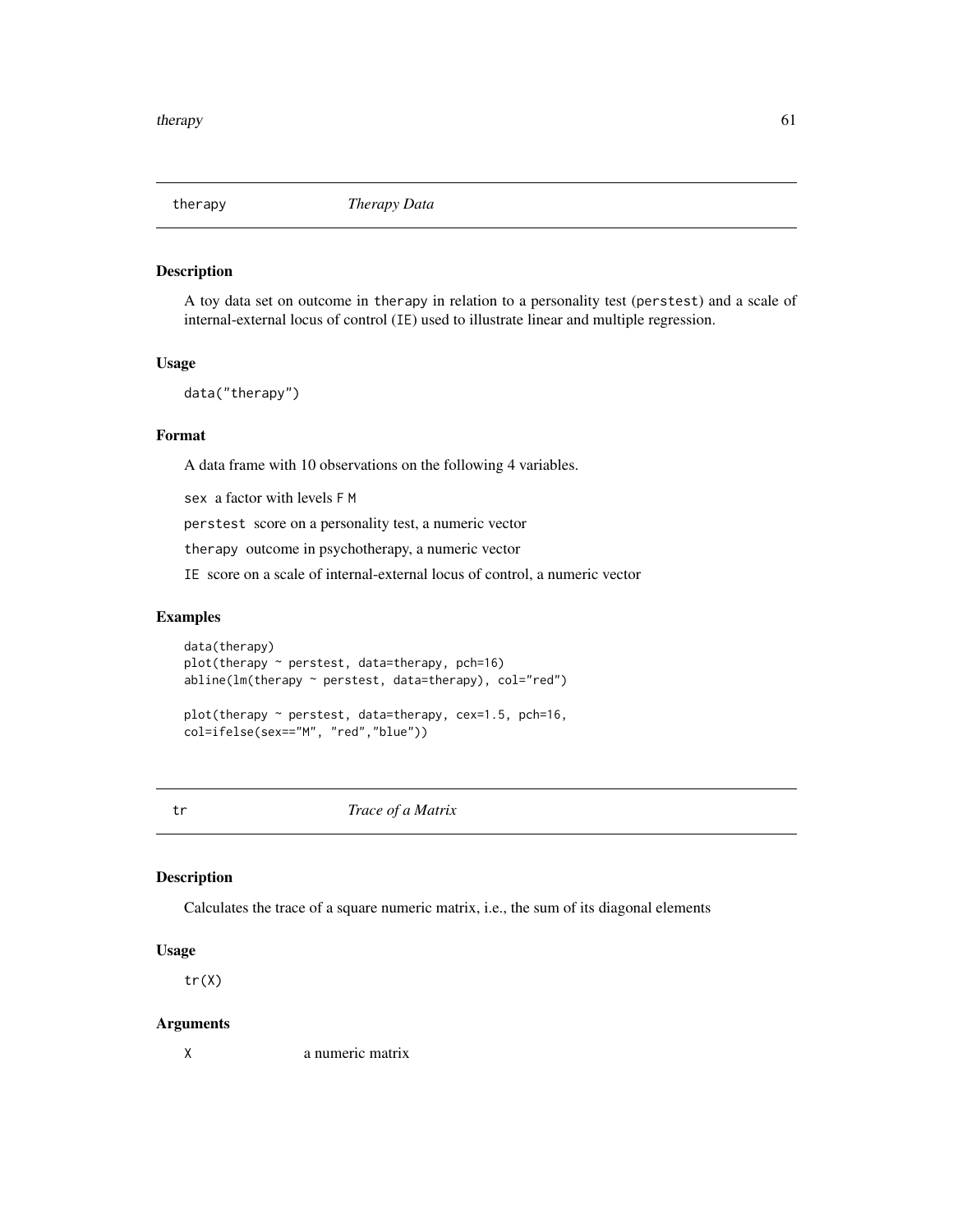# Value

a numeric value, the sum of diag(X)

# Examples

```
X <- matrix(1:9, 3, 3)
tr(X)
```
<span id="page-61-2"></span>vandermode *Vandermode Matrix*

# Description

The function returns the Vandermode matrix of a numeric vector, x, whose columns are the vector raised to the powers  $0:n$ .

#### Usage

vandermode(x, n)

# Arguments

|   | a numeric vector |
|---|------------------|
| n | a numeric scalar |

# Value

a matrix of size length(x) x n

# Examples

vandermode(1:5, 4)

<span id="page-61-1"></span>vec *Vectorize a Matrix*

# Description

Returns a 1-column matrix, stacking the columns of x, a matrix or vector. Also supports commaseparated inputs similar to the concatenation function [c](#page-0-0).

#### Usage

 $vec(x, \ldots)$ 

<span id="page-61-0"></span>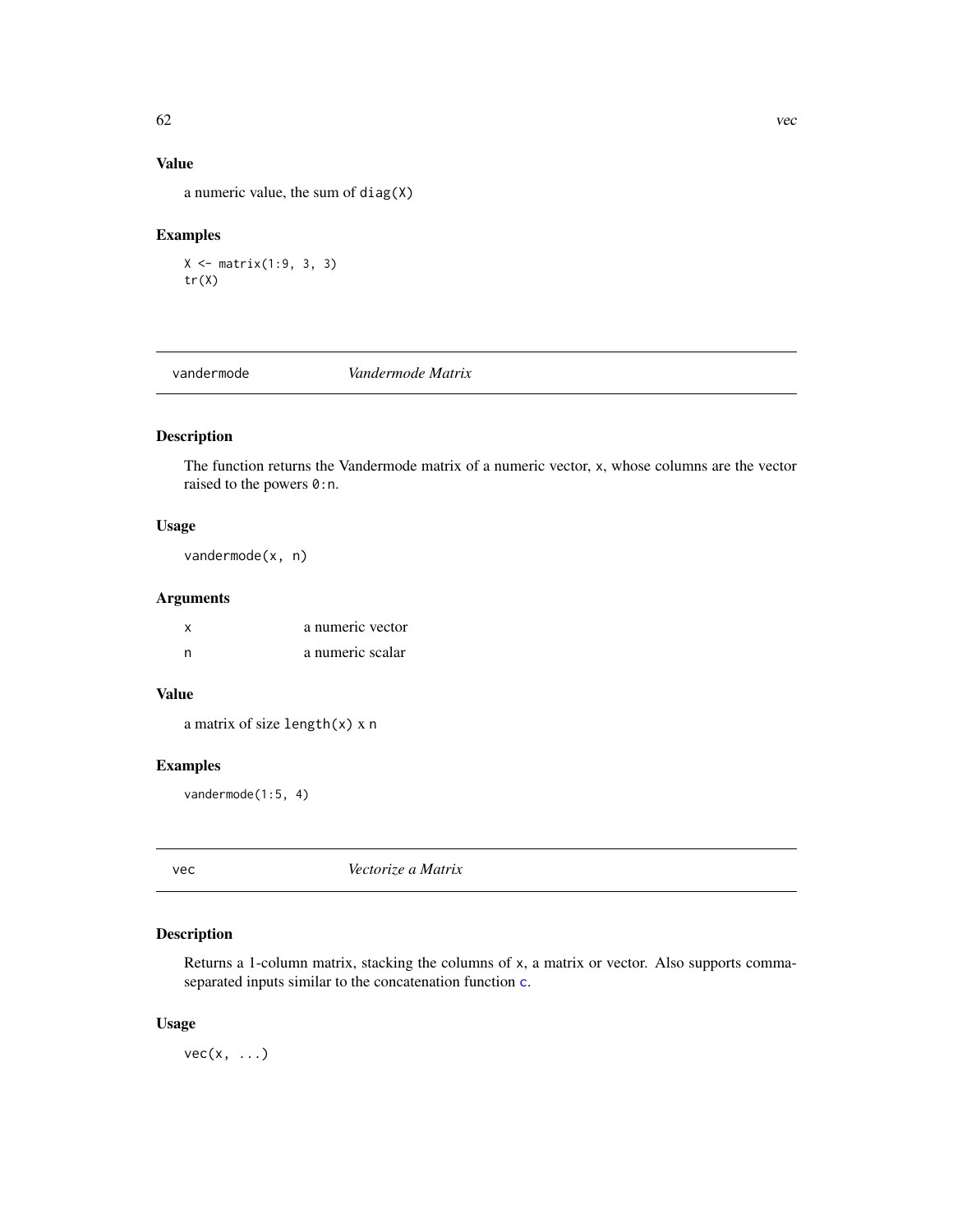#### <span id="page-62-0"></span>vectors 63

#### Arguments

|          | A matrix or vector                          |
|----------|---------------------------------------------|
| $\cdots$ | (optional) additional objects to be stacked |

#### Value

A one-column matrix containing the elements of x and ... in column order

# Examples

```
vec(1:3)
vec(matrix(1:6, 2, 3))
vec(c("hello", "world"))
vec("hello", "world")
vec(1:3, "hello", "world")
```
<span id="page-62-1"></span>vectors *Draw geometric vectors in 2D*

#### Description

This function draws vectors in a 2D plot, in a way that facilitates constructing vector diagrams. It allows vectors to be specified as rows of a matrix, and can draw labels on the vectors.

# Usage

```
vectors(
  X,
  origin = c(\emptyset, \emptyset),
  1wd = 2,
  angle = 13,
  length = 0.15,
  labels = TRUE,cex.1ab = 1.5,
  pos.lab = 4,frac.lab = 1,
  ...
)
```
# Arguments

| X      | a vector or two-column matrix representing a set of geometric vectors; if a ma-<br>trix, one vector is drawn for each row |
|--------|---------------------------------------------------------------------------------------------------------------------------|
| origin | the origin from which they are drawn, a vector of length 2.                                                               |
| $1$ wd | line width(s) for the vectors, a constant or vector of length equal to the number<br>of rows of X.                        |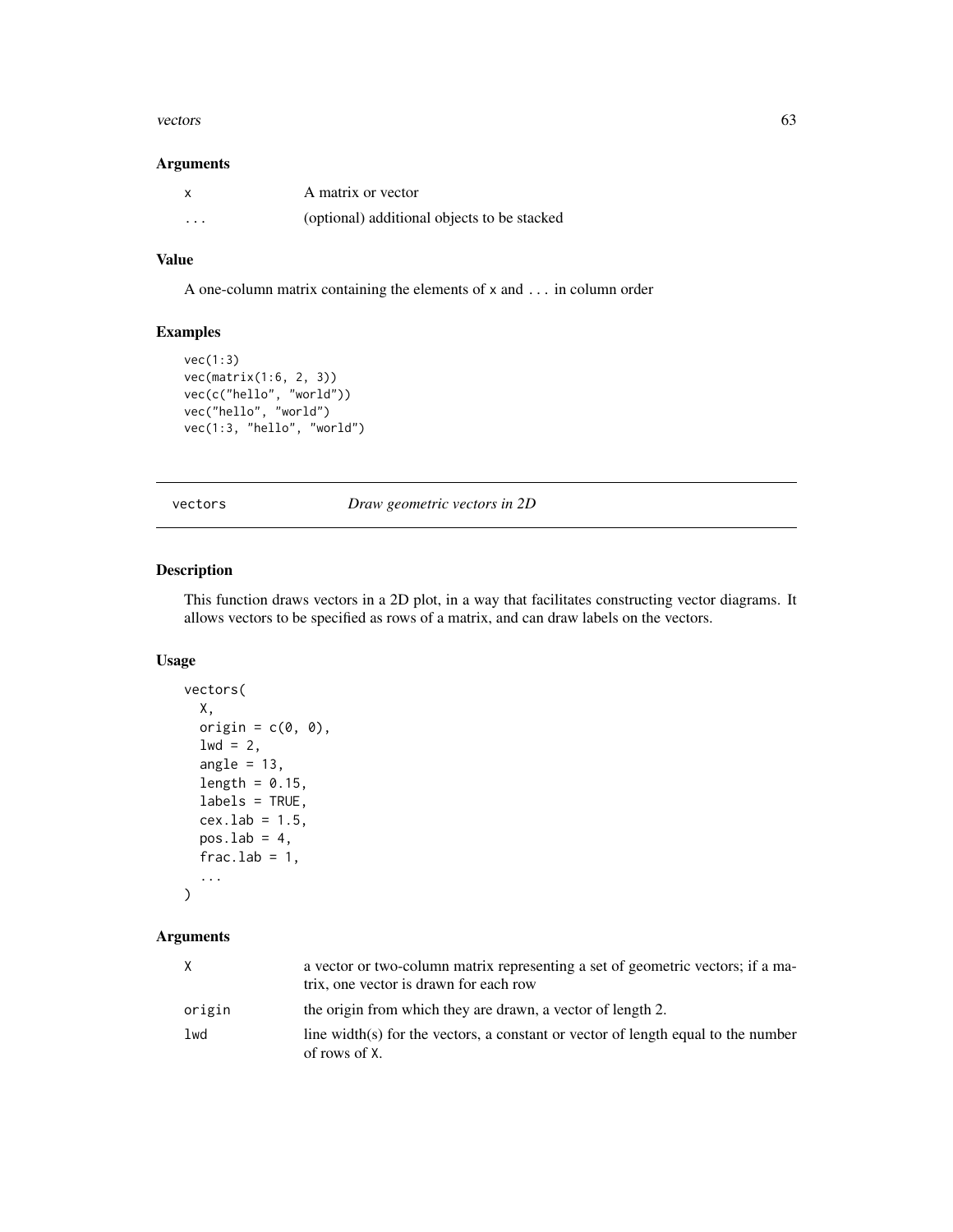<span id="page-63-0"></span>

| angle    | the angle argument passed to arrows determining the angle of arrow heads.                                                                                                       |
|----------|---------------------------------------------------------------------------------------------------------------------------------------------------------------------------------|
| length   | the length argument passed to arrows determining the length of arrow heads.                                                                                                     |
| labels   | a logical or a character vector of labels for the vectors. If TRUE and X is a matrix,<br>labels are taken from $romames(X)$ . If NULL, no labels are drawn.                     |
| cex.lab  | character expansion applied to vector labels. May be a number or numeric vector<br>corresponding to the the rows of X, recycled as necessary.                                   |
| pos.lab  | label position relative to the label point as in text, recycled as necessary.                                                                                                   |
| frac.lab | location of label point, as a fraction of the distance between origin and X, re-<br>cycled as necessary. Values frac. lab > 1 locate the label beyond the end of the<br>vector. |
| $\ddots$ | other arguments passed on to graphics functions.                                                                                                                                |

#### Value

none

# See Also

# [arrows](#page-0-0), [text](#page-0-0)

```
Other vector diagrams: Proj(), arc(), arrows3d(), circle3d(), corner(), plot.regvec3d(),
pointOnLine(), regvec3d(), vectors3d()
```

```
# shows addition of vectors
u \leftarrow c(3,1)v \leq c(1,3)sum <- u+v
xlim \leftarrow c(0,5)ylim \leftarrow c(0,5)# proper geometry requires asp=1
plot( xlim, ylim, type="n", xlab="X", ylab="Y", asp=1)
abline(v=0, h=0, col="gray")
vectors(rbind(u,v,`u+v`=sum), col=c("red", "blue", "purple"), cex.lab=c(2, 2, 2.2))
# show the opposing sides of the parallelogram
vectors(sum, origin=u, col="red", lty=2)
vectors(sum, origin=v, col="blue", lty=2)
# projection of vectors
vectors(Proj(v,u), labels="P(v,u)", lwd=3)
vectors(v, origin=Proj(v,u))
corner(c(0,0), Proj(v,u), v, col="grey")
```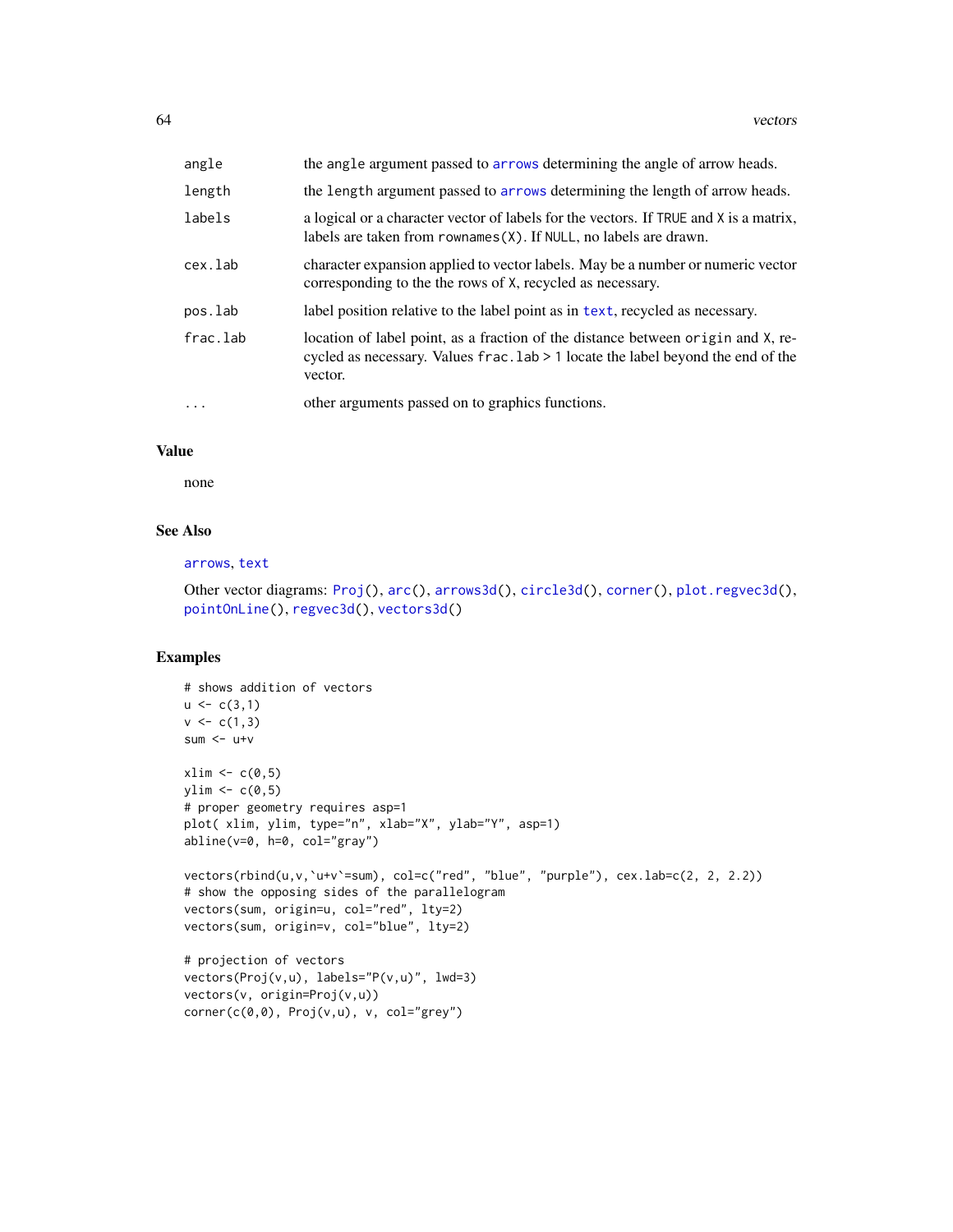<span id="page-64-1"></span><span id="page-64-0"></span>

This function draws vectors in a 3D plot, in a way that facilitates constructing vector diagrams. It allows vectors to be specified as rows of a matrix, and can draw labels on the vectors.

# Usage

```
vectors3d(
  X,
  origin = c(\emptyset, \emptyset, \emptyset),
  headlength = 0.035,
  ref.length = NULL,
  radius = 1/60,
  labels = TRUE,
  cex.1ab = 1.2,
  adj.lab = 0.5,
  frac.lab = 1.1,
  draw = TRUE,...
)
```
# Arguments

| X          | a vector or three-column matrix representing a set of geometric vectors; if a<br>matrix, one vector is drawn for each row                                                       |
|------------|---------------------------------------------------------------------------------------------------------------------------------------------------------------------------------|
| origin     | the origin from which they are drawn, a vector of length 3.                                                                                                                     |
| headlength | the headlength argument passed to arrows 3d determining the length of arrow<br>heads                                                                                            |
| ref.length | vector length to be used in scaling arrow heads so that they are all the same size;<br>if NULL the longest vector is used to scale the arrow heads                              |
| radius     | radius of the base of the arrow heads                                                                                                                                           |
| labels     | a logical or a character vector of labels for the vectors. If TRUE and X is a matrix,<br>labels are taken from $r$ ownames $(X)$ . If $FALSE$ or NULL, no labels are drawn.     |
| cex.lab    | character expansion applied to vector labels. May be a number or numeric vector<br>corresponding to the the rows of X, recycled as necessary.                                   |
| adj.lab    | label position relative to the label point as in text3d, recycled as necessary.                                                                                                 |
| frac.lab   | location of label point, as a fraction of the distance between origin and X, re-<br>cycled as necessary. Values frac. lab > 1 locate the label beyond the end of the<br>vector. |
| draw       | if TRUE (the default), draw the vector(s).                                                                                                                                      |
| $\cdots$   | other arguments passed on to graphics functions.                                                                                                                                |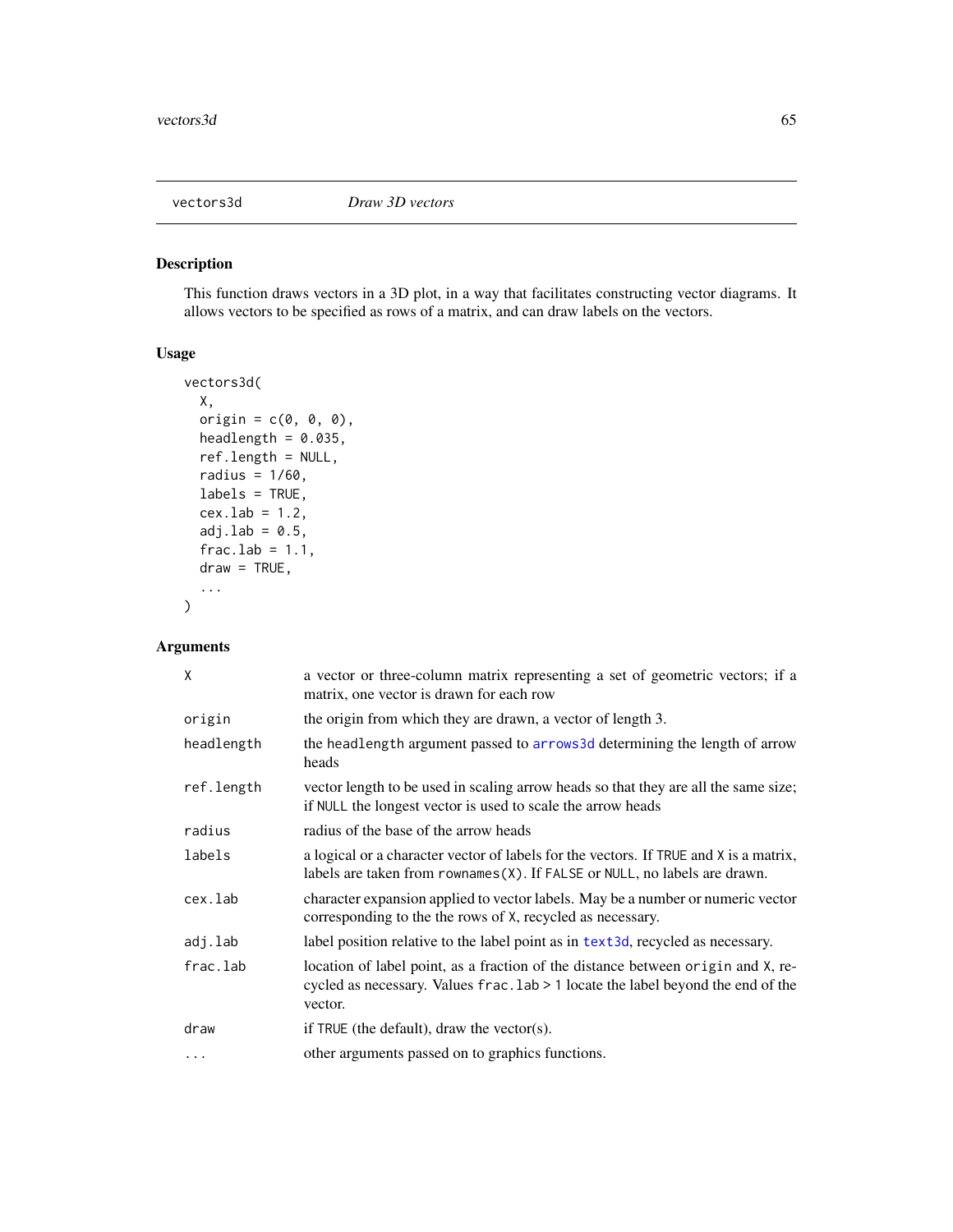<span id="page-65-0"></span>invisibly returns the vector ref.length used to scale arrow heads

#### Bugs

At present, the color (color=) argument is not handled as expected when more than one vector is to be drawn.

#### Author(s)

Michael Friendly

# See Also

[arrows3d](#page-5-1), cod[etexts3d,](#page-0-0) cod[ergl.material](#page-0-0)

Other vector diagrams: [Proj\(](#page-39-1)), [arc\(](#page-4-1)), [arrows3d\(](#page-5-1)), [circle3d\(](#page-9-1)), [corner\(](#page-12-1)), [plot.regvec3d\(](#page-29-1)), [pointOnLine\(](#page-34-1)), [regvec3d\(](#page-43-1)), [vectors\(](#page-62-1))

#### Examples

```
vec \leftarrow rbind(diag(3), c(1,1,1))
rownames(vec) <- c("X", "Y", "Z", "J")
library(rgl)
open3d()
vectors3d(vec, color=c(rep("black",3), "red"), lwd=2)
# draw the XZ plane, whose equation is Y=0
planes3d(0, 0, 1, 0, col="gray", alpha=0.2)
vectors3d(c(1,1,0), col="green", lwd=2)
# show projections of the unit vector J
segments3d(rbind(c(1,1,1), c(1, 1, 0)))
segments3d(rbind(c(0,0,0), c(1, 1, 0)))
segments3d(rbind(c(1,0,0), c(1, 1, 0)))
segments3d(rbind(c(0,1,0), c(1, 1, 0)))
# show some orthogonal vectors
p1 \leftarrow c(0, 0, 0)p2 \leq -c(1,1,0)p3 \leq c(1,1,1)p4 \leq c(1, 0, 0)corner(p1, p2, p3, col="red")
corner(p1, p4, p2, col="red")
corner(p1, p4, p3, col="blue")
```
rgl.bringtotop()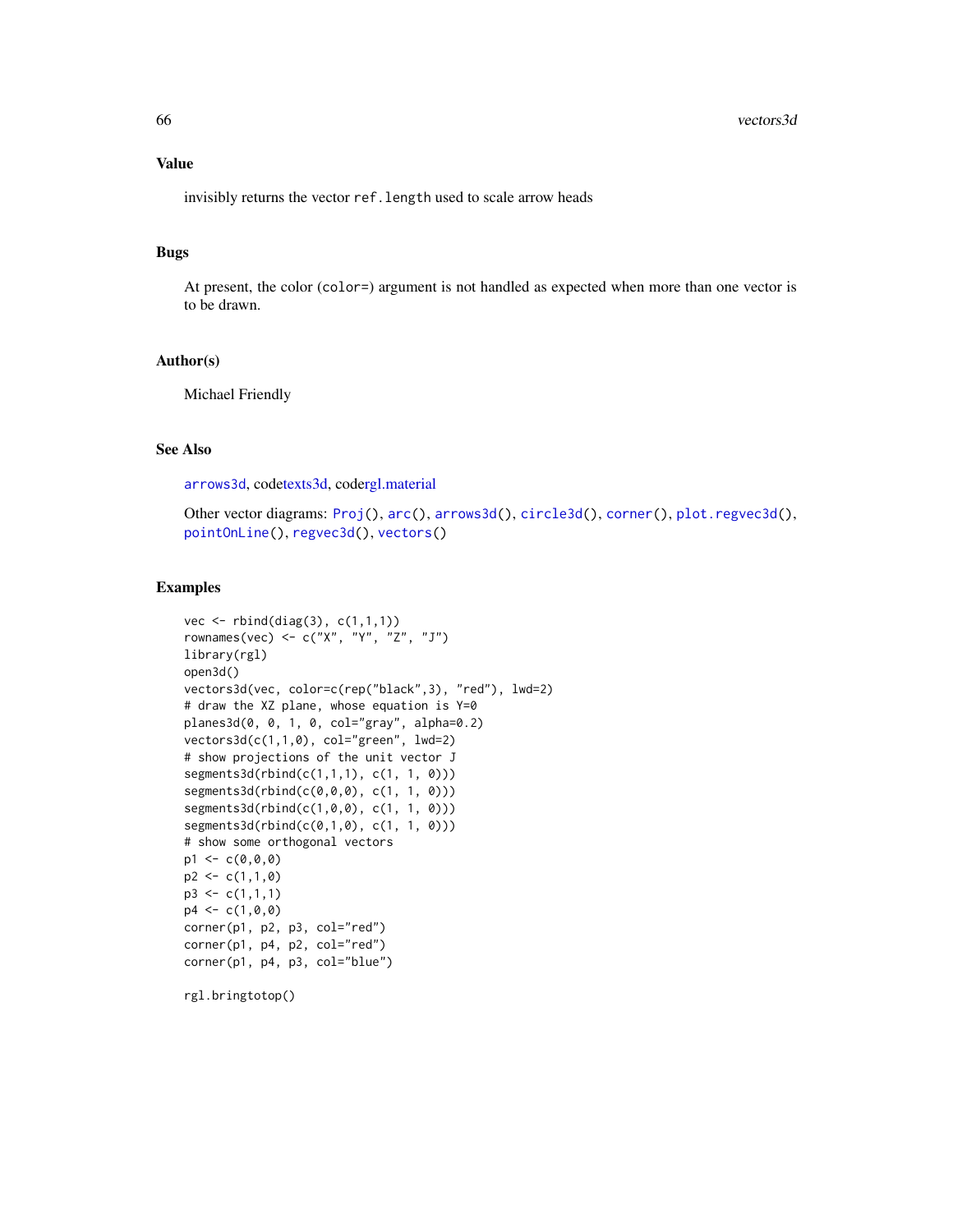<span id="page-66-0"></span>

A toy data set comprised of information on workers Income in relation to other variables, used for illustrating linear and multiple regression.

#### Usage

```
data("workers")
```
# Format

A data frame with 10 observations on the following 4 variables.

Income income from the job, a numeric vector

Experience number of years of experience, a numeric vector

Skill skill level in the job, a numeric vector

Gender a factor with levels Female Male

```
data(workers)
plot(Income ~ Experience, data=workers, main="Income ~ Experience", pch=20, cex=2)
```

```
# simple linear regression
reg1 <- lm(Income ~ Experience, data=workers)
abline(reg1, col="red", lwd=3)
```

```
# quadratic fit?
plot(Income ~ Experience, data=workers, main="Income ~ poly(Experience,2)", pch=20, cex=2)
reg2 <- lm(Income ~ poly(Experience,2), data=workers)
fit2 <-predict(reg2)
abline(reg1, col="red", lwd=1, lty=1)
lines(workers$Experience, fit2, col="blue", lwd=3)
```

```
# How does Income depend on a factor?
plot(Income ~ Gender, data=workers, main="Income ~ Gender")
points(workers$Gender, jitter(workers$Income), cex=2, pch=20)
means<-aggregate(workers$Income,list(workers$Gender),mean)
points(means,col="red", pch="+", cex=2)
lines(means,col="red", lwd=2)
```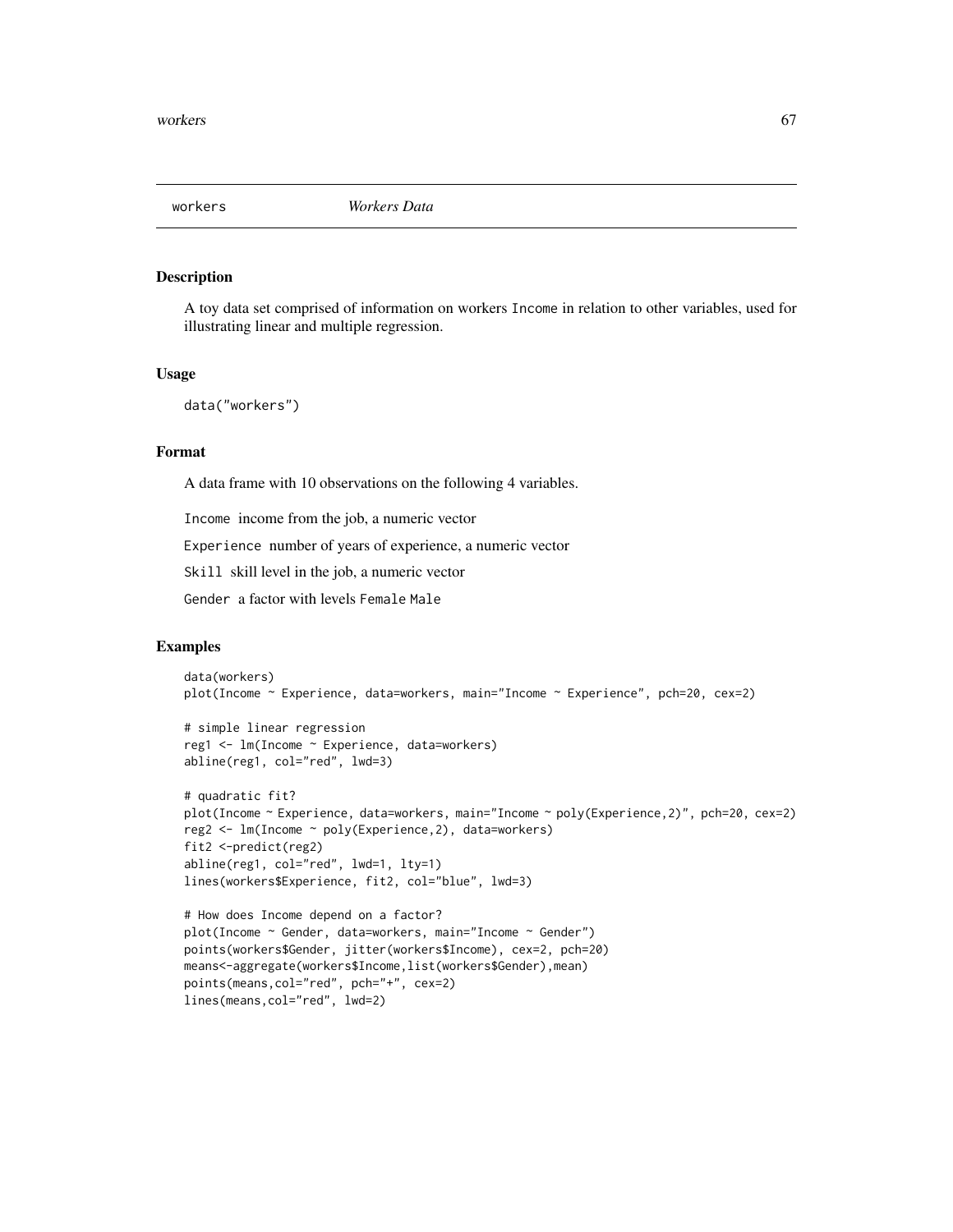<span id="page-67-0"></span>

Given two linearly independent length 3 vectors \*\*a\*\* and \*\*b\*\*, the cross product,  $a \times b$  (read "a cross b"), is a vector that is perpendicular to both  $**a**$  and  $**b**$  thus normal to the plane containing them.

#### Usage

xprod(...)

# Arguments

... N-1 linearly independent vectors of the same length, N.

# Details

A generalization of this idea applies to two or more dimensional vectors.

See: [https://en.wikipedia.org/wiki/Cross\_product] for geometric and algebraic properties.



# Value

Returns the generalized vector cross-product, a vector of length N.

#### Author(s)

Matthew Lundberg, in a [Stack Overflow post][https://stackoverflow.com/questions/36798301/rcompute-cross-product-of-vectors-physics]

```
xprod(1:3, 4:6)
```

```
# This works for an dimension
xprod(c(0,1)) # 2d
xprod(c(1,0,0), c(0,1,0)) # 3d
xprod(c(1,1,1), c(0,1,0)) # 3d
xprod(c(1,0,0,0), c(0,1,0,0), c(0,0,1,0)) # 4d
```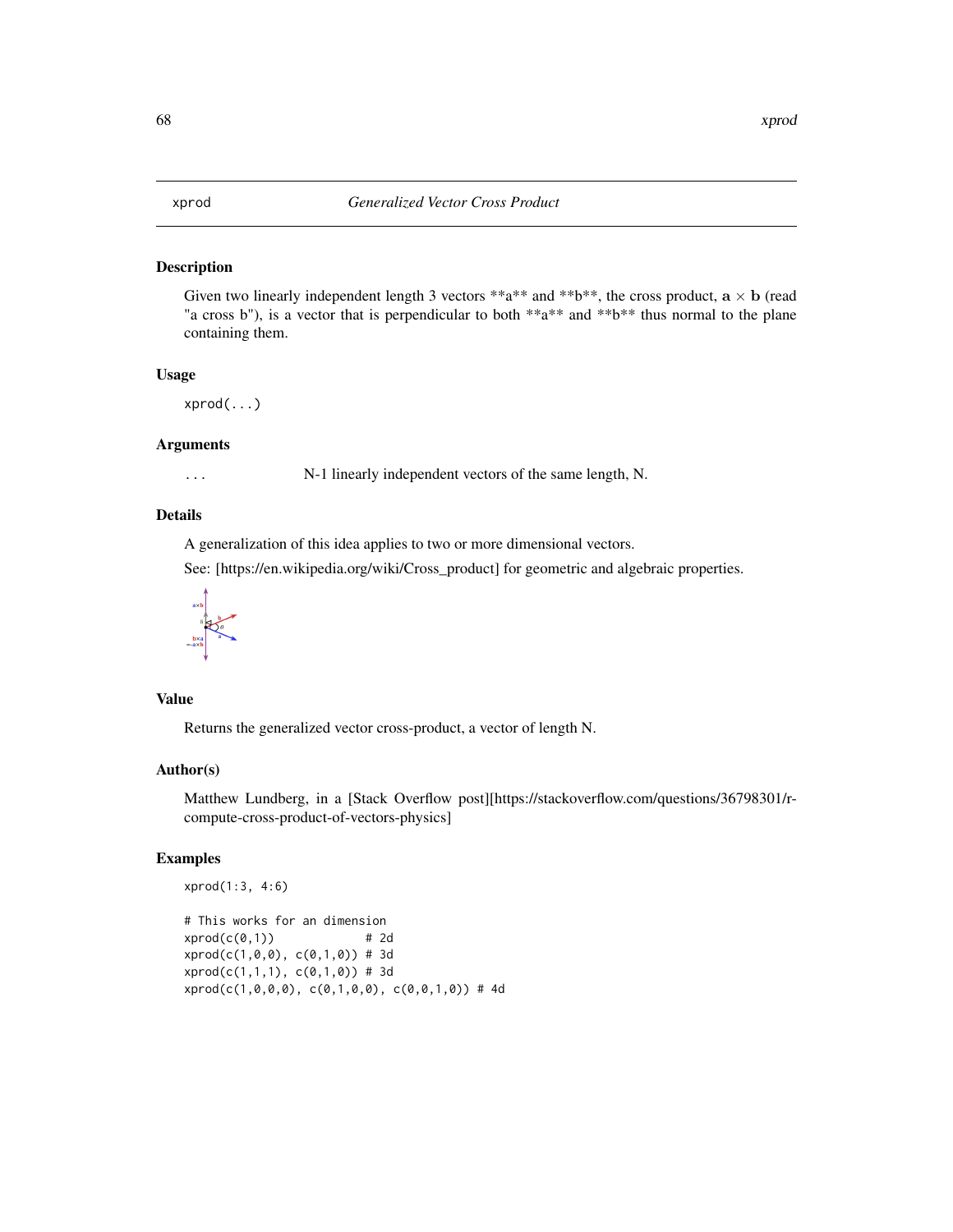# <span id="page-68-0"></span>Index

∗ datasets class, [11](#page-10-0) therapy, [61](#page-60-0) workers, [67](#page-66-0) ∗ determinants adjoint, [3](#page-2-0) cofactor, [11](#page-10-0) Det, [14](#page-13-0) minor, [27](#page-26-0) rowCofactors, [48](#page-47-0) rowMinors, [49](#page-48-0) ∗ elementary row operations rowadd, [47](#page-46-0) rowmult, [50](#page-49-0) rowswap, [51](#page-50-0) ∗ matrix of elementary row operations buildTmat, [8](#page-7-0) ∗ vector diagrams arc, [5](#page-4-0) arrows3d, [6](#page-5-0) circle3d, [10](#page-9-0) corner, [13](#page-12-0) plot.regvec3d, [30](#page-29-0) pointOnLine, [35](#page-34-0) Proj, [40](#page-39-0) regvec3d, [44](#page-43-0) vectors, [63](#page-62-0) vectors3d, [65](#page-64-0) adjoint, [3,](#page-2-0) *[12](#page-11-0)*, *[14](#page-13-0)*, *[28](#page-27-0)*, *[48,](#page-47-0) [49](#page-48-0)* angle, [4](#page-3-0) arc, [5,](#page-4-0) *[7](#page-6-0)*, *[10](#page-9-0)*, *[13](#page-12-0)*, *[26](#page-25-0)*, *[32](#page-31-0)*, *[36](#page-35-0)*, *[41](#page-40-0)*, *[46](#page-45-0)*, *[64](#page-63-0)*, *[66](#page-65-0)* arrows, *[7](#page-6-0)*, *[64](#page-63-0)* arrows3d, *[6](#page-5-0)*, [6,](#page-5-0) *[10](#page-9-0)*, *[12,](#page-11-0) [13](#page-12-0)*, *[26](#page-25-0)*, *[32](#page-31-0)*, *[36](#page-35-0)*, *[41](#page-40-0)*, *[46](#page-45-0)*, *[64](#page-63-0)[–66](#page-65-0)* as.matrix.trace *(*buildTmat*)*, [8](#page-7-0)

```
buildTmat, 8
```
c, *[62](#page-61-0)*

chol, *[10](#page-9-0)* cholesky, [9,](#page-8-0) *[26](#page-25-0)* circle3d, *[6,](#page-5-0) [7](#page-6-0)*, [10,](#page-9-0) *[13](#page-12-0)*, *[32](#page-31-0)*, *[36](#page-35-0)*, *[41](#page-40-0)*, *[46](#page-45-0)*, *[64](#page-63-0)*, *[66](#page-65-0)* class, [11](#page-10-0) cofactor, *[3](#page-2-0)*, [11,](#page-10-0) *[14](#page-13-0)*, *[26](#page-25-0)*, *[28](#page-27-0)*, *[48,](#page-47-0) [49](#page-48-0)* cone3d, [12](#page-11-0) corner, *[6,](#page-5-0) [7](#page-6-0)*, *[10](#page-9-0)*, [13,](#page-12-0) *[26](#page-25-0)*, *[32](#page-31-0)*, *[36](#page-35-0)*, *[41](#page-40-0)*, *[46](#page-45-0)*, *[64](#page-63-0)*, *[66](#page-65-0)* dataEllipse, *[52](#page-51-0)* Det, *[3](#page-2-0)*, *[12](#page-11-0)*, [14,](#page-13-0) *[28](#page-27-0)*, *[48,](#page-47-0) [49](#page-48-0)* det, *[14](#page-13-0)* echelon, *[8](#page-7-0)*, [15,](#page-14-0) *[26](#page-25-0)*, *[47](#page-46-0)*, *[50,](#page-49-0) [51](#page-50-0)* Eigen, *[14](#page-13-0)*, [16,](#page-15-0) *[56,](#page-55-0) [57](#page-56-0)* eigen, *[17](#page-16-0)*, *[26](#page-25-0)* fractions, *[40](#page-39-0)* gaussianElimination, *[8](#page-7-0)*, *[14,](#page-13-0) [15](#page-14-0)*, [17,](#page-16-0) *[22](#page-21-0)*, *[26](#page-25-0)*, *[47](#page-46-0)*, *[50,](#page-49-0) [51](#page-50-0)*, *[56](#page-55-0)* Ginv, [18,](#page-17-0) *[26](#page-25-0)* ginv, *[19](#page-18-0)* GramSchmidt, [20,](#page-19-0) *[21](#page-20-0)* gsorth, *[10](#page-9-0)*, [21](#page-20-0) inv, *[26](#page-25-0)*, *[55,](#page-54-0) [56](#page-55-0)* inv *(*Inverse*)*, [22](#page-21-0) Inverse, [22,](#page-21-0) *[26](#page-25-0)* J, [23,](#page-22-0) *[26](#page-25-0)* len, *[4](#page-3-0)*, [23,](#page-22-0) *[26](#page-25-0)* LU, [24,](#page-23-0) *[26](#page-25-0)* matlib, [25](#page-24-0) matlib-package *(*matlib*)*, [25](#page-24-0) matrix2latex, [27](#page-26-0) minor, *[3](#page-2-0)*, *[12](#page-11-0)*, *[14](#page-13-0)*, *[26](#page-25-0)*, [27,](#page-26-0) *[48,](#page-47-0) [49](#page-48-0)* MoorePenrose, [28](#page-27-0) mpower, *[26](#page-25-0)*, [29](#page-28-0)

norm, *[24](#page-23-0)*